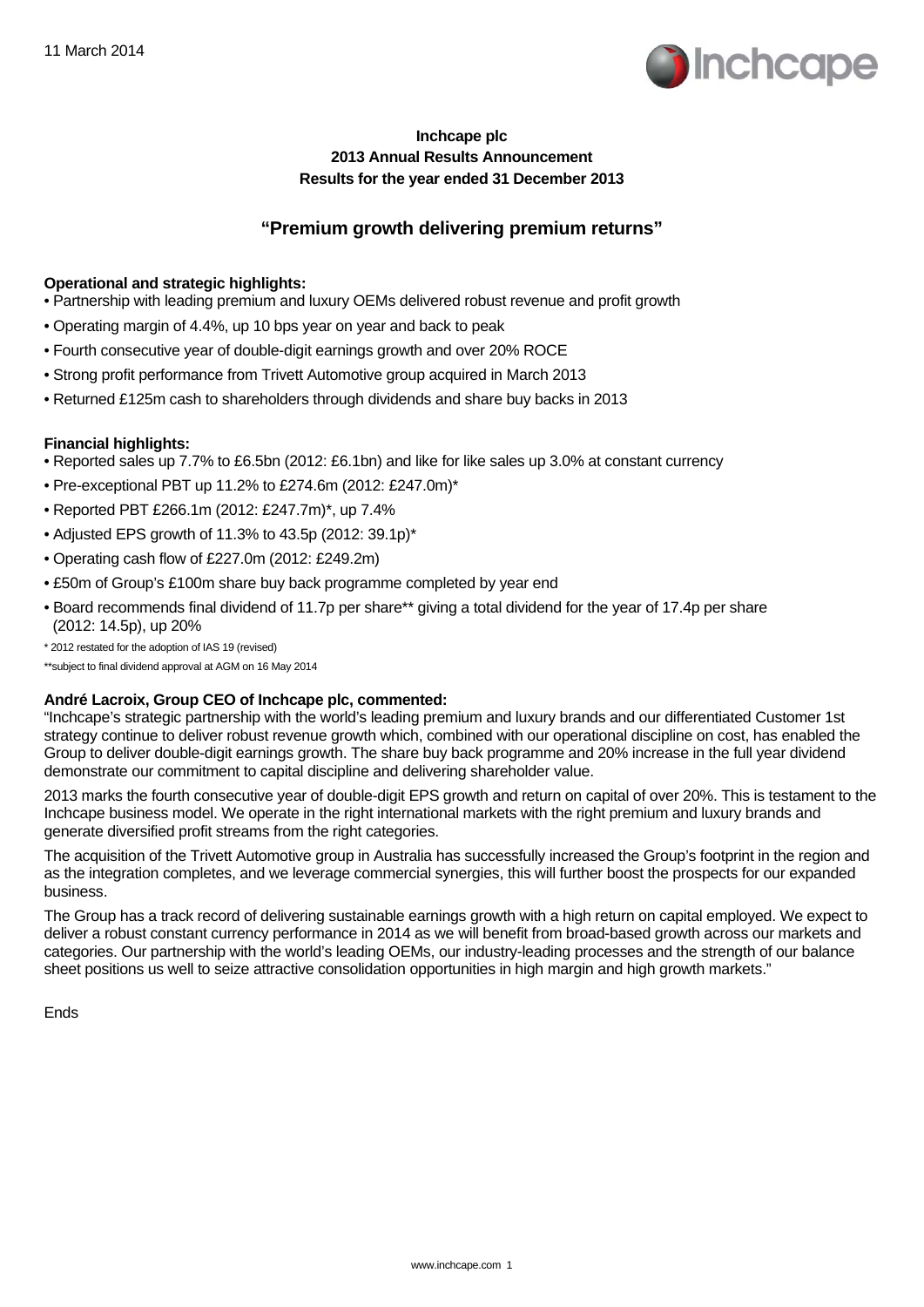*There will be a presentation for analysts and investors at 09:30am GMT on Tuesday 11th March, the details of which can be obtained from FTI Consulting.* 

Group Communications, Inchcape plc +44 (0) 20 7546 0022

Investor Relations, Inchcape plc +44 (0) 20 7546 8209

FTI Consulting (Jonathon Brill/Edward Westropp) +44 (0) 20 7831 3113

Notes to editors

## **About Inchcape:**

- 1. Inchcape is a leading, global premium automotive group operating in 26 markets as a distributor and retailer for the world's leading premium and luxury car brands. Inchcape has diversified multi-channel revenue streams including sale of new and used vehicles, parts, service, finance and insurance. Inchcape's core purpose is to create an incredible customer experience for the best car brands in the world. Inchcape has six leading premium vehicle manufacture groups as core brand partners - Volkswagen/Audi/Porsche; BMW/MINI/Rolls-Royce; Subaru; Mercedes-Benz; Toyota/Lexus; and Jaguar/Land Rover. Inchcape, which has been listed on the London Stock Exchange since 1958, is headquartered in London and employs around 14,400 people. www.inchcape.com
- 2. Statements made in this announcement that look forward in time or that express management's beliefs, expectations or estimates regarding future occurrences are 'forward-looking statements' within the meaning of the United States federal securities laws. These forward-looking statements reflect the Group's current expectations concerning future events and actual results may differ materially from current expectations or historical results.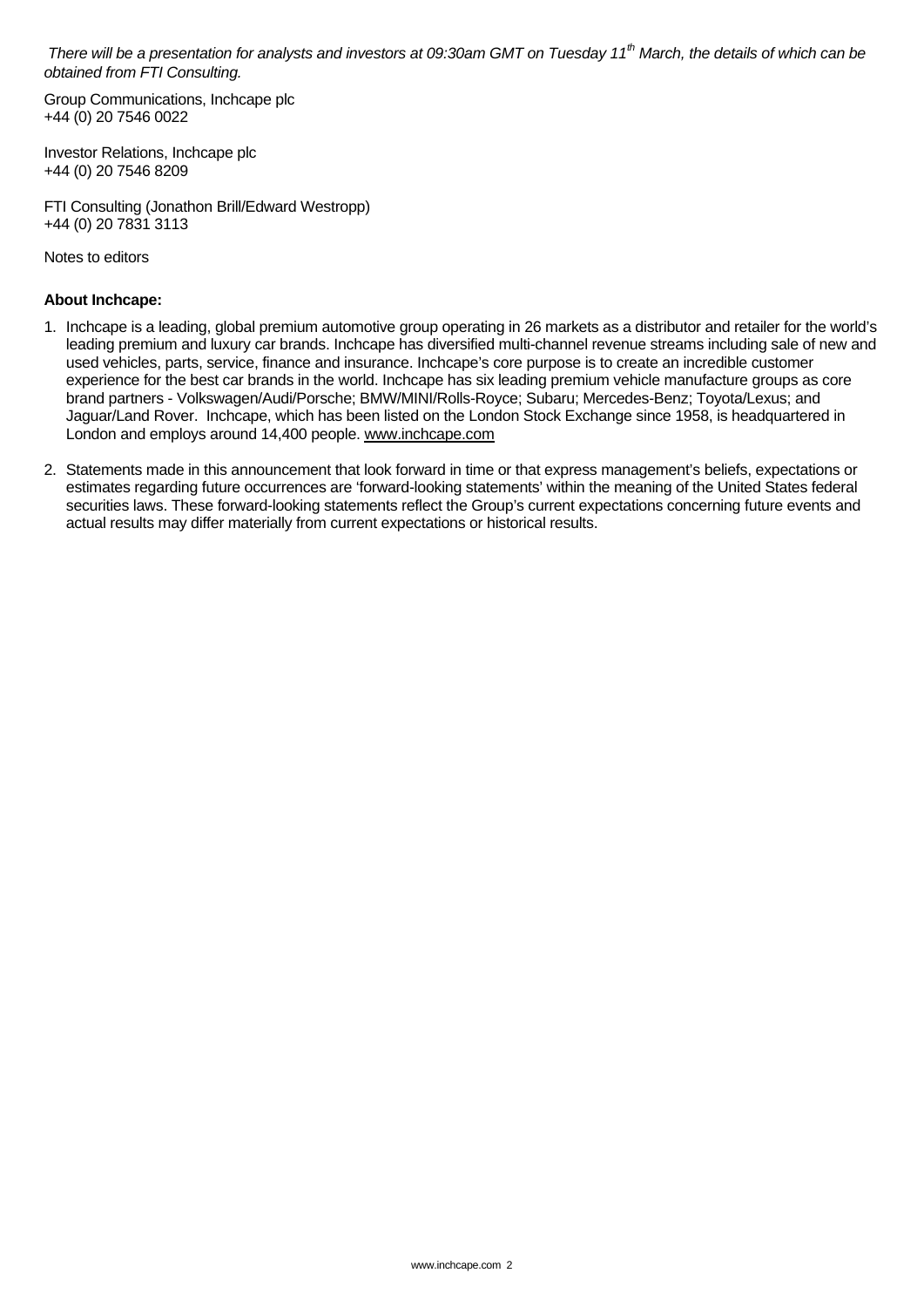# Chairman's statement

# **The Group delivered record results in 2013.**

2013 has been another strong year for Inchcape, marking a record profit and a return to peak operating margin performance. The strength of our premium operations, our focus on Asia Pacific and Emerging Markets, our dedication to our Customer 1st strategy and the passion of our colleagues have enabled Inchcape to achieve these record results.

We acquired Trivett, Australia's leading luxury and premium automotive group, on 1 March 2013 for an expected final consideration of £76m. The acquisition was an important step in the development of our operations in Australasia, positioning us with greater scale with premium and luxury brands represented in high quality retail centres in Sydney and Melbourne.

On 2 August 2013 we announced a share buy back programme of £100m within 12 months, of which £50m was completed by 31 December 2013. The Board of Inchcape recognised the opportunity to return cash to our shareholders and thus ensure capital discipline, recognising the priority to invest organically and retaining the capacity for M&A opportunities.

Inchcape is well positioned to benefit from the exciting growth prospects and attractive consolidation opportunities in the global automotive market given our competitive advantage in customer service and our strong relationships with the world's leading brands in the premium and luxury segments.

I am verv pleased to report that our share price performance and progressive dividend policy have combined to deliver an excellent total shareholder return (TSR) in 2013 of 47%.

## **Performance**

Group sales increased by 7.2% to £6.5bn for the full year to 31 December 2013. The Group benefited from the Trivett acquisition and like for like sales growth was achieved in most of the geographic segments. The Group also achieved profit growth across the majority of its markets in 2013. The performance of our Emerging Markets was especially pleasing. In Chile and Peru, where we are the distributor for BMW, the luxury car market grew by 28% and 22% respectively. 2013 has seen broad based growth across our five value drivers as the recovery in New vehicle volumes since 2010, in a number of our markets, has led to growth in Service and Parts sales.

Profit before tax and exceptional items of £274.6m was 11.2% higher than 2012. On a statutory basis, profit before tax was £266.1m, 7.4% above 2012. Adjusted earnings per share (EPS) rose by 11.3% to 43.5p, driving a four year compound annual growth rate of 12.6%.

Cash generated from operations during the year was £227.0m which represents an 81.5% conversion of statutory operating profit.

## **Capital expenditure**

The Group continued to be selective on capital expenditure in 2013, ensuring that cash was allocated to the right growth prospects that meet our high return requirements.

In 2013, we completed new flagship BMW facilities in Chile and Peru. These class-leading sites in Santiago and Lima will enable Inchcape to take full advantage of the significant growth of recent years in BMW volumes in both markets and critically we are well placed to serve the aftersales requirements of the fast growing Car Parcs. In China we opened a Porsche site in Nanchang and a Mercedes-Benz site in Jiujiang. In Russia we opened new facilities for Rolls-Royce in St. Petersburg and for Jaguar, Land Rover and Volvo in Moscow.

## **Board**

Following nine years' service, Will Samuel, the Deputy Chairman and Senior Non-Executive Director, retired from the Board on 16 May 2013. We are very grateful for the valuable insights and dedication delivered by Will to the Group. Following this change Simon Borrows became Senior Independent Director. John Langston joined the Board on 1 August 2013, and was appointed Chairman of the Audit Committee on 1 September 2013.

### **Dividend**

The Board is pleased to recommend payment of a final dividend for the year ended 31 December 2013 of 11.7p, +11.4% on 2012 (10.5p). This gives a total dividend for 2013 of 17.4p, representing a payout ratio of 40% and a 20% increase on 2012 (14.5p). Subject to approval at the Company's Annual General Meeting (AGM) on 16 May 2014, the final dividend will be paid on 24 June 2014 to shareholders of the Company on the register of members at the close of business on 30 May 2014.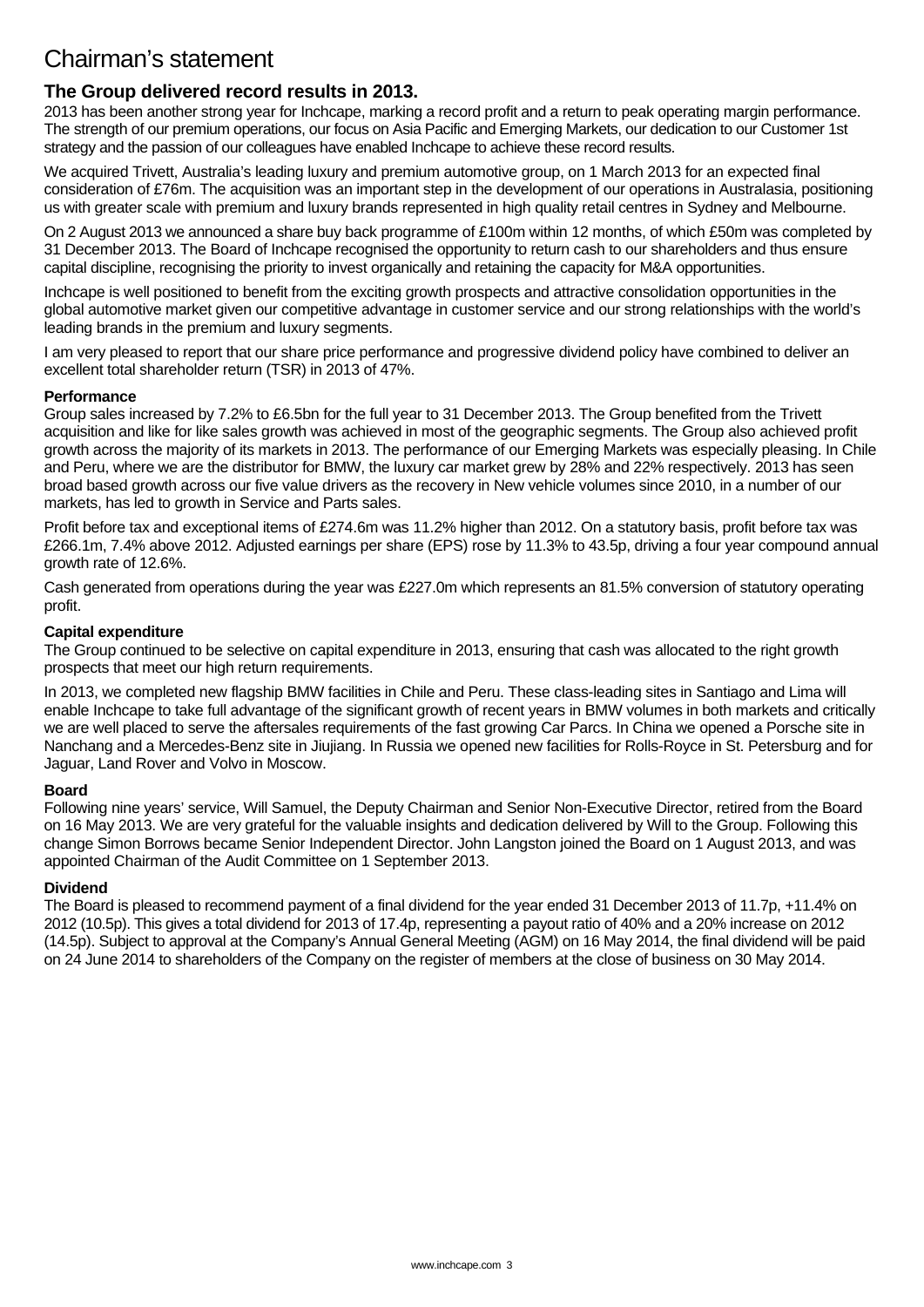### **People**

On behalf of the Board, I wish to express my sincere thanks to all our colleagues across the Group for their outstanding commitment and support in 2013.

### **Outlook**

We are well positioned moving forward. We operate with the world's leading premium brands across 26 markets, in which we have long-standing market share strength and where we deploy our bespoke operational processes to deliver excellence throughout the value chain and thus enabling us to outcompete local operators.

The Group has a track record of delivering consistent profit growth despite challenging trading conditions in some of our key regions, namely South Asia and Europe. The commencement of the anticipated recovery in 2014 of the New vehicle market in Singapore as well as the expected recovery of the Greek market in 2014 are important developments for the Group.

Our geographic footprint positions us for structural growth in Asia Pacific and Emerging Markets, and our leading premium partners give us confidence in our ability to take market share and maintain pricing power.

Furthermore, our operational discipline supports the sustainability of returns and when coupled with the intrinsically cash generative nature of our business model, we are confident in our ability to create long term value for our shareholders.

**Ken Hanna,** 

Chairman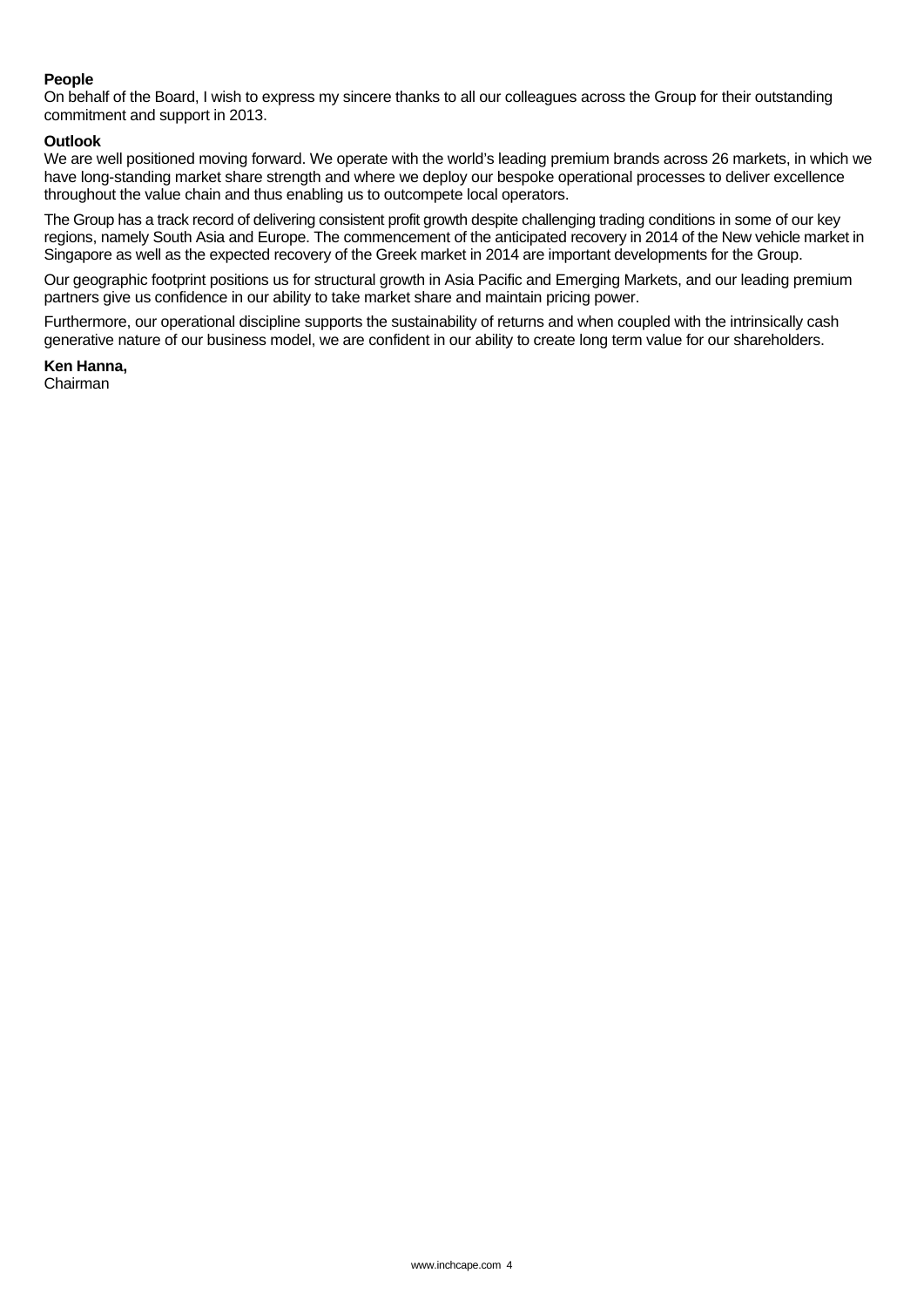# Chief Executive's statement

# **Premium growth delivering premium returns for our shareholders**

Inchcape is a leading global premium automotive group, operating in 26 countries worldwide both as a Distributor and as a scale Retailer.

I am delighted to report another year of strong performance for the Group. We achieved robust growth across each of the categories in which we operate, continuing a long term trend of strong performance, not just in the context of the global economic challenges but also in comparison with our competitors across the world.

In the last four years, we have delivered consistent profit growth and attractive returns for our shareholders, with an earnings per share (EPS) compound annual growth rate of 12.6%, total shareholder return (TSR) of 125% and a return on capital employed (ROCE) of 22%.

Our unique approach is based on a global geographic footprint focused on high margin, high growth markets, a diversified set of revenue streams with an emphasis on growing sustainable high margin aftersales activities, and a competitive advantage based on operational excellence and delivering outstanding customer service.

At the heart of our business lies our close, long term partnerships with six premium and luxury automotive manufacturer groups, from which we derive c. 90% of our gross profit: BMW/MINI/Rolls-Royce, Jaguar/Land Rover, Mercedes-Benz, Subaru, Toyota/Lexus and Volkswagen/Audi/Porsche.

These premium and luxury brands are growing ahead of the global automotive market as a whole, due to their appeal to the burgeoning middle classes in the emerging markets. Their R&D strength allows them to invest ahead of their competition in fuel-efficient automotive technology that appeals to customers in the more developed markets. Importantly, the pricing power of these brands helps us to secure and grow our margins, which enables us to achieve such strong returns.

We believe that our market leading sales and aftersales performance in premium and luxury segments, supported by our premium Customer 1<sup>st</sup> strategy and premium operations, while seizing attractive consolidation opportunities, is the key to delivering sustainable growth for our shareholders.

## **Premium Markets**

Three quarters of our profits are derived from the fast growing markets of Asia Pacific and the Emerging Markets.

Indeed, we are highly selective about the markets where we choose to operate and for us the world's most attractive markets are not necessarily the largest. The stand-alone New car markets in, for example, Hong Kong, Singapore, Guam, Macau, Peru and Ethiopia are small in a global context but this is a great strength for Inchcape as we have established competitive positions with high returns.

Our Distribution and VIR operations are focused in those small to medium sized markets, where our scale position, superior operating processes, marketing and sales expertise and the quality of our people provide a significant local advantage to our brand partners in terms of brand stewardship, advertising and promotional capability, aftersales expertise, network management and customer experience. During 2013, our Distribution and VIR operations generated 79% of our Group trading profits and 90% of the profits from our Distribution and VIR activities come from Australasia, North Asia, South Asia, Eastern Europe, Africa and South America.

Our long lasting relationships with our brand partners combined with the superior quality of our operations have given us a scale advantage in these markets. In 12 of our markets, we achieved a top three market share position for our brand partners in 2013. Not only does this deliver significant opportunities for New car sales, it also provides strong and sustainable revenue streams across all our categories, particularly in our high margin Aftersales servicing and Parts business. Our scale advantage in the Distribution/VIR markets is driving superior returns for our shareholders.

In the world's larger car markets, like the UK, Russia and China, our six core brand partners run their own distribution and marketing companies. Here, we have selectively invested in large-scale premium retail facilities and provide our OEM partners with the highest quality brand representation and deliver exceptional standards in customer care.

## **Premium Strategy**

Inchcape has a twin-track *strengthen* and *expand* Customer 1<sup>st</sup> growth strategy.

Our key focus is on strengthening our business through organic growth, maximising the return on our existing assets through a differentiated customer experience to increase market share in both vehicle sales and aftersales.

In fact, no matter where we operate, it is our unique Customer  $1<sup>st</sup>$  strategy that prevails, providing a premium customer experience for the world's best car brands. This is what drives our competitive advantage: creating high levels of customer satisfaction, that we measure consistently through our Inchcape Advantage programme, and leveraging this to sustain and protect our margins. Quite simply, we set standards in markets across the world which the local competition cannot match.

A key strategic component of our strong business model is the diversity of our five income streams, which we classify into 'growth' and 'defensive' categories. Our main growth category is New vehicle sales, which historically has been at the core of Inchcape's business and, when combined with our Vehicle Finance and Insurance products, represents around 40% of Group gross profit.

Our 'defensive' categories of Used vehicle sales, Aftersales servicing and Parts now collectively account for 60% of our gross profit. This is excellent progress for the Group; not only is the trend towards substantial growth in the global Car Parc driving true sustainability for these business streams – the Car Parc is over 10 times the size of the New car market – but margins in this category are higher too.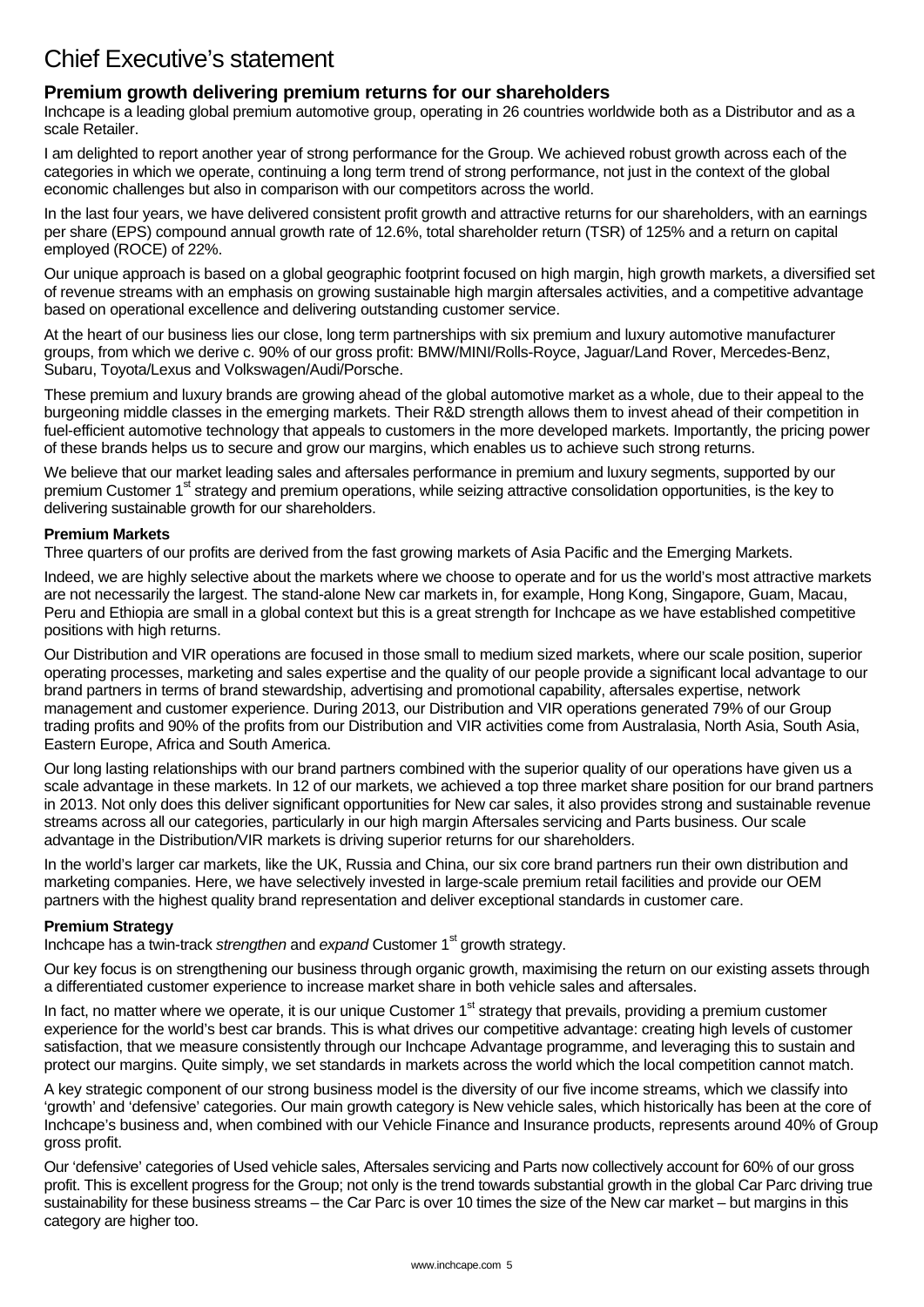Our premium strategy is supported by our strong operational discipline, a balanced focus between cash and commercial priorities that we summarise under our Top Five Priorities: maintaining tight control over margins, working capital and capital expenditure, while growing the business through increased market share and aftersales.

Through the strong brand partner relationships our Customer 1<sup>st</sup> strategy creates, we gain access to expansion opportunities in high margin, high growth areas of the world which we can pursue thanks to the strength of our balance sheet, as evidenced in 2013 when we completed the acquisition of the Trivett Automotive group, Australia's largest premium automotive retailer.

This premium growth strategy, in premium markets, with premium brands, is enabling us to deliver a premium financial performance.

### **Premium Operations**

Our operational approach is to appoint strong and experienced local management teams and support them with industry best practice, market-leading technology and central governance. Quite simply, this means we bring to local markets a level of operational resource and global expertise that enables us to outperform the competition.

To maximise this advantage, we have developed a proprietary approach to management that ensures operational excellence in every market. This is made up of 12 unique operational processes:

- Market intelligence and forecasting: Our understanding and knowledge of the markets where we operate has improved over the years based on powerful retail indicators and leading technology which enable us to make accurate sales forecasts and to spot trends even before they emerge – providing strong competitive advantage in good economic times and bad.
- Supply and working capital management: We accurately synchronise supply with demand thanks to the exceptional integration of our management processes, our market measures and our forecasting. Not only does this approach enable us to control costs, it also ensures we can satisfy our customers more easily than the competition.
- Marketing and innovation: Our in-depth knowledge of our markets and our OEM partners enables us to bring unparalleled insight and understanding to positioning and promoting brand and models. Our Star Plus model processes provide marketing excellence in our 26 markets. This not only drives growth in revenues and market share, it also further strengthens the equity and image of our brand.
- Dealer network development: In our distribution markets, our route to market is largely managed by third party dealers and our network development teams provide expertise in network expansion, retail standards, operational training and IT support which enables us to deliver world class representation for our brands.
- World class retail standards: We continually invest in the world's most advanced retail technologies, in infrastructure and in our people to ensure that all customers in every market have an outstanding experience every time they interact with us.
- Customer service: Our unique Inchcape Advantage programme, which underpins our commitment to delivering consistently superior customer service in every outlet, continues to drive sustainable aftersales retention and market share growth everywhere we operate.
- Performance management: A key element of Inchcape's way of working is the careful balance between strong central governance and local management, who are empowered to make decisions based on their market understanding. This means Inchcape can respond rapidly and effectively at every level to changing market conditions.
- Capex and investment: The strength of the Group's balance sheet and our brand relationships give us access to investment opportunities. We follow a highly disciplined and selective approach to investment that targets high growth and high margin markets.
- Global IT infrastructure: Proprietary Distribution, VIR and Retail information technology enhances our productivity across the Group. Our global Ipower programme is designed to reduce complexity and to provide our businesses with better management information on a timely basis.
- Risk management: Within our operationally decentralised organisation, the Group's risk appetite is dictated by the Board while day-to-day risk oversight is the responsibility of the Group iPOM (Inchcape Peace of Mind) Committee. Oversight of risk management, however, remains in the hands of the most senior management in our local markets.
- Investing in people: The key to outperforming our competition in every market is to ensure that we have winning people in winning teams. That's why Inchcape is focused, both centrally and locally, on ensuring that we have in place the right people, the right learning opportunities, the right reward systems and the right culture.
- Rewarding performance: Our people thrive in a culture which recognises individual contributions to our collective performance. This means that recognition and acclaim are as important as compensation in maintaining an engaged workforce made up of committed, energetic and enthusiastic people.

The application of these strong operational processes differentiates us both within the markets where we operate and in the eyes of the manufacturers we work with; our brand partners benefit from our consistent market share and customer service performance which strengthen our brand relationships giving us access to new business opportunities.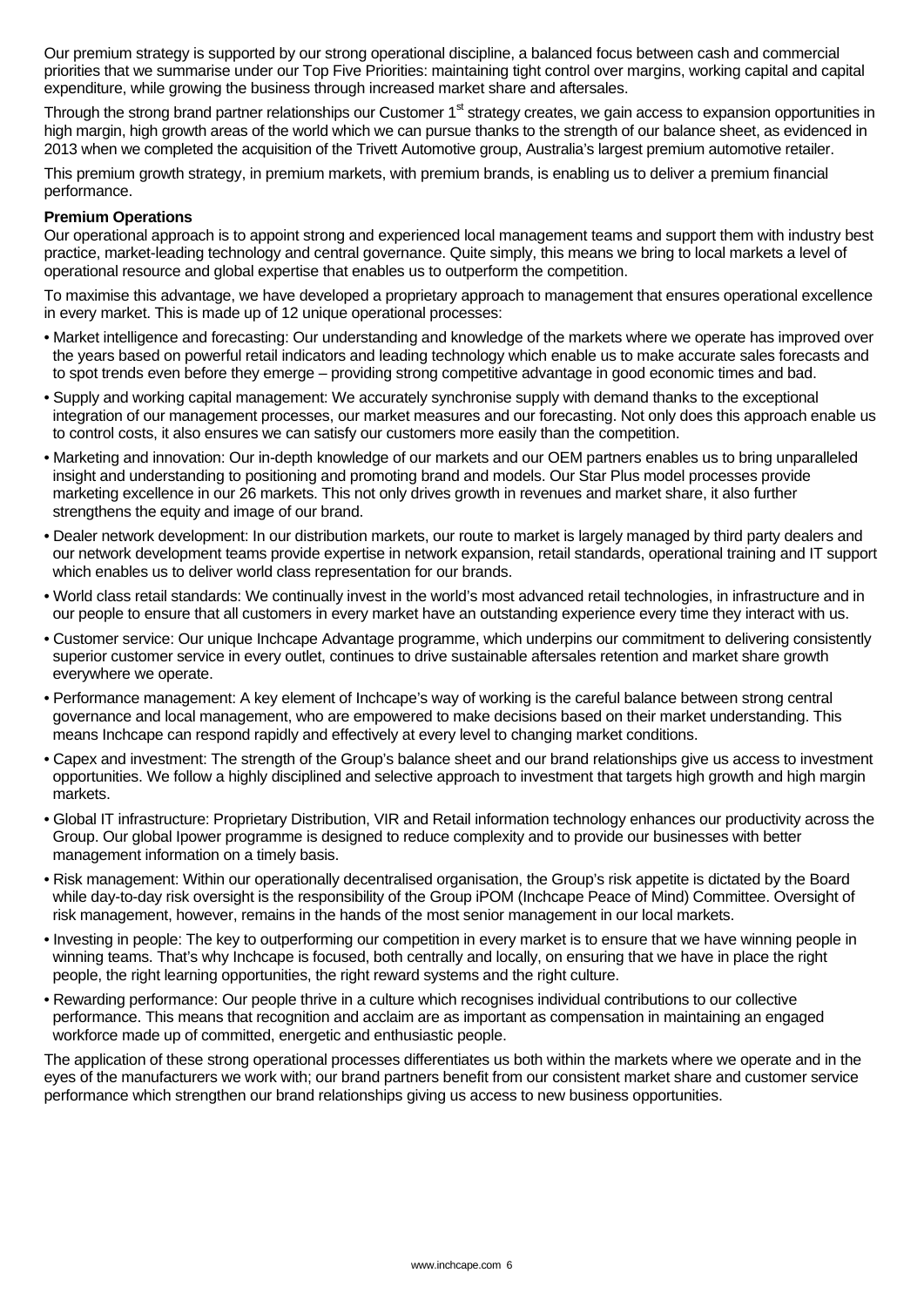## **Premium Growth, Premium Returns**

Our consistent growth in the premium and luxury segment has delivered premium returns for our shareholders. We believe that our performance track record is based on five competitive advantages: our focus on premium and luxury brands that continue to outperform the market; a rising Car Parc that feeds our high margin Aftersales business; our differentiated Customer 1<sup>st</sup> strategy which underpins strong pricing power; a unique set of 12 operational disciplines creating local competitive advantage; and an ability to leverage attractive consolidation opportunities in high growth/high margin markets. All these growth drivers remain relevant into the future.

Over the next five years, annual New car sales are set to grow globally by 21%. Even more important for the sustainability of our earnings, the global Car Parc is forecast to increase substantially, by 21% over the same period, to 1,165 billion vehicles. Consequently we see significant growth opportunities ahead in all those categories where we operate – New and Used premium car sales, Finance and Insurance products, Aftersales servicing and Spare parts.

The geographic spread of our markets gives us a well-balanced approach to growth. Our 21 Asia Pacific and Emerging Markets businesses delivered 56% of our revenue and 73% of our trading profit in 2013, thanks to the 6.1% average trading profit margin they deliver. Our operations in the UK and Europe, meanwhile, delivered 44% of our revenue and 27% of our trading profit.

With both New vehicle sales and the Car Parc set to deliver substantial growth over the next five years, these markets provide the balance and stability needed to give us a solid, sustainable platform for continued growth across the Group.

In summary, Inchcape's dedicated focus on premium growth is delivering premium returns for our shareholders:

We have a scale presence in the right premium markets, where we expect robust, broad based growth across all categories.

We have a highly attractive portfolio of premium and luxury brands, with which we have deep and long-standing relationships.

We have a premium strategy driven by a strong focus on superior customer service, enabling us to enjoy strong pricing power in our markets and market share growth in premium and luxury Vehicle sales and in Aftersales.

We have the right operational discipline, with a strong track record of delivering leading market share.

We deliver premium returns with a balanced mix of growth and defensive drivers and a highly disciplined approach to cost and cash management.

And we have a strong balance sheet, which together with our outstanding manufacturer partnerships clearly positions us strongly to take advantage of the exciting premium consolidation opportunities in Asia Pacific and the Emerging Markets, as evidenced by our recent acquisition of the Trivett Automotive group.

Trivett's fit with Inchcape is excellent: the business has 22 retail centres in and around Sydney, Australia's largest metropolitan area for premium brands, and two in Melbourne. This scale enables Trivett to make a substantial contribution to Inchcape Australasia – itself a considerable business with 21 owned and managed retail centres and 101 independently owned franchised Subaru centres throughout Australasia. Just as important, however, is Trivett's portfolio of premium brands, including BMW, Jaguar, Land Rover, Volvo and Honda, as well as super luxury brands Rolls-Royce, Bentley, Aston Martin and McLaren.

In Trivett's first year as part of Inchcape, the business has already proved itself as a powerful source of value for our Australian operation, with a trading profit of £9.9m, a trading margin of 3.3% and a ROCE of 17.3% in 2013. The prospects are promising as Trivett integrates completely into our global organisation, enabling us to leverage significant commercial synergies.

Our premium growth strategy combined with our strong cash and cost discipline is the right one for Inchcape and for our shareholders and I am confident we can look forward to a long term performance that continues our record of generating sustainable premium growth and premium returns.

## **André Lacroix,**

Group Chief Executive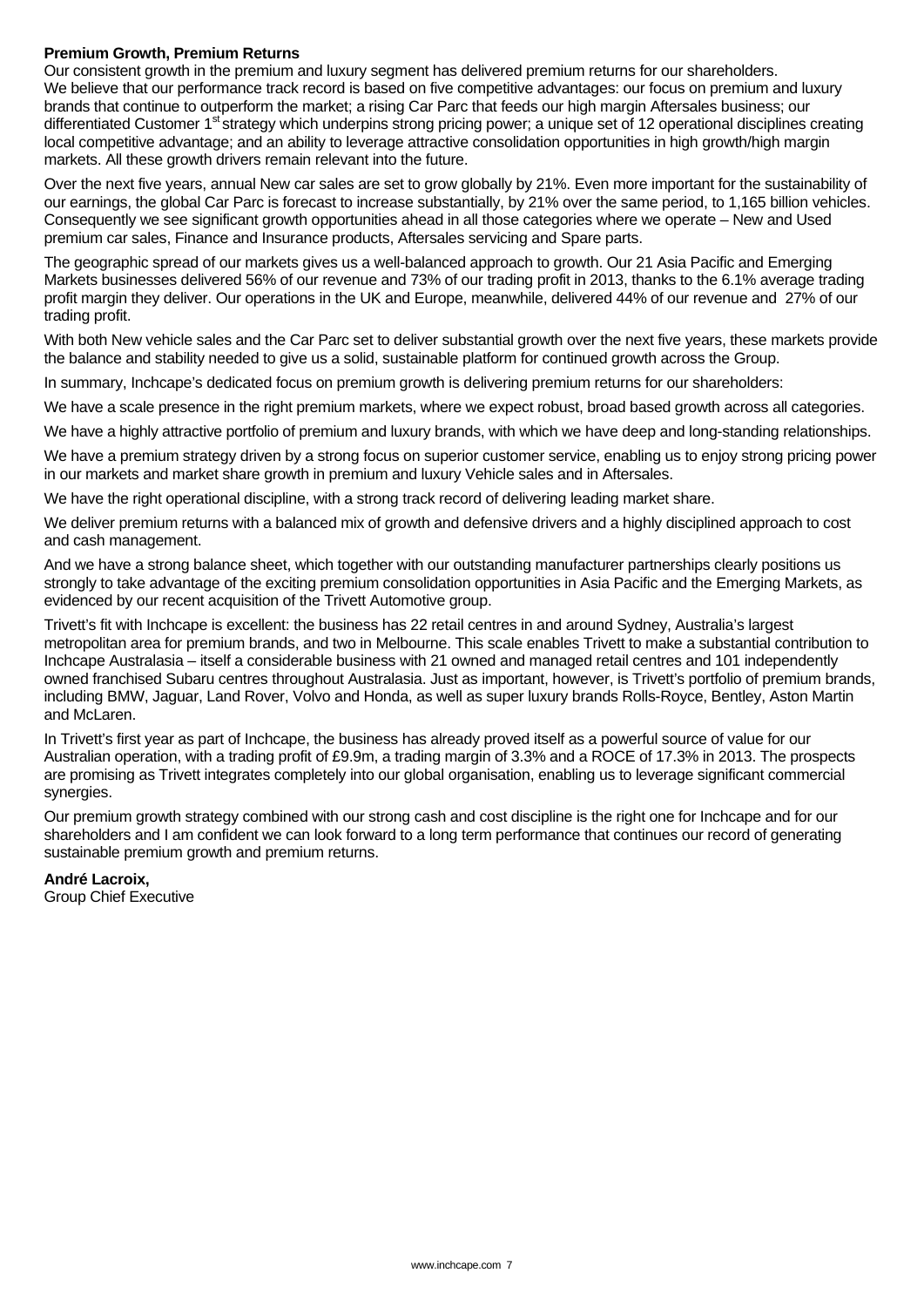# Key performance indicators (KPIs)

# **Inchcape's premium growth delivering premium returns**

# **These KPIs are how we measure our business performance**

The Inchcape plc Board of Directors and the Group Executive Committee monitor the Group's progress against its strategic objectives and the financial performance of the Group's operations on a regular basis. Performance is assessed against the strategy, budgets and forecasts. We also measure the quality of revenues through the mix of revenue streams, and the flow through of value from sales revenue to trading profit.

# **Sales**

## **Definition**

Consideration receivable from the sale of goods and services. It is stated net of rebates and any discounts, and excludes sales related taxes.

## **Achievements in 2013**

Group sales were up 7.2% on last year driven by strong top line performance in Australia, the UK and the Emerging Markets.

# **Trading profit**

## **Definition**

Operating profit excluding the impact of exceptional items and unallocated central costs.

## **Achievements in 2013**

A continued focus on cost control and accretive margin growth has meant that trading profit has grown by 9.2% year on year.

# **Trading margin**

## **Definition**

Calculated by dividing trading profit by sales.

## **Achievements in 2013**

The Group's trading margin grew to 4.7% (+0.1ppt).

# **Profit before tax and exceptional items**

## **Definition**

Represents the profit made after operating and interest expense excluding the impact of exceptional items and before tax is charged.

### **Achievements in 2013**

Profit before tax and exceptional items increased by 11.2%, to a record £274.6m.

## **Working capital**

**Definition** 

Inventory, receivables, payables, and supplier related credit.

## **Achievements in 2013**

Working capital was tightly managed ending at £45.8m.

# **Cash generated from operations**

## **Definition**

Operating profit adjusted for depreciation, amortisation and other non-cash items plus the change in working capital, provisions and pension contributions.

# **Achievements in 2013**

The Group has generated an operating cash flow of £227.0m.

## **Like for like sales**

### **Definition**

Excludes the impact of acquisitions from the date of acquisition until the 13th month of ownership and businesses that are sold or closed. It further removes the impact of retail centres that are relocated from the date of opening until the 13th month of trading in the new location. These numbers are presented in constant currency.

# **Achievements in 2013**

Like for like sales increased by 3.0%.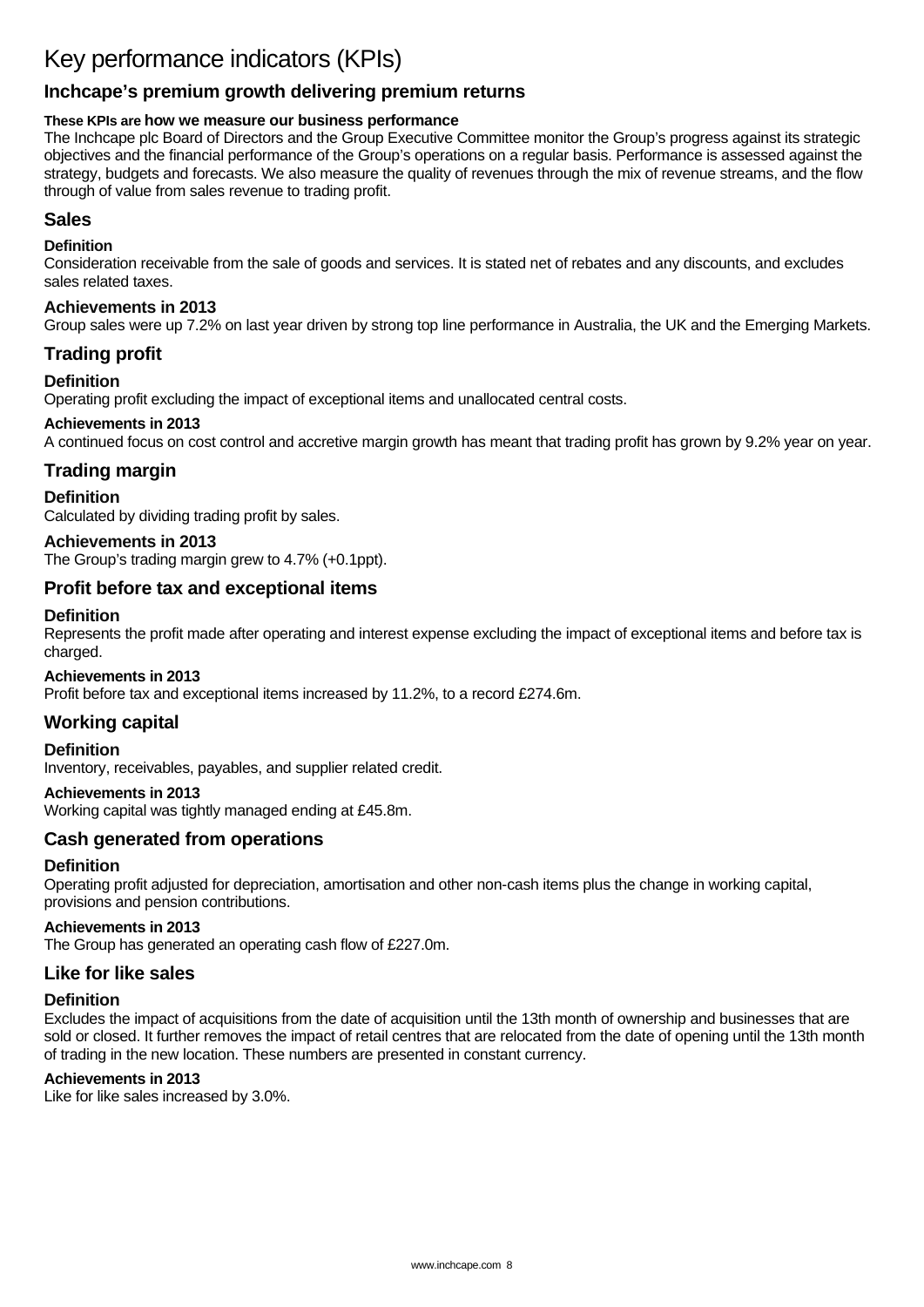# Operating review

## **Sustained top line growth and operating margin expansions**

Our results are stated at actual rates of exchange. However, to enhance comparability we also present year on year changes in sales and trading profit in constant currency, thereby isolating the impact of exchange. Unless otherwise stated, changes in sales and trading profit in the operating review are at constant currency. The 2014 outlook commentary is also referenced at constant currency.

The Group has delivered record results as we continued to benefit from our broad geographic spread and our partnership with the leading OEMs in the premium and luxury segments. The Group has delivered robust top line growth and double digit profit growth.

Group sales at £6.5bn were up 7.7% on last year driven by strong revenue performance in the UK, Emerging Markets and North Asia, and by the acquisition of the Trivett Automotive group in Australia. The Group delivered revenue growth in all segments except Europe and South Asia.

Continued focus on margin expansion with disciplined cost control enabled the Group to achieve an increase of 10.3% in trading profit to £305.8m. Following a strong performance in 2012, overheads before exceptional items as a percentage of sales were reduced by 30 bps.

Working capital was tightly managed throughout the year and resulted in a year end position of £45.8m, higher than in 2012 due to the growth in revenue.

We have continued to make strategic investments throughout the year, developing greenfield sites in China, Chile, Peru and Russia and upgrading existing facilities in Singapore and the UK. Net capital expenditure for the year was £84.9m.

Net cash at the end of the year was £123.0m, with the reduction vs. 2012 driven by the share buy back programme announced in August 2013 and the acquisition of the Trivett Automotive group. During 2013 we completed the first £50m of our £100m share buy back scheme at an average price of 613.7p and we plan to complete the final £50m in the first half of 2014.

We acquired Trivett Automotive group, Australia's leading luxury and premium automotive group, on 1 March 2013 for an expected total consideration of £76m. In the first 10 months, our Trivett business performed in line with expectations with £298.8m in revenue, £9.9m in trading profit, a return on sales (ROS) of 3.3% and a return on capital employed (ROCE) of 17.3%. The integration of the business was completed to plan and we are confident about the prospects for sustained profitable growth.

## **Performance indicators – Results**

| Net cash                                   | 123.0      | 276.2                     | (55.5)      |                         |
|--------------------------------------------|------------|---------------------------|-------------|-------------------------|
| Cash generated from operations             | 227.0      | 249.2                     | (8.9)       |                         |
| Working capital                            | 45.8       | 25.9                      | 76.8        |                         |
| Profit before tax before exceptional items | 274.6      | 247.0                     | 11.2        | 12.5                    |
| Like for like sales growth %               | 2.6        | 4.6                       | $(2.0)$ ppt |                         |
| Like for like sales                        | 5,911.6    | 5,762.0                   | 2.6         | 3.0                     |
| Trading margin %                           | 4.7        | 4.6                       | $0.1$ ppt   | 0.1ppt                  |
| Trading profit                             | 305.8      | 280.1                     | 9.2         | 10.3                    |
| <b>Sales</b>                               | 6,524.9    | 6,085.4                   | 7.2         | 7.7                     |
|                                            | £m         | £m                        | % change    | currency                |
|                                            | 31.12.2013 | Year ended<br>31.12.2012* |             | % change<br>in constant |
|                                            | Year ended |                           |             |                         |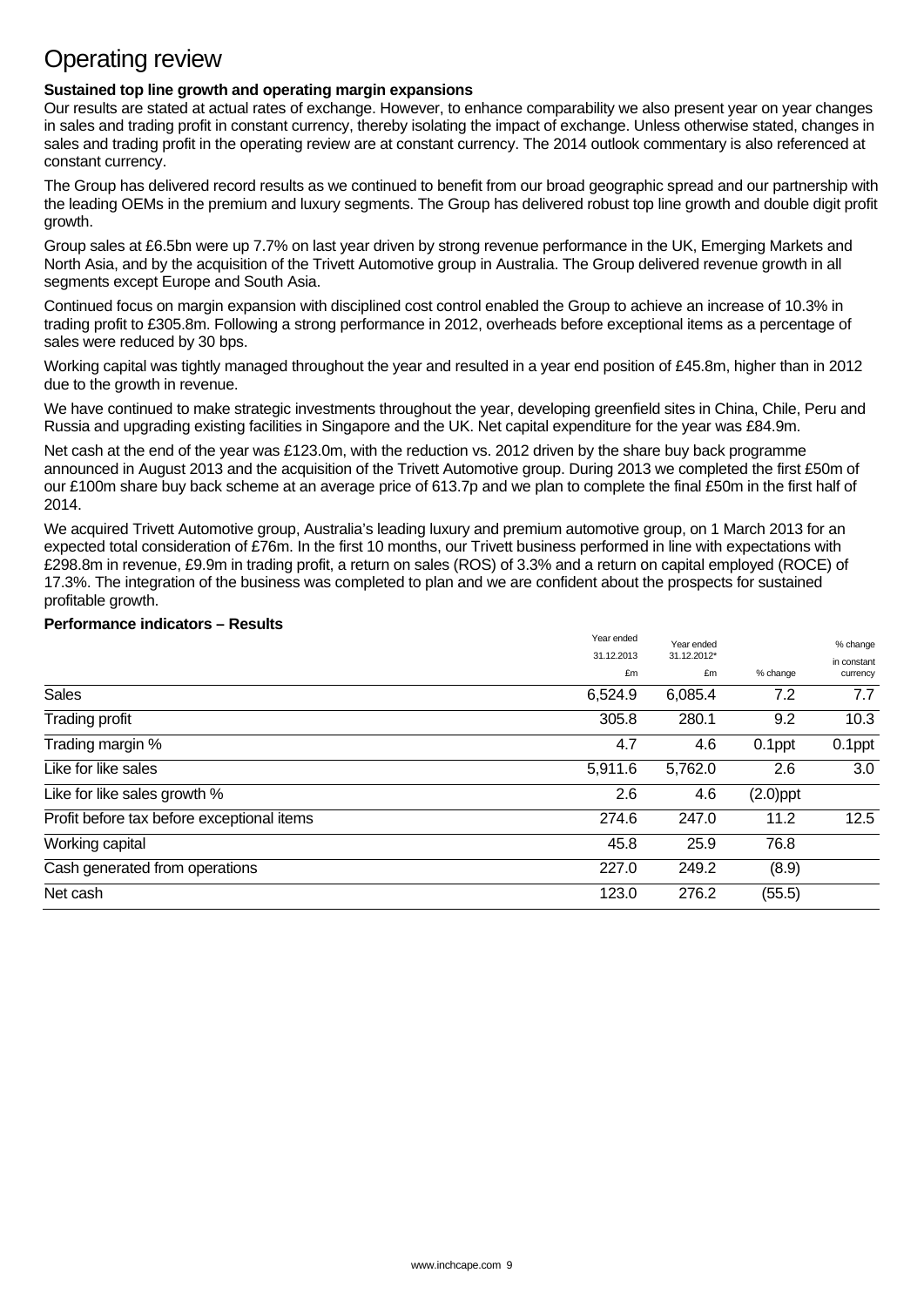|                                                      | 2013    |                          |                  | 2012             |                   |                         |  |
|------------------------------------------------------|---------|--------------------------|------------------|------------------|-------------------|-------------------------|--|
|                                                      | Trading | 2013 Exceptional         | 2013             | Trading          | 2012*             | 2012*                   |  |
|                                                      | profit  | items                    | Operating profit | profit           | Exceptional items | Operating profit        |  |
|                                                      | £m      | £m                       | £m               | £m               | £m                | £m                      |  |
| Australasia                                          | 78.9    | (5.7)                    | 73.2             | 67.2             | (2.2)             | 65.0                    |  |
| Europe                                               | 19.5    |                          | 19.5             | 16.8             | (4.7)             | 12.1                    |  |
| North Asia                                           | 59.2    | $\overline{\phantom{0}}$ | 59.2             | 52.8             | (0.1)             | 52.7                    |  |
| South Asia                                           | 29.7    | $\overline{\phantom{0}}$ | 29.7             | 35.1             |                   | 35.1                    |  |
| United Kingdom                                       | 63.3    | (1.1)                    | 62.2             | 65.2             | (2.9)             | 62.3                    |  |
| Russia & Emerging Markets                            | 55.2    | (1.0)                    | 54.2             | 43.0             | (8.1)             | 34.9                    |  |
| <b>Trading profit</b>                                | 305.8   | (7.8)                    | 298.0            | 280.1            | (18.0)            | 262.1                   |  |
| Central costs                                        |         | (0.7)                    | (19.6)           |                  | 18.7              | (1.6)                   |  |
| Operating profit                                     |         | (8.5)                    | 278.4            |                  | 0.7               | 260.5                   |  |
| * 2012 restated for the adoption of IAS 19 (revised) |         |                          |                  |                  |                   |                         |  |
| <b>Business analysis</b>                             |         |                          |                  |                  |                   |                         |  |
|                                                      |         |                          | Year ended       | Year ended       |                   | % change                |  |
|                                                      |         |                          | 31.12.2013<br>£m | 31.12.2012<br>£m | % change          | in constant<br>currency |  |
| <b>Sales</b>                                         |         |                          |                  |                  |                   |                         |  |
| Distribution                                         |         |                          | 2,540.0          | 2,511.5          | 1.1               | 1.5                     |  |
| Retail                                               |         |                          | 3,984.9          | 3,573.9          | 11.5              | 12.0                    |  |
| Like for like sales                                  |         |                          |                  |                  |                   |                         |  |
| Distribution                                         |         |                          | 2,453.6          | 2,451.1          | 0.1               | 0.5                     |  |
| Retail                                               |         |                          | 3,458.0          | 3,310.9          | 4.4               | 4.9                     |  |
| <b>Trading profit</b>                                |         |                          |                  |                  |                   |                         |  |
| Distribution                                         |         |                          | 219.4            | 194.0            | 13.1              | 14.1                    |  |
| Retail                                               |         |                          | 86.4             | 86.1             | 0.3               | 1.6                     |  |
|                                                      |         |                          |                  |                  |                   |                         |  |

## **Distribution business**

Our Distribution business grew year on year by 1.5% to £2.5bn in terms of sales and 14.1% to £219.4m in trading profit. All regions other than South Asia delivered margin expansion.

Sales in our Australasian segment declined by 4.3% to £674.8m but trading profit grew by 14.0% to £55.0m. The130 bps in trading margin expansion was driven by a favourable product mix, an improvement of the exchange rate between the Australian dollar and Japanese Yen and a strong aftersales performance.

In South Asia, year on year sales decreased by 5.1% and trading profit by 16.4% driven by the decline of the New car market and the competitive pressure on vehicle margin due to the high Certificate of Entitlement (COE) prices.

In North Asia, sales grew by 7.5% and trading profit by 10.5% to record levels of £566.1m and £59.2m respectively. This was driven by very strong performance in our Hong Kong business where we retained the Triple Crown award for the 22<sup>nd</sup> year in a row.

Russia and Emerging Markets continued to grow in 2013 with sales up by 15.3% and trading profit up by 59.7%, driven by a year of strong profitable growth in Ethiopia and South America. Included in the results is a property profit of £6.2m on the disposal of a property in South America which, if excluded, would have seen an underlying profit improvement of 38.7%.

Our European segment returned to growth at a reported level, but delivered a slight decline in sales at constant currency of 1.5%. Our successful new product launches and our continuing cost controls allowed us to grow our trading profit by 8.7%, giving us a trading margin increase of 40 bps.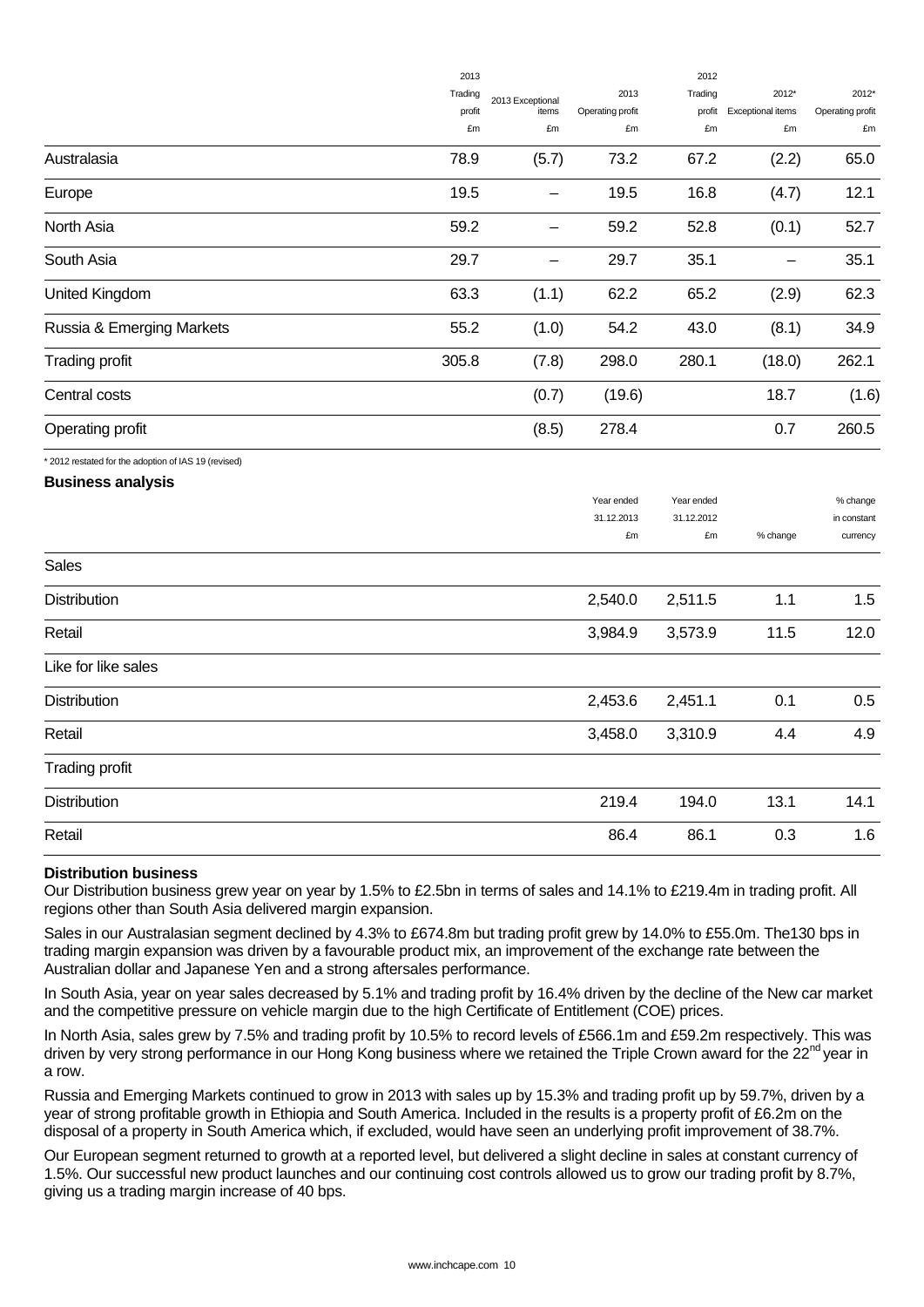## **Retail business**

Sales from our Retail operations increased by 12.0% to £4.0bn, driven by the acquisition of the Trivett business in Australia and by an 8.7% like for like performance in the UK. Trading profit increased by 1.6%.

The UK New car market reached a five year high; and whilst our UK Retail business grew headline sales by 4.1%, our like for like sales growth of 8.7% (after the disposal of the Ford sites in February 2013) was robust. Our gross margin decreased year on year, as a result of the price pressure on new vehicles and the consequent impact on used vehicle prices. Our UK Retail business retained an industry leading trading margin of 2.5%.

With the addition of Trivett, we increased sales in Australasia by 74.9% and trading profit by 59.8%. Our trading margin was slightly down on last year due to the opening of a new site and a significant recall for one of our brand partners. Our Trivett business delivered a strong performance with a trading margin of 3.3%.

The European segment experienced a decline in sales, but at a slower rate than 2012. Sales declined by 4.0% compared to a decline of 6.0% in 2012.

The Russia and Emerging Markets segment continued to grow at a similar rate to last year with sales up by 5.5% to £981.1m. Trading profit was down 38.2% year on year as improved profitability in China and Poland was more than offset by margin pressure in Russia as industry over-supply drove unprecedented pricing competition.

#### **Regional analysis**

The Group reports its regional analysis in line with IFRS 8 'Operating Segments'. This standard requires operating segments to be identified on the basis of internal reports about components of the Group that are regularly reviewed by the chief operating decision maker in order to assess their performance and to allocate resources to the segments. These operating segments are then aggregated into reporting segments to combine those with similar characteristics.

| <b>Distribution</b>         | Retail                      |
|-----------------------------|-----------------------------|
| Australasia                 | Australasia                 |
| Europe                      | Europe                      |
| North Asia                  | United Kingdom              |
| South Asia                  | Russia and Emerging Markets |
| United Kingdom              |                             |
| Russia and Emerging Markets |                             |

Included within the Russia and Emerging Markets segment are Russia, China, South America, Africa, the Balkans, the Baltics and Poland on the basis that these markets have started to grow but have yet to reach a mature stage of development and accordingly are in, or are expected to return to, the growth phase of the development cycle.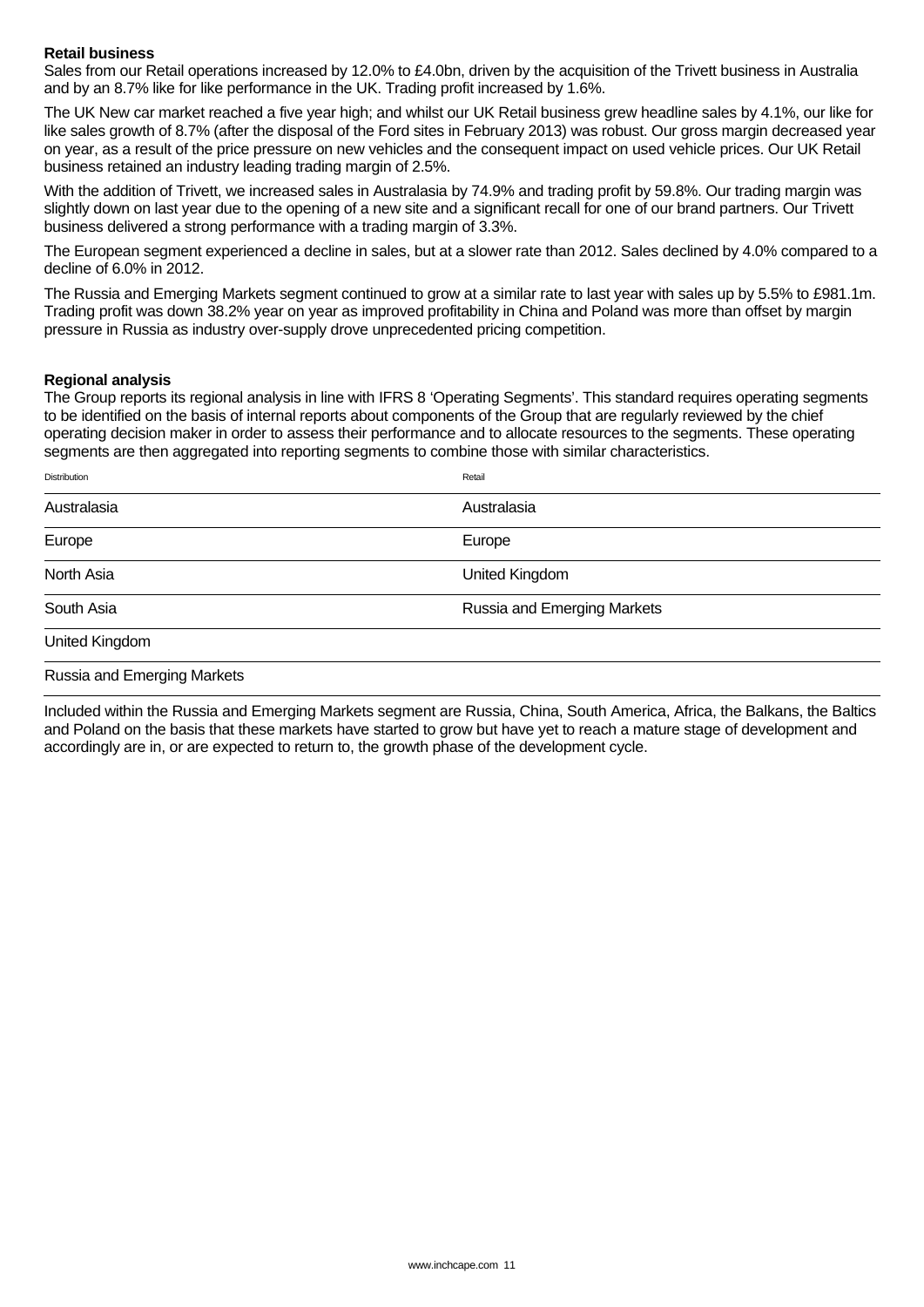# Australasia

Successful integration of Trivett drives record sales and trading profit

# **Key financial highlights**

|                     | Year ended | Year ended |             | % change    |
|---------------------|------------|------------|-------------|-------------|
|                     | 31.12.2013 | 31.12.2012 |             | in constant |
|                     | £m         | £m         | % change    | currency    |
| Sales               | 1,365.9    | 1,168.7    | 16.9        | 24.1        |
| <b>Distribution</b> | 674.8      | 747.8      | (9.8)       | (4.3)       |
| Retail              | 691.1      | 420.9      | 64.2        | 74.9        |
| Like for like sales | 1,026.8    | 1,122.5    | (8.5)       | (2.8)       |
| <b>Distribution</b> | 674.8      | 747.8      | (9.8)       | (4.3)       |
| Retail              | 352.0      | 374.7      | (6.0)       | 0.1         |
| Trading profit      | 78.9       | 67.2       | 17.4        | 24.8        |
| <b>Distribution</b> | 55.0       | 51.3       | 7.2         | 14.0        |
| Retail              | 23.9       | 15.9       | 50.3        | 59.8        |
| Trading margin %    | 5.8        | 5.7        | 0.1ppt      |             |
| <b>Distribution</b> | 8.2        | 6.9        | 1.3ppt      | 1.3ppt      |
| Retail              | 3.5        | 3.8        | $(0.3)$ ppt | $(0.3)$ ppt |

# **The market**

The Australian economy continued to grow in 2013 with total industry volume up 2.2% and the car market in New Zealand grew strongly, up 12.6% on 2012.

## **Business model & strategy**

We are the distributor for Subaru in both Australia and New Zealand. In addition, we have multi-franchise retail operations based in Sydney, Melbourne and Brisbane.

Our Inchcape Australia operation holds franchises for Subaru, Volkswagen, Mitsubishi, Isuzu and Kia. Moreover, on 1 March 2013 we acquired the Trivett Automotive group, the leading premium automotive group in Australia, significantly expanding our Retail footprint and expanding our portfolio with a number of the world's leading premium brands, including BMW, Jaguar, Land Rover, Volvo, Honda and Harley Davidson and the highly aspirational, super-luxury brands Rolls-Royce, Bentley, Aston Martin and McLaren.

The Subaru launch of the new Forester was very successful throughout 2013, driven by improvements in design, engine performance and vehicle interior.

During the year, our brand partners in Retail delivered a successful programme of model launches, including the BMW X5, MINI Paceman, Jaguar F-Type, Volvo V40 and Range Rover Vogue that have contributed strongly to growth of the segment.

At the end of 2013, we owned 45 retail centres and managed a network of 101 independently owned Subaru centres throughout Australasia.

Supporting these operations, our logistics business AutoNexus is responsible for managing vehicle and parts inventory, distribution and vehicle preparation on behalf of Subaru Australia, our retail business, as well as other independent dealers.

## **Our operating performance**

In 2013, we delivered strong top line growth and margin expansion as our Distribution business delivered strong performance due to the launch of the new Forester and more favourable exchange rates and our Trivett business delivered £9.9m in trading profit in line with expectations.

Total revenue of £1,365.9m for the year was up by 24.1%. Like for like revenue was down by 2.8% compared to 2012 due to the benefit in our 2012 revenue base of the one-off supply replenishment after the 2011 earthquake in Japan.

## **Outlook for 2014**

In 2014, we expect the industry to benefit from the structural growth drivers of population growth, premiumisation and replacement cycle acceleration. Our Distribution business will continue to leverage its strong pricing power based on the premium positioning of Subaru and based on a better exchange rate between the Australian dollar and Japanese Yen. We will continue to focus on the growth of our Trivett business in 2014 and there are a number of exciting product launches planned across our portfolio of brands.

We expect to deliver a robust performance in 2014.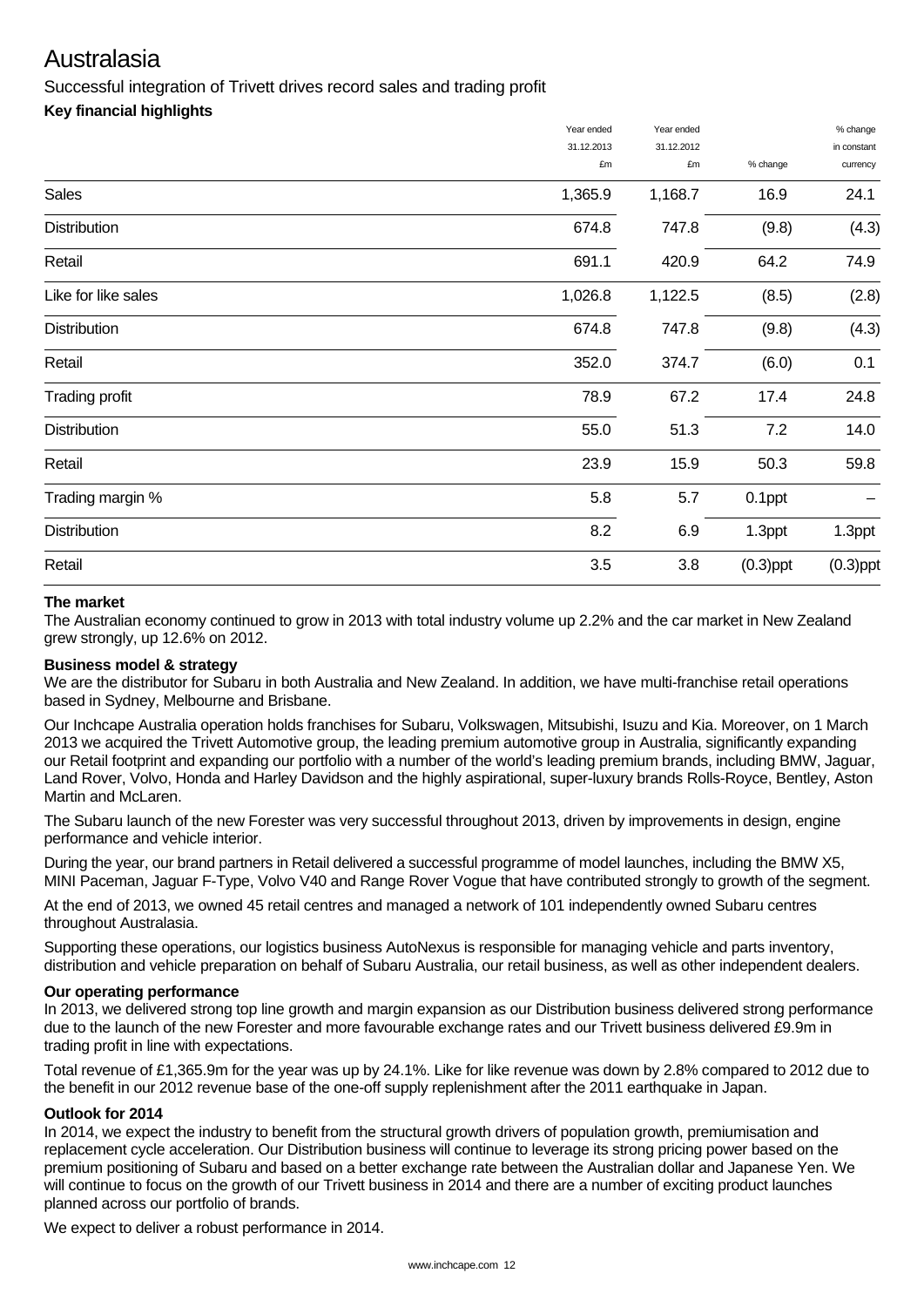# Europe

# Gaining market share and returning to profitable growth

# **Key financial highlights**

|                     | Year ended | Year ended |          | % change<br>in constant |
|---------------------|------------|------------|----------|-------------------------|
|                     | 31.12.2013 | 31.12.2012 |          |                         |
|                     | £m         | £m         | % change | currency                |
| Sales               | 629.5      | 616.6      | 2.1      | (2.0)                   |
| <b>Distribution</b> | 499.8      | 486.9      | 2.6      | (1.5)                   |
| Retail              | 129.7      | 129.7      |          | (4.0)                   |
| Like for like sales | 615.6      | 601.9      | 2.3      | (1.9)                   |
| <b>Distribution</b> | 499.8      | 486.9      | 2.6      | (1.5)                   |
| Retail              | 115.8      | 115.0      | 0.7      | (3.4)                   |
| Trading profit      | 19.5       | 16.8       | 16.1     | 11.7                    |
| Distribution        | 19.5       | 17.3       | 12.7     | 8.7                     |
| Retail              |            | (0.5)      |          |                         |
| Trading margin %    | 3.1        | 2.7        | 0.4ppt   | 0.4ppt                  |
| Distribution        | 3.9        | 3.6        | 0.3ppt   | 0.4ppt                  |
| Retail              |            | (0.4)      | 0.4ppt   | 0.4ppt                  |
|                     |            |            |          |                         |

# **The market**

The Belgian private car market remained stable in 2013 following the 14.9% decline in 2012 driven by the end of the  $a$ overnment's  $CO<sub>2</sub>$  incentive scheme.

The Greek market also stabilised with private vehicles in marginal growth following the 40.2% decline in total industry volume in 2012.

# **Business model & strategy**

In Belgium and Luxembourg we distribute Toyota and Lexus and own 11 retail centres with a network of 98 retail centres operated by independent third party retailers and 33 repair outlets. In Luxembourg we also operate a retail centre for Jaguar.

In Greece we are the distributor for Toyota and Lexus, owning five retail centres and overseeing a further 40 which are independently owned.

In Finland we are the distributor for Jaguar, Land Rover and Mazda and manage a network of 47 independent retailers.

## **Our operating performance**

Our Greek business outperformed the market, increasing market share by 120 bps to 11.6%, and achieved overall market leadership. In Belgium our market share of 3.8% improved on last year by 10 bps.

At a headline reported level, the region returned to revenue growth in 2013, but at constant currency we delivered a 2.0% reduction in sales as our strong progress in market share in Greece and Belgium was offset by aftersales revenue decline in Greece.

We have delivered a solid trading performance with a break even result in Retail and an overall trading margin of 3.1%, 40 bps up on last year. Our teams have continued to protect the pricing power of our brands and to drive a strong performance in our highly profitable aftersales business.

The continued focus on vehicle mix, pricing and cost control drove an 11.7% increase in trading profit.

## **Outlook for 2014**

The Greek market is expected to start its recovery after six years of decline, which will enable our strong Toyota business to leverage its market leading experience and its lean cost structure to deliver profitable growth.

The Belgian market is expected to remain resilient with an increased customer demand for fuel efficient technology, which positions Toyota well for continued progress in 2014.

Strong marketing programmes increasing traffic into the dealer network with new model launches coupled with tight cost controls and effective pricing should enable us to deliver another year of profitable growth.

We expect our European segment to deliver a strong performance in 2014.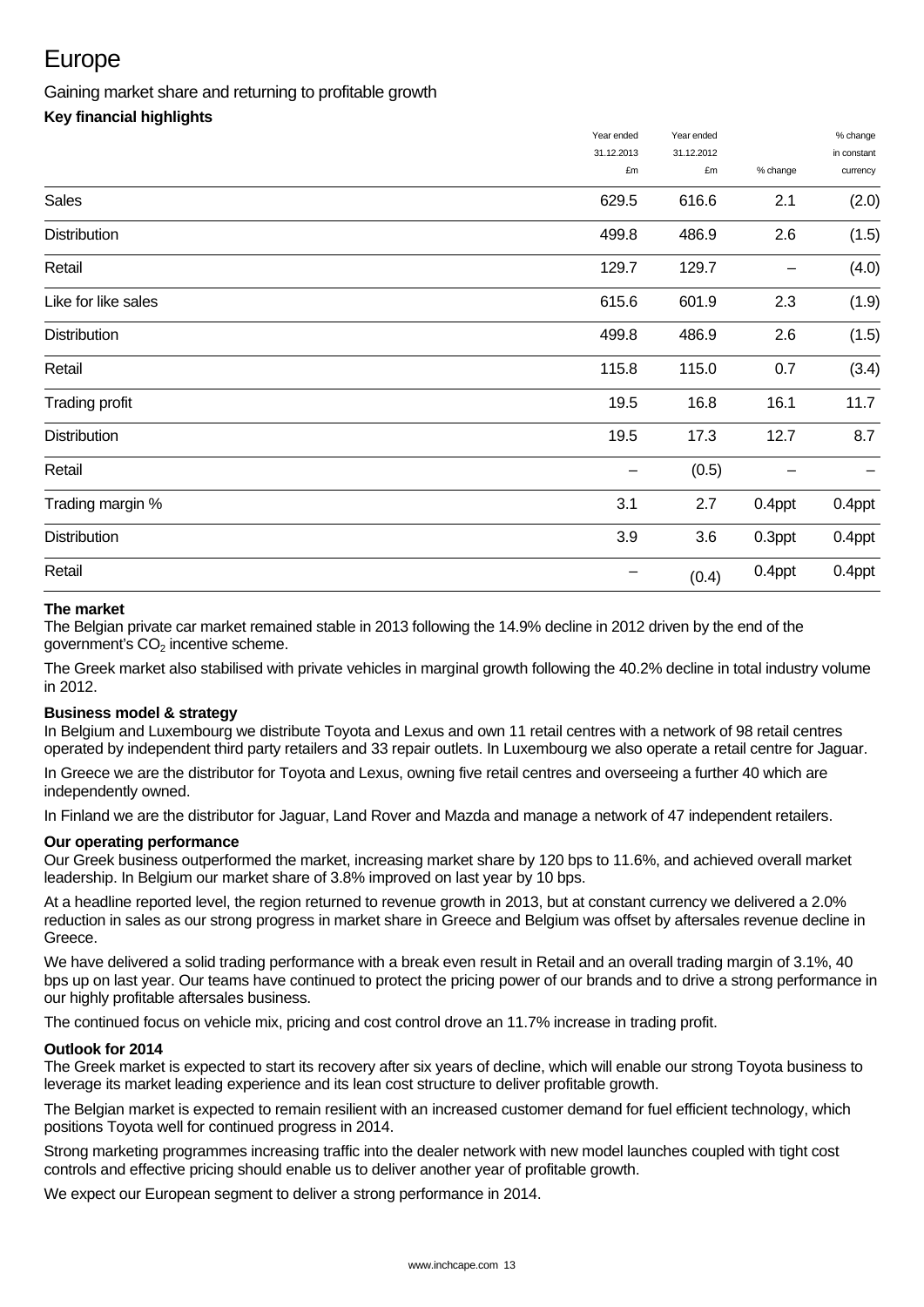# North Asia

# Another record year of profitable growth

# **Key financial highlights**

|                     | Year ended | Year ended |          | % change    |
|---------------------|------------|------------|----------|-------------|
|                     | 31.12.2013 | 31.12.2012 |          | in constant |
|                     | £m         | £m         | % change | currency    |
| <b>Sales</b>        | 566.1      | 518.7      | 9.1      | 7.5         |
| <b>Distribution</b> | 566.1      | 518.7      | 9.1      | 7.5         |
| Like for like sales | 499.9      | 458.5      | 9.0      | 7.4         |
| <b>Distribution</b> | 499.9      | 458.5      | 9.0      | 7.4         |
| Trading profit      | 59.2       | 52.8       | 12.1     | 10.5        |
| <b>Distribution</b> | 59.2       | 52.8       | 12.1     | 10.5        |
| Trading margin %    | 10.5       | 10.2       | 0.3ppt   | 0.3ppt      |
| <b>Distribution</b> | 10.5       | 10.2       | 0.3ppt   | 0.3ppt      |

## **The Market**

New vehicle registrations in Hong Kong grew by 11.3% in 2013 reflecting the underlying strengths of the economy as well as the change in government taxation, reducing the number of vehicles benefiting from the efficient vehicle rebate from 1 April.

## **Business model & strategy**

In Hong Kong and Macau we are the exclusive distributor for Toyota, Lexus, Land Rover, Jaguar, Ford, Daihatsu and Hino Trucks. We also own and operate all 19 retail centres for these brand partners in this market.

In Guam we are the exclusive distributor and retailer for Toyota, Lexus, Chevrolet and Scion, owning all three retail centres. In Saipan we are distributor and retailer for Toyota with one further retail centre.

## **Our operating performance**

We have delivered another strong performance across the segment. In Hong Kong we maintained our market leadership position despite increased activities in the market following the change of vehicle taxation in April. We retained our number one position in the market with a 27.8% share and won the Toyota Triple Crown award for the 22nd consecutive year. Our Aftersales operations in Hong Kong had another strong year as we benefited from the growth of the Car Parc and we continued to increase customer retention with our targeted marketing programmes.

In Guam, we delivered a robust performance, growing our share in a growing market, and our Aftersales business continued to benefit from growth in the Car Parc. In Guam, we have been market leader for 33 consecutive years.

Overall, we delivered 7.5% sales growth with revenues significantly higher than 2012 in both sales and aftersales. Following the record 2012, North Asia further increased trading profit by 10.5% to a new record level of £59.2m, with trading margin up 30 bps to 10.5%.

## **Outlook for 2014**

We expect the Hong Kong economy to remain strong and the New car market to continue to grow in 2014. The Commercial vehicle market will start to grow when the proposed replacement programme of pre-Euro IV diesel becomes effective in February 2014.

We have a strong pipeline of exciting new product launches across the Toyota, Lexus, Ford, Jaguar and Land Rover brands and we expect to deliver a robust performance in North Asia in 2014.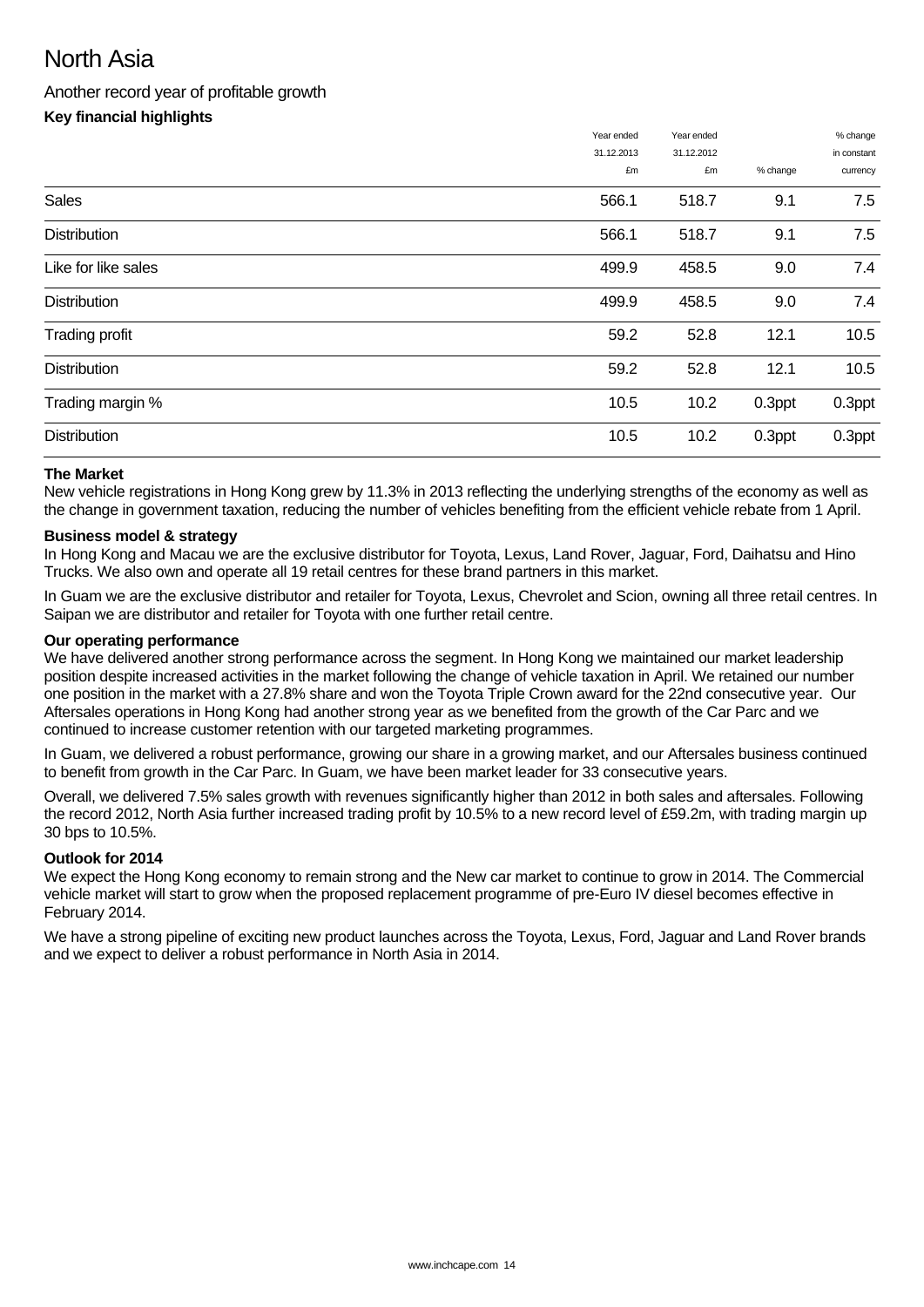# South Asia

Gaining market share ahead of the Singapore market recovery

# **Key financial highlights**

|                     | Year ended | Year ended |             | % change    |
|---------------------|------------|------------|-------------|-------------|
|                     | 31.12.2013 | 31.12.2012 |             | in constant |
|                     | £m         | £m         | % change    | currency    |
| <b>Sales</b>        | 369.3      | 385.1      | (4.1)       | (5.1)       |
| <b>Distribution</b> | 369.3      | 385.1      | (4.1)       | (5.1)       |
| Like for like sales | 369.3      | 385.0      | (4.1)       | (5.0)       |
| <b>Distribution</b> | 369.3      | 385.0      | (4.1)       | (5.0)       |
| Trading profit      | 29.7       | 35.1       | (15.4)      | (16.4)      |
| <b>Distribution</b> | 29.7       | 35.1       | (15.4)      | (16.4)      |
| Trading margin %    | 8.0        | 9.1        | $(1.1)$ ppt | $(1.1)$ ppt |
| <b>Distribution</b> | 8.0        | 9.1        | $(1.1)$ ppt | $(1.1)$ ppt |
|                     |            |            |             |             |

## **The market**

The car market in Singapore continued to decline in 2013 as expected, and ended the year 9.4% lower than 2012. This market contraction was driven by a reduction in the number of Certificates of Entitlement (COE) available, based on a lower level of deregistrations.

## **Business model & strategy**

In Singapore we are the distributor for Tovota, Lexus, Hino Trucks and Suzuki. We have represented Toyota in Singapore since 1967. We have held the Suzuki distribution franchise since 1977. We own and operate all five retail centres in the market.

In Brunei we are the distributor for both Toyota and Lexus, owning and operating all four retail centres there.

### **Our operating performance**

In 2013 we gained market share in Singapore, maintaining our market leadership and growing our share by 100 bps vs. 2012 driven by successful launches of new models during the year and a return to the taxi segment for Toyota.

Sales were down 5.1%, driven by the New Car market contraction and the decline of the 1-5 year old Car Parc.

Our Aftersales activities remained strong and in the second quarter, we opened our modernised Toyota and Lexus retail flagship facility and introduced a number of customer service innovations, such as "Evening Express", where customers are provided with light dinner in a lounge whilst having their cars serviced in 45 minutes.

Trading profit reduced year on year by 16.4% to £29.7m, driven by the negative operating leverage based on a revenue decline of 5.1%, offset partially by our controls on margins and costs which enabled us to deliver a trading margin of 8.0%.

In Brunei, we delivered top line growth and margin expansion whilst increasing our strong market share in a growing market.

### **Outlook for 2014**

We expect the market will return to growth in 2014 driven by the fact that we have now seen an increase in de-registrations year on year for 16 consecutive months.

The growth prospects are truly exciting for our Singapore business and we are well positioned, given our strong brand portfolio and our excellent service reputation, to take advantage of the start of market recovery as of 2014.

We expect to deliver a strong performance in South Asia in 2014.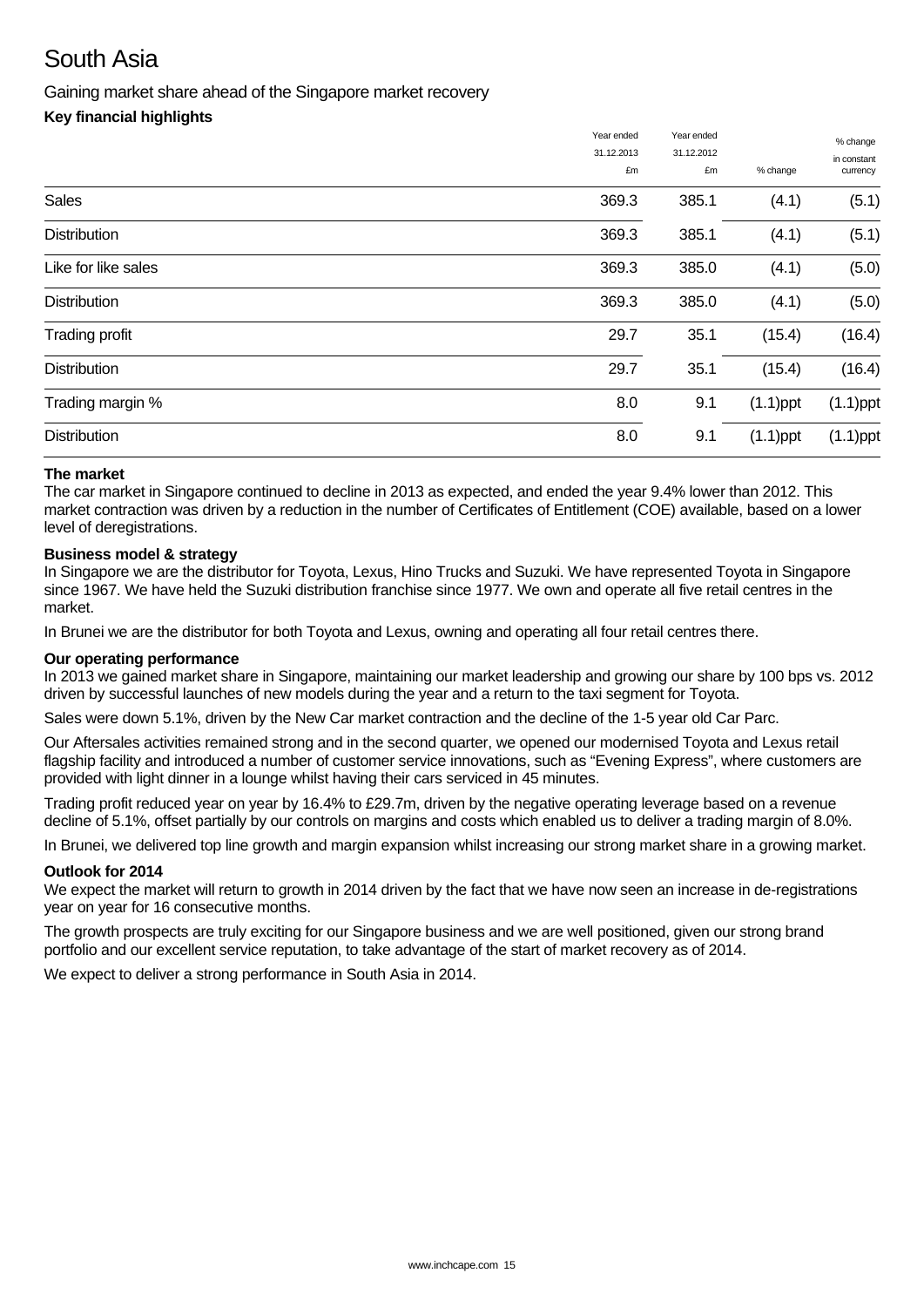# United Kingdom

# Strong revenue growth in a competitive market

# **Key financial highlights**

|                       | Year ended | Year ended |             |                   |
|-----------------------|------------|------------|-------------|-------------------|
|                       | 31.12.2013 | 31.12.2012 |             | % change in       |
|                       | £m         | £m         | % change    | constant currency |
| Sales                 | 2,224.3    | 2,133.8    | 4.2         | 4.2               |
| <b>Distribution</b>   | 41.3       | 37.4       | 10.4        | 10.4              |
| Retail                | 2,183.0    | 2,096.4    | 4.1         | 4.1               |
| Like for like sales   | 2,134.1    | 1,962.7    | 8.7         | 8.7               |
| <b>Distribution</b>   | 41.3       | 37.4       | 10.4        | 10.4              |
| Retail                | 2,092.8    | 1,925.3    | 8.7         | 8.7               |
| <b>Trading profit</b> | 63.3       | 65.2       | (2.9)       | (2.9)             |
| <b>Distribution</b>   | 8.6        | 7.2        | 19.4        | 19.4              |
| Retail                | 54.7       | 58.0       | (5.7)       | (5.7)             |
| Trading margin %      | 2.8        | 3.1        | $(0.3)$ ppt | $(0.3)$ ppt       |
| Distribution          | 20.8       | 19.3       | 1.5ppt      | 1.5ppt            |
| Retail                | 2.5        | 2.8        | $(0.3)$ ppt | $(0.3)$ ppt       |
|                       |            |            |             |                   |

# **The market**

The UK New car market reached a five-year high in 2013 with 2.3m units sold, around 11% more than in 2012. The retail market continued to be the key driver of growth, increasing 15.6%, while the fleet/business market has also grown, albeit at a lower rate of 5.7%.

# **Business model & strategy**

We have scale operations in the core regions of the South East, Midlands, North and North East of England with a streamlined portfolio of 111 retail centres focused on luxury and premium brands. We aim to create significant differentiation by delivering a superior level of customer service through the bespoke operating processes of our Inchcape Advantage programme and to drive growth in aftersales and car finance penetration.

In February we disposed of our Ford retail operations.

The distribution element of our results is made up of our fleet management and leasing business, Inchcape Fleet Solutions (IFS), which offers services to corporate and government customers. With over 50 years' experience in the automotive industry, IFS has won a number of industry awards for its unrivalled level of customer service.

## **Our operating performance**

Revenues at £2,224.3m were up 4.2% on the year and on a like for like basis, adjusting for the Ford disposal, were up 8.7%. New car sales drove an increase in revenue as we benefited from both market growth and an improvement in share performance. Used car revenues were in line with our expectations and our Service and Parts business started to benefit from the gradual recovery of the 1-5 year Car Parc.

Our continued cost discipline resulted in overhead reduction vs. last year. This was offset by an unprecedented level of tactical activities in the market which resulted in an over-supply of vehicles and which impacted our gross margin on both new and used cars. In 2013 our UK Retail business delivered an industry leading trading margin of 2.5%.

IFS delivered a strong performance for the year, generating a trading profit of £8.6m, leading to a trading margin of 20.8%, a year on year increase of 150 bps.

## **Outlook for 2014**

We expect the overall industry to continue its growth trajectory in 2014 albeit at a lower rate than 2013. The expected recovery of the European markets should reduce the level of tactical activity in the UK market which should gradually improve new and used vehicles margin performance. The Car Parc of vehicles between 1-5 years is expected to accelerate its growth momentum based on the strength of growth in the New car market in the last five years.

We are well positioned to leverage the growth of the New car and Aftersales market as we stay focused on delivering superior customer service and launch the exciting pipeline of our brand partners' new models.

We expect to deliver a solid performance in the UK in 2014 as we expect a gradual recovery of vehicle margin and we plan to leverage the good growth momentum of the 1-5 year Car Parc.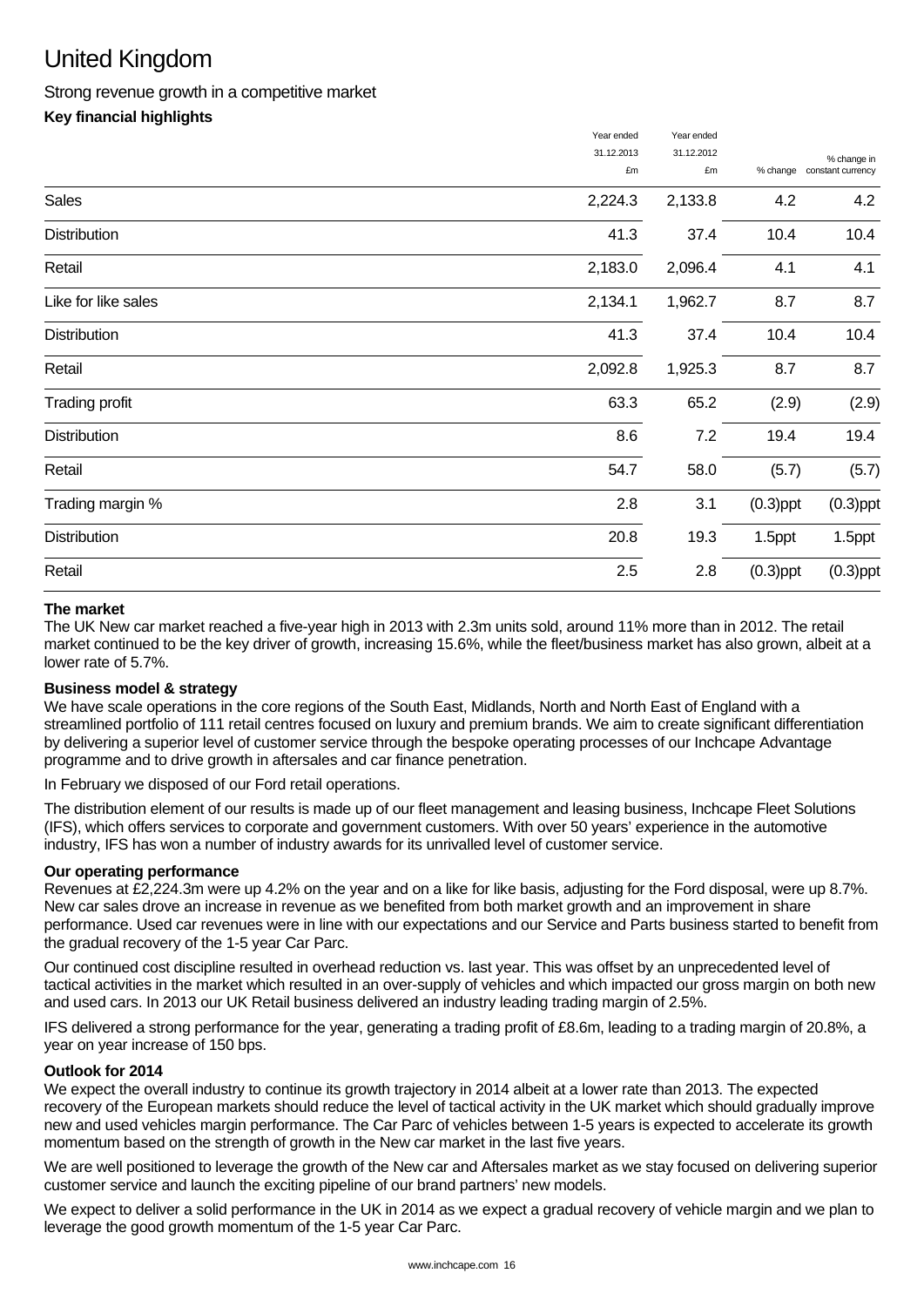# Russia and Emerging Markets

# Strong revenue growth and margin expansion

Key financial highlights

|                     | Year ended | Year ended |             | % change    |
|---------------------|------------|------------|-------------|-------------|
|                     | 31.12.2013 | 31.12.2012 |             | in constant |
|                     | £m         | £m         | % change    | currency    |
| Sales               | 1,369.8    | 1,262.5    | 8.5         | 8.1         |
| Distribution        | 388.7      | 335.6      | 15.8        | 15.3        |
| Retail              | 981.1      | 926.9      | 5.8         | 5.5         |
| Like for like sales | 1,265.9    | 1,231.4    | 2.8         | 2.5         |
| <b>Distribution</b> | 368.5      | 335.6      | 9.8         | 9.3         |
| Retail              | 897.4      | 895.8      | 0.2         | (0.1)       |
| Trading profit      | 55.2       | 43.0       | 28.4        | 30.5        |
| <b>Distribution</b> | 47.4       | 30.3       | 56.4        | 59.7        |
| Retail              | 7.8        | 12.7       | (38.6)      | (38.2)      |
| Trading margin %    | 4.0        | 3.4        | 0.6ppt      | 0.7ppt      |
| <b>Distribution</b> | 12.2       | 9.0        | 3.2ppt      | 3.4ppt      |
| Retail              | 0.8        | 1.4        | $(0.6)$ ppt | $(0.6)$ ppt |

# **The market**

In South America, the demand for luxury cars increased by 26.7% during the year. In Ethiopia, the economic fundamentals remain strong and the demand for Aftersales and New vehicles continued to increase. In Russia, we have seen a decrease in the New car market of 5.4% in 2013. In Eastern Europe we benefited from improved demand in the Baltics, while the demand in the Balkans remained challenging. In China, we have seen a sustained healthy demand for luxury vehicles, with industry year on year growth of 18%.

## **Business model & strategy**

In South America we operate as the vertically integrated retailer (VIR) for BMW in Peru and VIR for BMW and Rolls-Royce in Chile. In Ethiopia we operate VIR for Toyota, Daihatsu, Komatsu, and New Holland. In Russia we operate 22 scale retail centres in St. Petersburg and Moscow, representing 10 brands.

In the Balkans we are the distributor for Toyota and Lexus, operating five retail centres, and in Poland we own four retail centres for BMW and MINI. We operate VIR for Mazda, Jaguar and Land Rover across the Baltic region and for Mitsubishi in Lithuania. Additionally we retail BMW, Ford and MINI in Latvia, and Ford and Hyundai in Lithuania. We operate a total of 23 centres across the region. In China we have six scale retail centres for Lexus, Jaguar and Land Rover in Shanghai and Shaoxing. We opened a new Porsche centre in Nanchang in April and a Mercedes-Benz centre in Jiujiang in October.

## **Our operating performance**

We have enjoyed robust growth in South America, Africa, Poland and the Baltic states while trading conditions remained challenging in the Balkans and Russia. Our operations in this segment have delivered a record trading profit in 2013 of £55.2m following their significant contribution to the Group's earnings growth over the last four years. In 2013, revenue for the segment as a whole was £1,369.8m, 8.1% ahead of last year. Trading profit of £55.2m was 30.5% ahead of last year and trading margin at 4.0% was up 70 bps as we improved gross margin and maintained tight control on costs.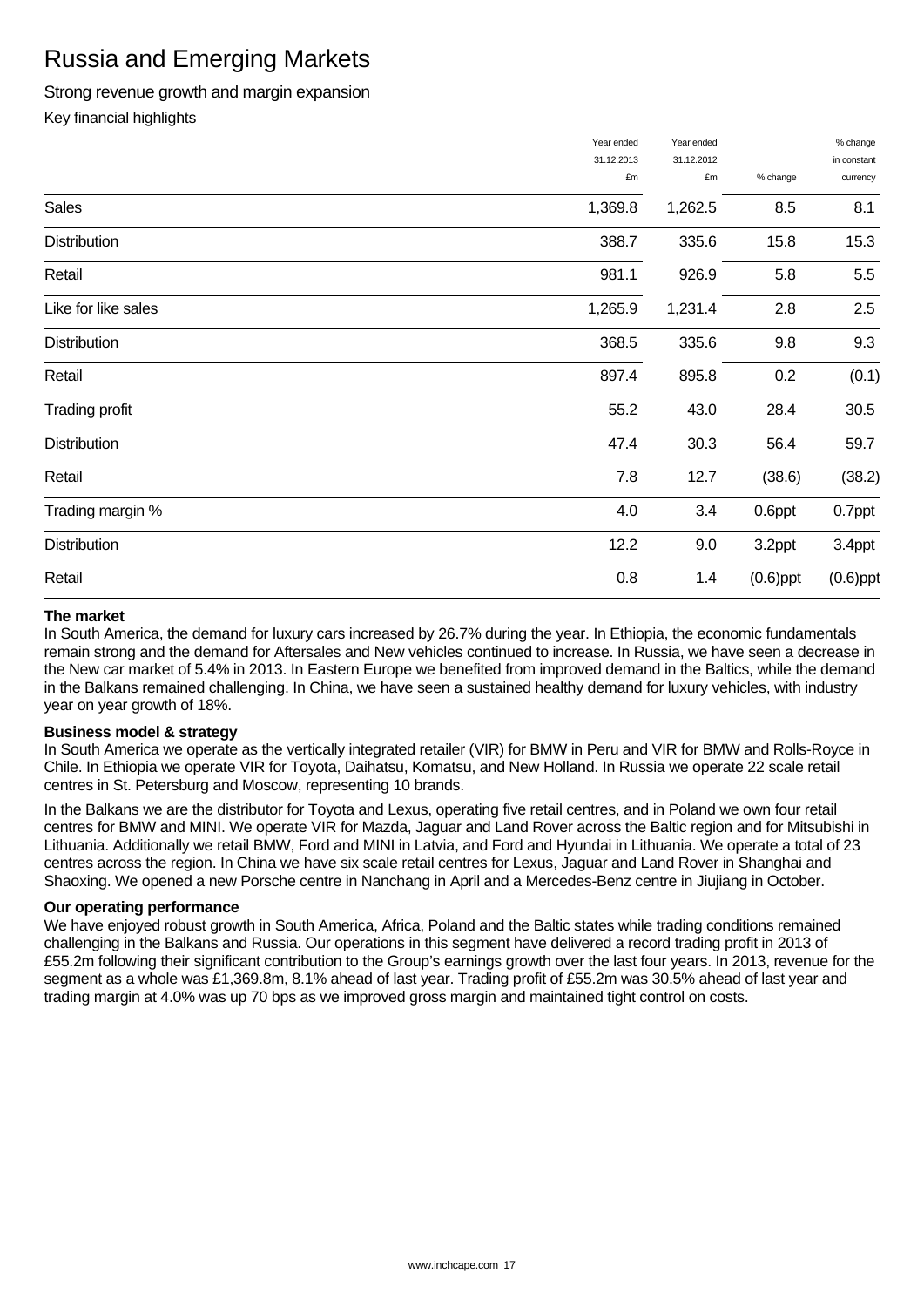## **Distribution Performance:**

The segment delivered revenue of £388.7m in 2013, a 15.3% increase on last year. We delivered trading profit of £47.4m resulting in a trading margin of 12.2%, a full 340 bps ahead of 2012. Our South American operations generated a strong trading profit performance driven by a strong operating leverage on the back of double digit growth in the luxury market and by a profitable disposal of property. In Africa, our profit performance was strong as we benefited from a solid performance in New cars and aftersales in Ethiopia. In Eastern Europe we benefited from a strong operating leverage in the Baltics and on the back of solid industry growth, while the trading environment remains challenging in the Balkans.

### **Retail Performance:**

In 2013, the segment delivered revenue of £981.1m, a 5.5% increase vs. last year. Trading profit was impacted by margin pressure in Russia as a result of unprecedented level of oversupply which triggered an increased level of competitive activities affecting vehicle margins. In Russia, we delivered a full year revenue of £703.9m in 2013 and a trading profit of £4.5m and we continued to strengthen our footprint with the opening of Inchcape City in the centre of Moscow, representing Jaguar, Land Rover and Volvo. In China, we benefited from improved margins on New cars and aftersales and opened two new sites in April (Porsche) and October (Mercedes-Benz). In Poland, we continued to drive profitable growth as we leveraged the capacity expansion we have pursued in the last two years.

### **Outlook for 2014**

In South America, we are now fully operational in landmark, state of the art BMW centres in Lima and Santiago and we are well-positioned to leverage the continued growth in sales and aftersales. In Ethiopia, we will continue to benefit from the favourable economic conditions resulting in increased demand for vehicles and car repairs. In Russia, we will benefit from a full year's trading of our new flagship retail centre, Inchcape City, conveniently located in the heart of Moscow's business centre. We expect a gradual recovery of vehicle margins as the vehicle supply normalises throughout 2014. In China, the demand for premium and luxury vehicles should continue to increase and we will benefit from our two new openings.

Overall, we expect our Russia and Emerging Markets segment to deliver a robust performance in 2014.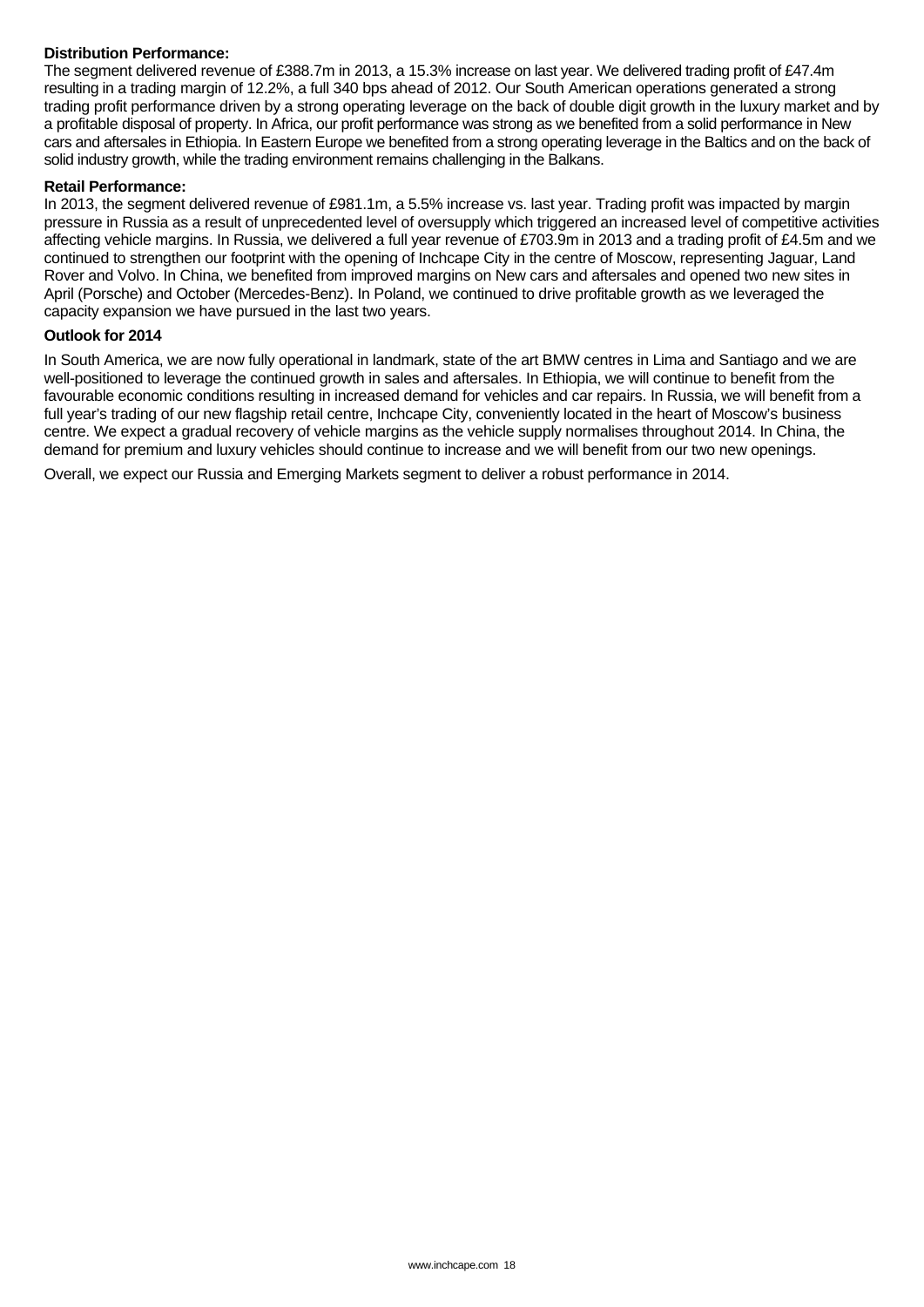# Finance review

# **The Group has delivered a strong performance in 2013**

In addition to the segmental results, detailed below is supplementary financial information on our operating activities.

## **Central costs**

Unallocated central costs for the full year are £18.9m before exceptional items (2012 restated: £20.3m). Our costs remain well controlled with moderate inflationary increases. Included in our central costs is a pension restructuring gain of £9.8m (2012 restated: £2.9m) which has been offset by higher share-based payments and other non-recurring costs.

### **Joint ventures and associates**

The Group has reported zero share of profit after tax from joint ventures in 2013 (2012: gain of £0.2m). This is mainly as a result of the acquisition of the remaining 49% interest in the joint venture in Russia in November 2012, thereby converting it into a 100% owned subsidiary.

# **Operating exceptional items**

The Group has reported exceptional operating costs of £8.5m in 2013 (2012 restated: a gain of £0.7m). Included within this are restructuring costs of £4.6m (2012: £17.3m), together with £3.9m of acquisition costs for the Trivett business in Australia. These costs were reported as exceptional costs in the first half of 2013. Given the recent FRC guidance the Group will give further consideration to how costs of a similar nature are treated in future reporting periods.

#### **Net financing costs**

Net financing costs before exceptional items have decreased from £13.0m in 2012 (restated) to £12.3m in 2013. In 2013, the Group reported a gain of £2.3m (2012: a gain of £4.8m) in our mark to market reporting of the hedges for the US loan notes and net interest income on pension assets of £5.4m (2012 restated: net income of £0.9m).

### **Tax**

The effective tax rate before exceptional items for the year is 24%, compared to 25% in 2012. This is due to the impact of reducing tax rates in a number of our markets and the successful conclusion of overseas territories tax audits. The rate is expected to be similar for 2014.s

### **Non controlling interests**

Profits attributable to our non controlling interests were £6.6m, compared to £5.9m in 2012. At the year end, the Group's noncontrolling interests principally comprise a 33% minority holding in UAB Vitvela in Lithuania, a 30% share in NBT Brunei and a 10% share of Subaru Australia.

### **Foreign currency**

During 2013, the translation of the Group's overseas profits before tax into sterling at the 2013 average exchange rate negatively impacted the year's results by £3.5m (2012: £nil impact). In the final quarter of 2013, the strengthening of Sterling resulted in a negative profit translation of £4.2m.

### **Dividend**

The Board recommends a final ordinary dividend of 11.7p per ordinary share which is subject to the approval of shareholders at the 2014 Annual General Meeting. This gives a total dividend for the year of 17.4p per ordinary share (2012: 14.5p).

### **Pensions**

Starting 1 January 2013, the Group has adopted IAS 19 (revised), 'Employee benefits'. The revised standard has impacted the way the Group accounts for pensions and other post-retirement benefits as follows:

- the interest cost and expected return on plan assets have been replaced with a net interest amount, calculated by applying the discount rate to the net defined benefit liability. Under the previous standard, the expected return on plan assets represented the weighted average expected return on the assets held by the pension schemes; and
- expenses, other than investment management expenses, are now recognised as period expenses when incurred. Under the previous standard, expenses incurred in connection with running the pension schemes formed part of the defined benefit obligation.

The principal changes resulting from the adoption of the revised standard are set out in note 15.

In 2013, the IAS 19 net post-retirement surplus was £106.0m (2012 restated: £95.7m) and, in line with the funding programme agreed with the Trustees, the Group made additional cash contributions to the UK pension schemes amounting to £32.7m (2012: £23.3m). We have however agreed with the Trustees that future cash contributions will be reduced to circa £2m per annum.

### **Acquisitions and disposals**

In March 2013, the Group acquired Trivett Automotive group, a premium and luxury automotive retailer and distributor in Australia, for an expected total consideration of £76m. This transaction added further scale to our Australian business, which benefits from attractive automotive demand characteristics and a robust economic background.

In February 2013, the Group disposed of its Ford retail centres in the UK and a dealership in China, generating proceeds of £14.9m.

### **Capital expenditure**

During the year, the Group invested £84.9m (2012: £87.3m) of net capital expenditure in the development of greenfield sites and the enlargement of existing facilities, primarily in the UK, Asia Pacific and the Emerging Markets.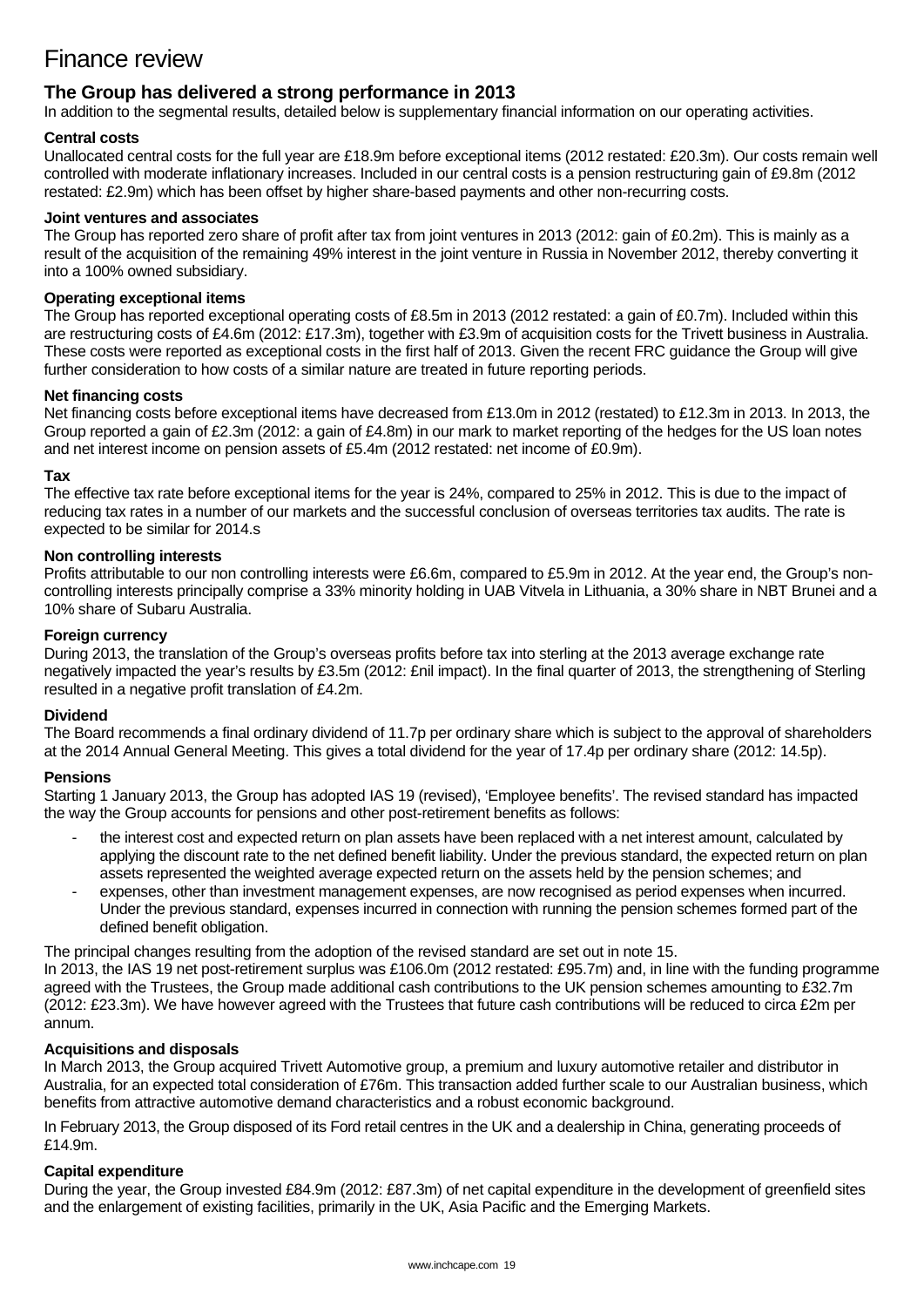## **Cash flow and net funds**

Working capital ended the year at £45.8m (2012: £25.9m) primarily due to higher levels of inventory to support demand in Asia, the UK and the Emerging Markets. At the end of 2013, the Group had net funds of £123.0m (2012: £276.2m) after acquiring the Trivett group for an expected total consideration of £76m and buying back shares at a cost of £50.0m.

**John McConnell,**  Group Finance Director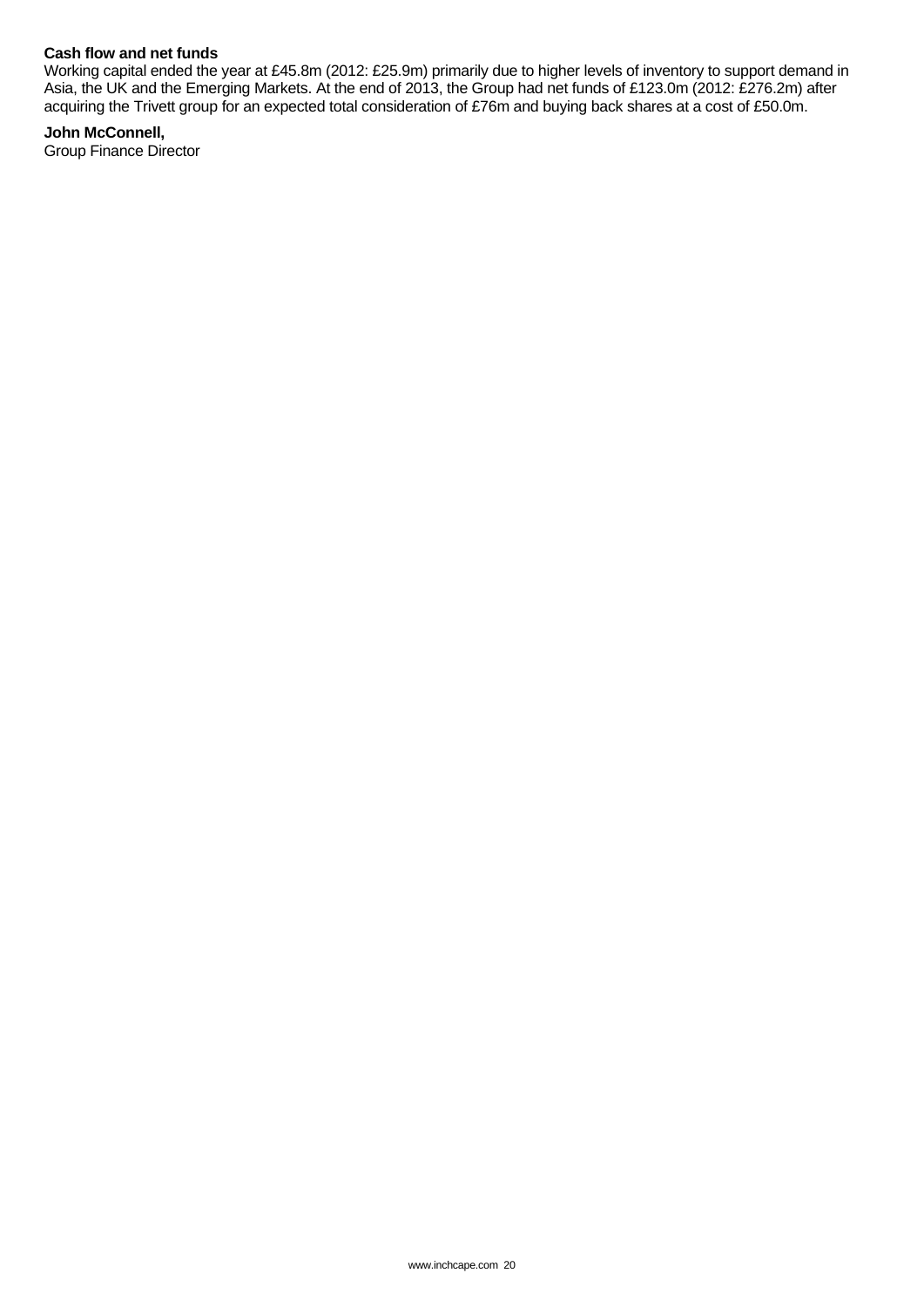#### **Consolidated income statement**

For the year ended 31 December 2013

|                                                               |              | <b>Before</b> | <b>Exceptional</b> |               |                                            | Exceptional                       |                                     |
|---------------------------------------------------------------|--------------|---------------|--------------------|---------------|--------------------------------------------|-----------------------------------|-------------------------------------|
|                                                               |              | exceptional   | items              |               | Before                                     | items                             |                                     |
|                                                               |              | items<br>2013 | (note 3)<br>2013   | Total<br>2013 | exceptional items<br>$(restated)^{1}$ 2012 | (note 3)<br>$(restated)^{1}$ 2012 | Total<br>(rested) <sup>1</sup> 2012 |
|                                                               | <b>Notes</b> | £m            | £m                 | £m            | £m                                         | £m                                | £m                                  |
| <b>Revenue</b>                                                | 2            | 6,524.9       | -                  | 6,524.9       | 6,085.4                                    | -                                 | 6,085.4                             |
| Cost of sales                                                 |              | (5,598.2)     | (0.5)              | (5,598.7)     | (5,210.7)                                  | (0.4)                             | (5,211.1)                           |
| <b>Gross profit</b>                                           |              | 926.7         | (0.5)              | 926.2         | 874.7                                      | (0.4)                             | 874.3                               |
| Net operating expenses                                        |              | (639.8)       | (8.0)              | (647.8)       | (614.9)                                    | 1.1                               | (613.8)                             |
| <b>Operating profit</b>                                       |              | 286.9         | (8.5)              | 278.4         | 259.8                                      | 0.7                               | 260.5                               |
| Share of profit after tax of joint ventures and<br>associates |              |               |                    |               | 0.2                                        |                                   | 0.2                                 |
| Profit before finance and tax                                 |              | 286.9         | (8.5)              | 278.4         | 260.0                                      | 0.7                               | 260.7                               |
| Finance income                                                | 4            | 15.4          |                    | 15.4          | 16.5                                       |                                   | 16.5                                |
| Finance costs                                                 | 5            | (27.7)        |                    | (27.7)        | (29.5)                                     |                                   | (29.5)                              |
| <b>Profit before tax</b>                                      |              | 274.6         | (8.5)              | 266.1         | 247.0                                      | 0.7                               | 247.7                               |
| Tax                                                           | 6            | (65.9)        | 0.6                | (65.3)        | (60.8)                                     | 0.5                               | (60.3)                              |
| Profit for the year                                           |              | 208.7         | (7.9)              | 200.8         | 186.2                                      | 1.2                               | 187.4                               |
| Profit attributable to:                                       |              |               |                    |               |                                            |                                   |                                     |
| - Owners of the parent                                        |              |               |                    | 194.2         |                                            |                                   | 181.5                               |
| - Non controlling interests                                   |              |               |                    | 6.6           |                                            |                                   | 5.9                                 |
|                                                               |              |               |                    | 200.8         |                                            |                                   | 187.4                               |
| Basic earnings per share (pence)                              | 7            |               |                    | 41.8p         |                                            |                                   | 39.4p                               |
| Diluted earnings per share (pence)                            |              |               |                    | 41.1p         |                                            |                                   | 38.7p                               |
|                                                               |              |               |                    |               |                                            |                                   |                                     |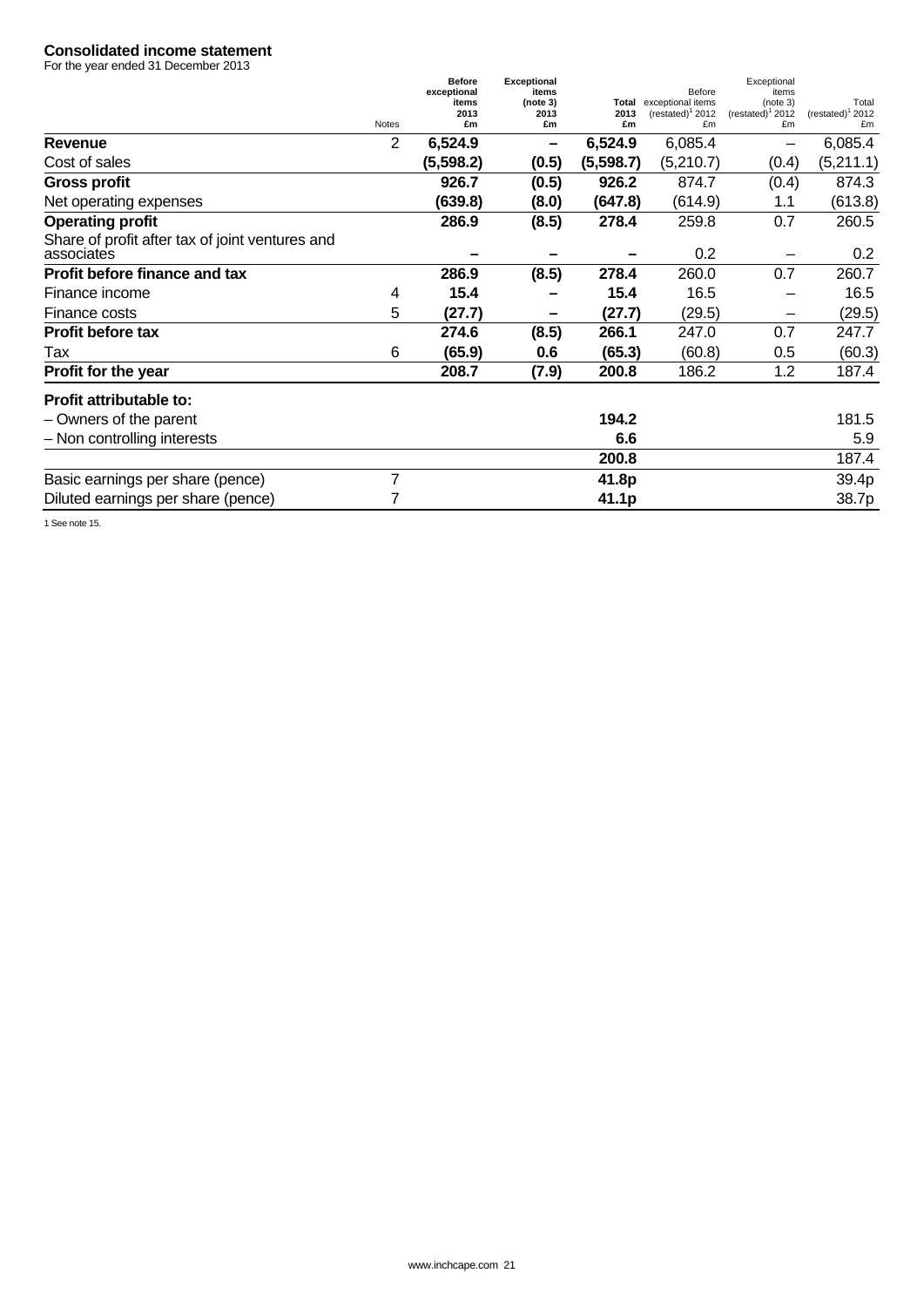## **Consolidated statement of comprehensive income**

For the year ended 31 December 2013

|                                                                                                       | 2013<br>£m | 2012 (restated) $1$<br>£m |
|-------------------------------------------------------------------------------------------------------|------------|---------------------------|
| Profit for the period                                                                                 | 200.8      | 187.4                     |
| Other comprehensive income:                                                                           |            |                           |
| Items that will not be reclassified to the consolidated income statement                              |            |                           |
| Defined benefit pension scheme remeasurements                                                         | (33.9)     | 49.7                      |
| Deferred tax recognised in statement of comprehensive income                                          | (3.6)      | 8.7                       |
|                                                                                                       | (37.5)     | 58.4                      |
| Items that may be reclassified subsequently to the consolidated income statement                      |            |                           |
| Cash flow hedges                                                                                      | 41.4       | (46.1)                    |
| Fair value gains on available for sale financial assets                                               |            | 0.1                       |
| Impairment losses on available for sale financial assets transferred to consolidated income statement |            | 1.0                       |
| Recycled fair value gains on disposal of available for sale financial assets                          | (1.6)      |                           |
| Effect of foreign exchange rate changes                                                               | (103.9)    | (12.3)                    |
| Deferred tax recognised in statement of comprehensive income                                          | (12.8)     | 13.8                      |
|                                                                                                       | (76.9)     | (43.5)                    |
| Other comprehensive (loss) / income for the period, net of tax                                        | (114.4)    | 14.9                      |
| Total comprehensive income for the period                                                             | 86.4       | 202.3                     |
| Total comprehensive income attributable to:                                                           |            |                           |

| - Owners of the parent      | 78.4 | 199.8 |
|-----------------------------|------|-------|
| - Non controlling interests | ŏ.l  | ں.ے   |
|                             | 86.4 | 202.3 |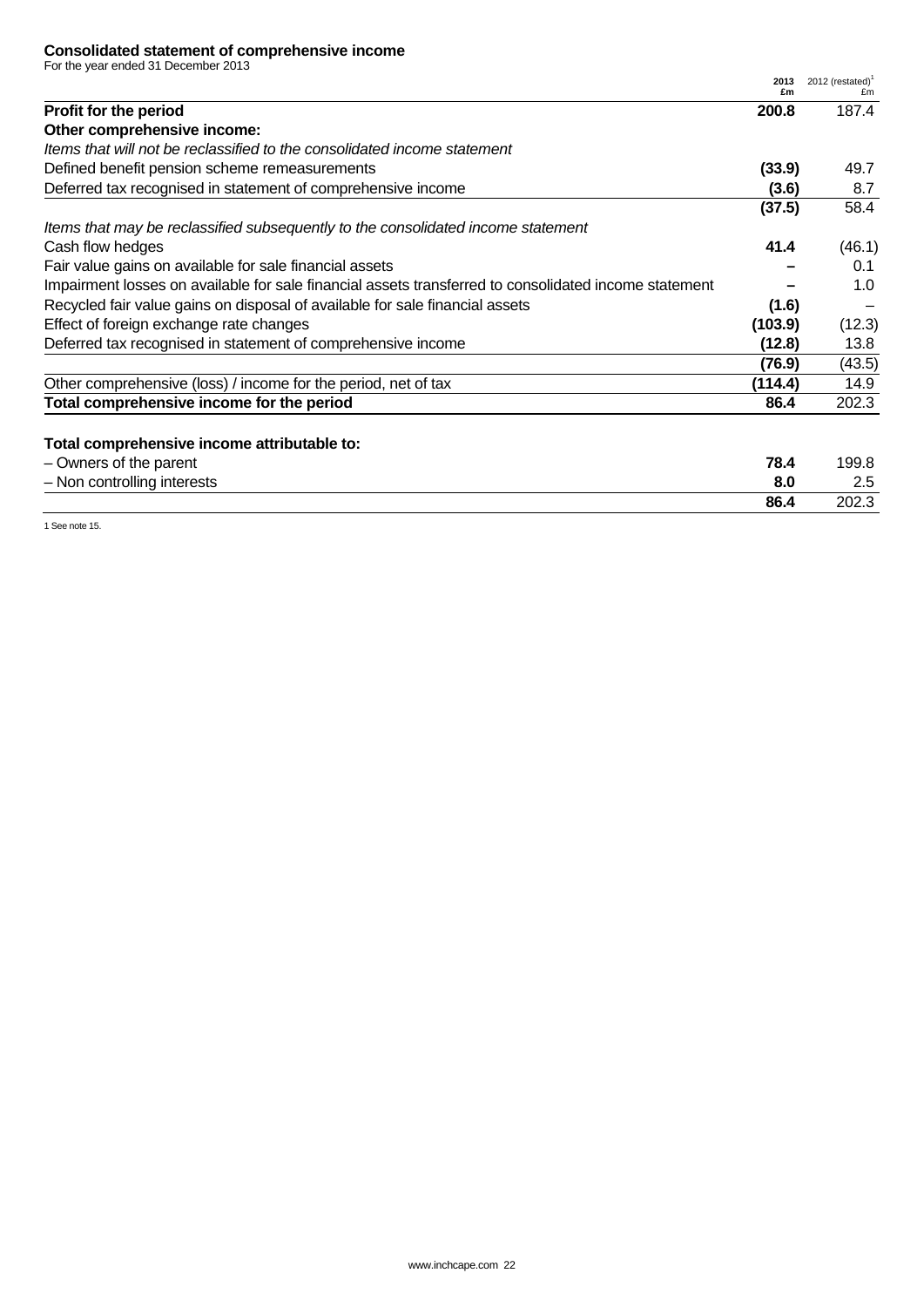#### **Consolidated statement of financial position**

As at 31 December 2013

|                                                         |       |            | As at 31<br>December               | As at 1 January                      |
|---------------------------------------------------------|-------|------------|------------------------------------|--------------------------------------|
|                                                         | Notes | 2013<br>£m | 2012 (restated) $^{\dagger}$<br>£m | $2012$ (restated) <sup>1</sup><br>£m |
| <b>Non-current assets</b>                               |       |            |                                    |                                      |
| Intangible assets                                       |       | 587.1      | 559.5                              | 542.6                                |
| Property, plant and equipment                           |       | 732.7      | 693.1                              | 647.6                                |
| Investments in joint ventures and associates            |       | 14.0       | 13.8                               | 29.5                                 |
| Available for sale financial assets                     |       | 1.4        | 4.0                                | 5.6                                  |
| Trade and other receivables                             |       | 26.9       | 31.2                               | 34.4                                 |
| Deferred tax assets                                     |       | 24.6       | 40.4                               | 43.0                                 |
| Retirement benefit asset                                |       | 125.4      | 122.4                              | 56.6                                 |
|                                                         |       | 1,512.1    | 1,464.4                            | 1,359.3                              |
| <b>Current assets</b>                                   |       |            |                                    |                                      |
| Inventories                                             |       | 1,042.7    | 928.9                              | 905.5                                |
| Trade and other receivables                             |       | 309.9      | 258.4                              | 251.5                                |
| Available for sale financial assets                     |       | 8.3        | 2.7                                | 0.5                                  |
| Derivative financial instruments                        |       | 106.2      | 116.1                              | 139.7                                |
| Current tax assets                                      |       | 2.2        | 3.0                                | 2.2                                  |
| Cash and cash equivalents                               |       | 396.8      | 597.9                              | 558.9                                |
|                                                         |       | 1,866.1    | 1,907.0                            | 1,858.3                              |
| Assets held for sale and disposal group                 | 11    | 8.2        | 31.3                               | 5.7                                  |
|                                                         |       | 1,874.3    | 1,938.3                            | 1,864.0                              |
| <b>Total assets</b>                                     |       | 3,386.4    | 3,402.7                            | 3,223.3                              |
|                                                         |       |            |                                    |                                      |
| <b>Current liabilities</b>                              |       |            |                                    |                                      |
| Trade and other payables                                |       | (1, 278.8) | (1, 150.7)                         | (1, 140.6)                           |
| Derivative financial instruments                        |       | (36.9)     | (62.6)                             | (7.4)                                |
| <b>Current tax liabilities</b>                          |       | (49.5)     | (47.5)                             | (45.1)                               |
| Provisions                                              |       | (37.0)     | (41.9)                             | (36.8)                               |
| <b>Borrowings</b>                                       |       | (65.7)     | (113.5)                            | (101.9)                              |
|                                                         |       | (1,467.9)  | (1, 416.2)                         | (1,331.8)                            |
| <b>Non-current liabilities</b>                          |       |            |                                    |                                      |
| Trade and other payables                                |       | (18.0)     | (22.4)                             | (29.6)                               |
| Provisions                                              |       | (31.8)     | (43.0)                             | (54.1)                               |
| Derivative financial instruments                        |       | (4.5)      |                                    |                                      |
| Deferred tax liabilities                                |       | (43.1)     | (26.9)                             | (42.9)                               |
| <b>Borrowings</b>                                       |       | (297.9)    | (320.0)                            | (338.6)                              |
| Retirement benefit liability                            |       | (19.4)     | (26.7)                             | (60.8)                               |
|                                                         |       | (414.7)    | (439.0)                            | (526.0)                              |
| Liabilities directly associated with the disposal group | 11    | (4.6)      | (19.1)                             |                                      |
| <b>Total liabilities</b>                                |       | (1,887.2)  | (1,874.3)                          | (1, 857.8)                           |
| <b>Net assets</b>                                       |       | 1,499.2    | 1,528.4                            | 1,365.5                              |
| <b>Shareholders' equity</b>                             |       |            |                                    |                                      |
| Share capital                                           |       | 46.5       | 46.9                               | 46.4                                 |
| Share premium                                           |       | 145.7      | 136.5                              | 126.9                                |
| Capital redemption reserve                              |       | 134.1      | 133.3                              | 133.3                                |
| Other reserves                                          |       | 8.7        | 86.7                               | 126.8                                |
| Retained earnings                                       |       | 1,135.0    | 1,099.2                            | 903.7                                |
| Equity attributable to owners of the parent             |       | 1,470.0    | 1,502.6                            | 1,337.1                              |
| Non controlling interests                               |       | 29.2       | 25.8                               | 28.4                                 |
| <b>Total shareholders' equity</b>                       |       | 1,499.2    | 1,528.4                            | 1,365.5                              |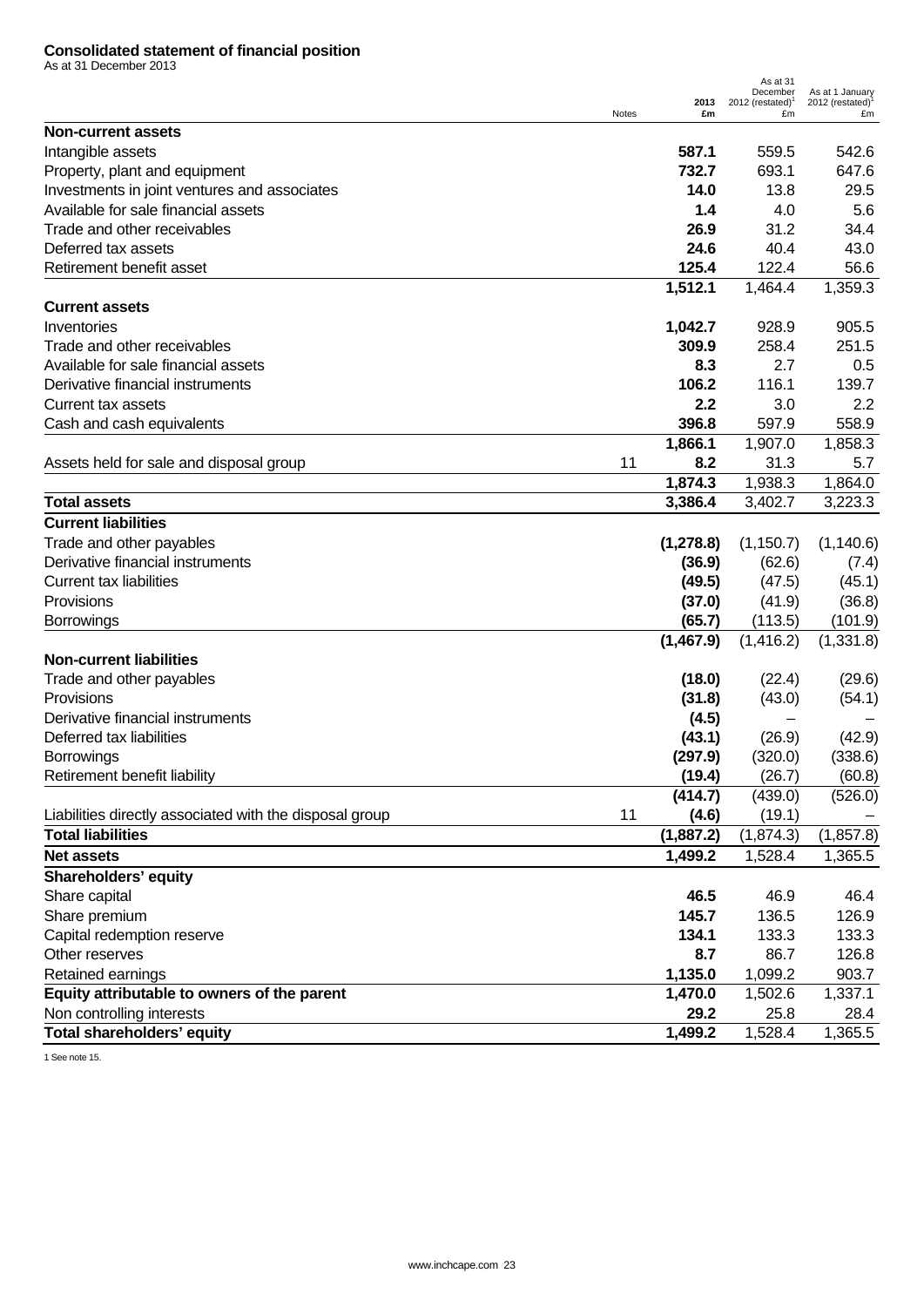## **Consolidated statement of changes in equity**

For the year ended 31 December 2013

|                                                                   | Notes | £m    | Share capital Share premium<br>£m | Capital<br>redemption<br>reserve<br>£m | Other reserves<br>£m | Retained<br>earnings<br>£m | Equity<br>attributable to<br>owners of the<br>parent<br>£m | Non controlling<br>interests<br>£m | Total<br>shareholders'<br>equity<br>£m |
|-------------------------------------------------------------------|-------|-------|-----------------------------------|----------------------------------------|----------------------|----------------------------|------------------------------------------------------------|------------------------------------|----------------------------------------|
| At 1 January 2012                                                 |       | 46.4  | 126.9                             | 133.3                                  | 126.8                | 895.7                      | 1,329.1                                                    | 28.4                               | 1,357.5                                |
| Adjustment for IAS 19 (revised)                                   | 15    |       | $\overline{\phantom{0}}$          | $\overline{\phantom{0}}$               |                      | 8.0                        | 8.0                                                        | $\overline{\phantom{0}}$           | 8.0                                    |
| At 1 January 2012 (restated)                                      |       | 46.4  | 126.9                             | 133.3                                  | 126.8                | 903.7                      | 1,337.1                                                    | 28.4                               | 1,365.5                                |
| Profit for the year (restated) <sup>1</sup>                       |       |       |                                   |                                        |                      | 181.5                      | 181.5                                                      | 5.9                                | 187.4                                  |
| Other comprehensive income /<br>(loss) for the year (restated)    |       |       |                                   |                                        | (40.1)               | 58.4                       | 18.3                                                       | (3.4)                              | 14.9                                   |
| Total comprehensive income /<br>(loss) for the year (restated)    |       |       |                                   |                                        | (40.1)               | 239.9                      | 199.8                                                      | 2.5                                | 202.3                                  |
| Share-based payments, net of tax<br>Net purchase of own shares by |       |       |                                   |                                        |                      | 10.4                       | 10.4                                                       |                                    | 10.4                                   |
| <b>ESOP Trust</b>                                                 |       |       |                                   |                                        |                      | (2.3)                      | (2.3)                                                      |                                    | (2.3)                                  |
| Issue of ordinary share capital<br>Dividends:                     |       | 0.5   | 9.6                               |                                        |                      |                            | 10.1                                                       |                                    | 10.1                                   |
| - Owners of the parent                                            | 8     |       |                                   |                                        |                      | (52.5)                     | (52.5)                                                     |                                    | (52.5)                                 |
| - Non controlling interests                                       |       |       |                                   |                                        |                      |                            |                                                            | (3.3)                              | (3.3)                                  |
| Disposal of businesses                                            |       |       |                                   |                                        |                      |                            |                                                            | (1.8)                              | (1.8)                                  |
| At 1 January 2013 (restated) <sup>1</sup>                         |       | 46.9  | 136.5                             | 133.3                                  | 86.7                 | 1,099.2                    | 1,502.6                                                    | 25.8                               | 1,528.4                                |
| Profit for the year                                               |       |       |                                   |                                        |                      | 194.2                      | 194.2                                                      | 6.6                                | 200.8                                  |
| Other comprehensive (loss) /<br>income for the year               |       |       |                                   |                                        | (78.0)               | (37.8)                     | (115.8)                                                    | 1.4                                | (114.4)                                |
| Total comprehensive income /<br>(loss) for the year               |       |       |                                   |                                        | (78.0)               | 156.4                      | 78.4                                                       | 8.0                                | 86.4                                   |
| Share-based payments, net of tax                                  |       |       |                                   |                                        |                      | 7.4                        | 7.4                                                        |                                    | 7.4                                    |
| Share buy back programme                                          |       | (0.8) |                                   | 0.8                                    |                      | (50.0)                     | (50.0)                                                     |                                    | (50.0)                                 |
| Net purchase of own shares by<br><b>ESOP Trust</b>                |       |       |                                   |                                        |                      | (2.5)                      | (2.5)                                                      |                                    | (2.5)                                  |
| Issue of ordinary share capital                                   |       | 0.4   | 9.2                               |                                        |                      |                            | 9.6                                                        |                                    | 9.6                                    |
| Dividends:                                                        |       |       |                                   |                                        |                      |                            |                                                            |                                    |                                        |
| - Owners of the parent                                            | 8     |       |                                   |                                        |                      | (75.5)                     | (75.5)                                                     |                                    | (75.5)                                 |
| - Non controlling interests                                       |       |       |                                   |                                        |                      |                            |                                                            | (4.6)                              | (4.6)                                  |
| At 31 December 2013                                               |       | 46.5  | 145.7                             | 134.1                                  | 8.7                  | 1,135.0                    | 1,470.0                                                    | 29.2                               | 1,499.2                                |

1 See note 15.

Share-based payments have been stated net of a tax charge of £1.6m (2012 – credit of £3.6m).

Cumulative goodwill of £108.1m (2012 – £108.1m) has been written off against the retained earnings reserve.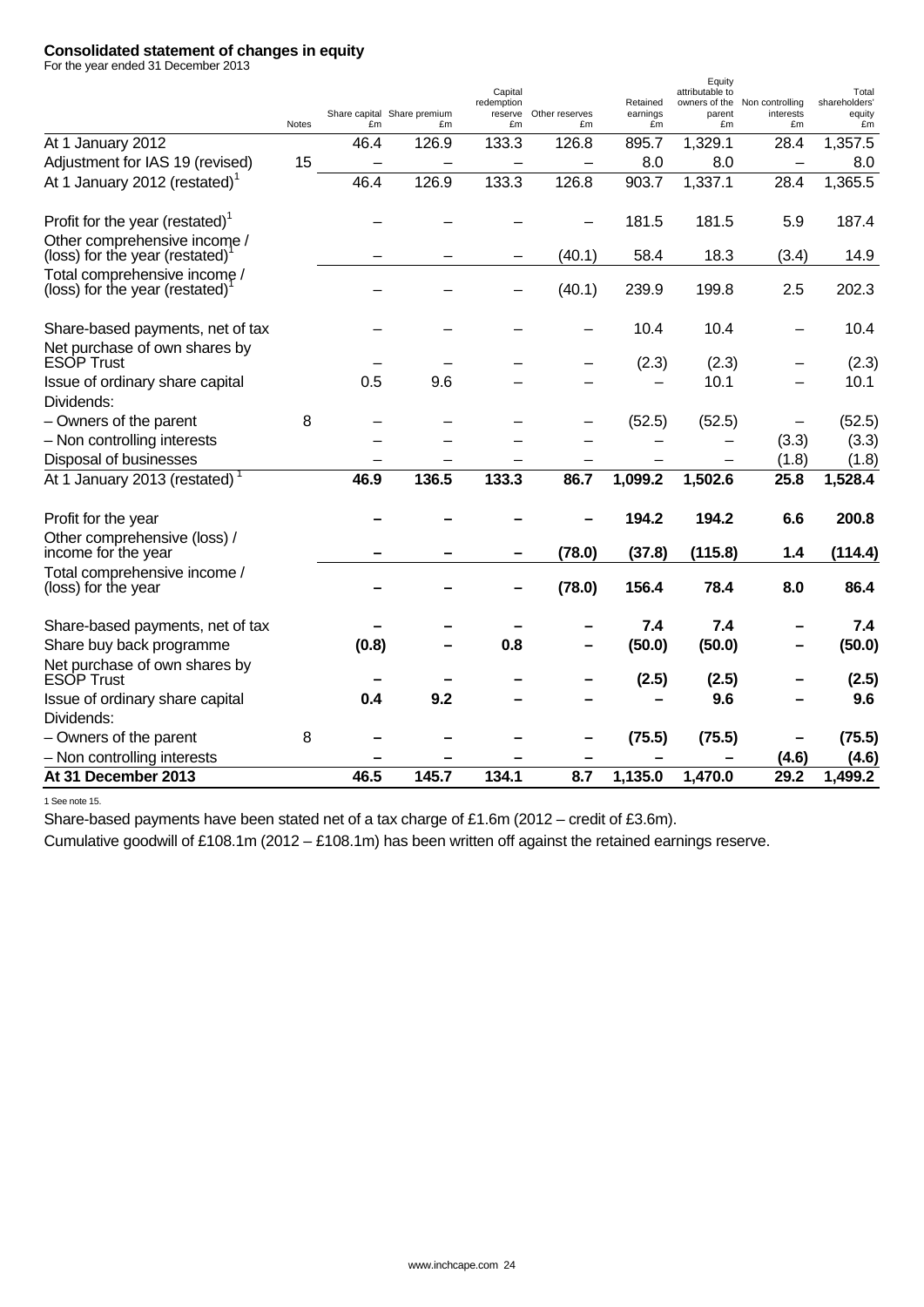For the year ended 31 December 2013

|                                                                |                 | 2013       | 2012<br>(restated) <sup>1</sup> |
|----------------------------------------------------------------|-----------------|------------|---------------------------------|
| Cash flows from operating activities                           | <b>Notes</b>    | £m         | £m                              |
| Cash generated from operations                                 | 9a              | 227.0      | 249.2                           |
| Tax paid                                                       |                 | (48.7)     | (47.2)                          |
| Interest received                                              |                 | 10.9       | 14.7                            |
| Interest paid                                                  |                 | (28.7)     | (32.3)                          |
| Net cash generated from operating activities                   |                 | 160.5      | 184.4                           |
| Cash flows from investing activities                           |                 |            |                                 |
| Acquisition of businesses, net of cash and overdrafts acquired | 10a             | (74.1)     | (15.8)                          |
| Net cash inflow from sale of businesses                        | 10 <sub>c</sub> | 14.9       | 2.9                             |
| Purchase of property, plant and equipment                      |                 | (96.5)     | (83.8)                          |
| Purchase of intangible assets                                  |                 | (20.0)     | (13.9)                          |
| Proceeds from disposal of property, plant and equipment        |                 | 31.6       | 10.4                            |
| Net purchase of available for sale financial assets            |                 | (3.0)      | (0.8)                           |
| Net cash used in investing activities                          |                 | (147.1)    | (101.0)                         |
| Cash flows from financing activities                           |                 |            |                                 |
| Proceeds from issue of ordinary shares                         |                 | 9.6        | 10.1                            |
| Share buy back programme                                       |                 | (50.0)     |                                 |
| Net purchase of own shares by ESOP Trust                       |                 | (2.5)      | (2.3)                           |
| Net cash inflow / (outflow) from borrowings                    |                 | 0.1        | (3.5)                           |
| Payment of capital element of finance leases                   |                 | (1.7)      | (0.4)                           |
| Loans granted to joint ventures                                |                 |            | (3.2)                           |
| Equity dividends paid                                          | 8               | (75.5)     | (52.5)                          |
| Dividends paid to non controlling interests                    |                 | (4.6)      | (3.3)                           |
| Net cash used in financing activities                          |                 | (124.6)    | (55.1)                          |
| Net (decrease) / increase in cash and cash equivalents         | 9b              | (111.2)    | 28.3                            |
| Cash and cash equivalents at the beginning of the year         |                 | 484.9      | 461.3                           |
| Effect of foreign exchange rate changes                        |                 | (41.5)     | (4.7)                           |
| Cash and cash equivalents at the end of the year               |                 | 332.2      | 484.9                           |
|                                                                |                 |            |                                 |
|                                                                |                 | 2013<br>£m | 2012<br>£m                      |
| Cash and cash equivalents consist of:                          |                 |            |                                 |
| - Cash at bank and cash equivalents                            |                 | 290.3      | 324.4                           |
| - Short term deposits                                          |                 | 106.5      | 273.5                           |
| - Bank overdrafts                                              |                 | (64.6)     | (113.0)                         |

**332.2** 484.9

1 See note 1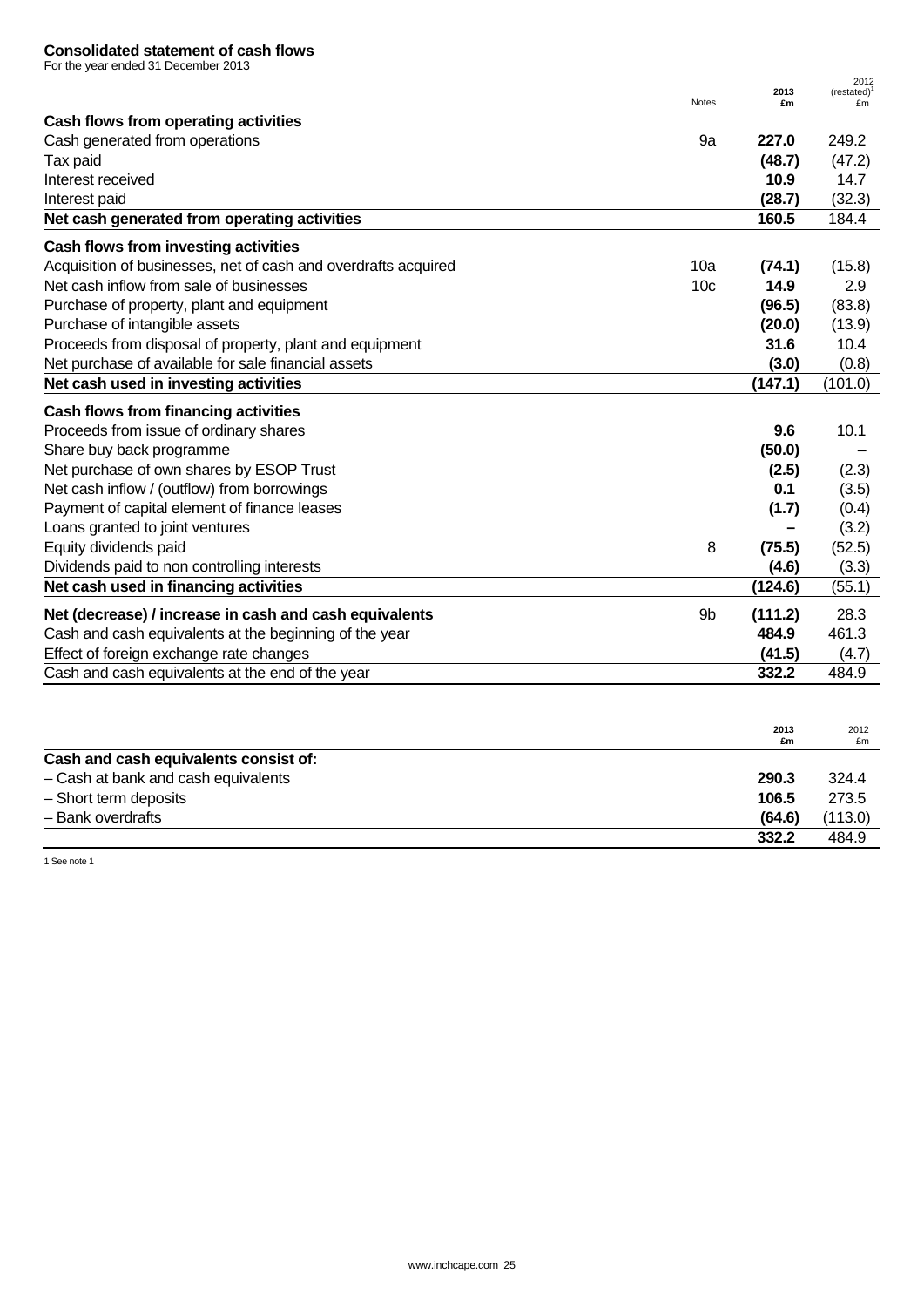# **Notes**

## **1 Basis of preparation and accounting policies**

## **Basis of preparation**

The consolidated financial statements have been prepared in accordance with International Financial Reporting Standards (IFRS) as adopted by the European Union and International Financial Reporting Interpretation Committee (IFRIC) interpretations and with those parts of the Companies Act 2006 applicable to companies reporting under IFRS.

The consolidated policies adopted in the preparation of the condensed set of consolidated financial information are consistent with those of the Group's Annual Report and Account 2012, other than the adoption, with effect 1 January 2013 of IAS 19 (revised), 'Employee benefits', as detailed below.

IAS 19 (revised), 'Employee benefits' has become effective and has been retrospectively applied by the Group for accounting periods starting 1 January 2013. The revised standard impacts the way the Group accounts for pensions and other postretirement benefits as follows:

- the interest cost and expected return on plan assets are replaced with a net interest amount, calculated by applying the discount rate to the net defined benefit asset or liability. Under the previous standard, the expected return on plan assets represented the weighted average expected return on the assets held by the pension schemes; and
- expenses, other than investment management expenses, are recognised as period expenses when incurred. Under the previous standard, expenses incurred in connection with running the pension schemes formed part of the defined benefit obligation.

Under the previous accounting policy, the Group recognised actuarial gains and losses directly in other comprehensive income which is as required by the new standard.

The principal changes resulting from the adoption of IAS 19 (revised), 'Employee benefits' are set out in note 15.

The following changes have also been made to the consolidated statement of cash flows and related notes:

- The effect of foreign exchange rate changes on intra-group funding arrangements has been reclassified from settlement of derivatives to effect on foreign exchange rate changes in 2013, with the prior year comparative restated accordingly;
- Other non cash items include non cash pension charges / (credits).

The condensed set of consolidated financial information presented for the years ended 31 December 2012 and 2013 do not constitute statutory accounts within the meaning of Section 434 of the Companies Act 2006. The Group's published consolidated financial statements for the year ended 31 December 2012 have been reported on by the Group's auditors and filed with the Registrar of Companies. The report of the auditors was unqualified and did not contain an emphasis of matter paragraph or a statement under Section 498 of the Companies Act 2006. The financial information for the year ended 31 December 2013 and the comparative information have been extracted from the audited consolidated financial statements for the year ended 31 December 2013 prepared under IFRS, which have not yet been approved by the shareholders and have not yet been delivered to the Registrar. The report of the auditors on the consolidated financial statements for 2013 was unqualified and did not contain a statement under Section 498 (2) or (3) of the Companies Act 2006.

### **Going concern**

The Group has significant resources and the Directors, having reviewed the Group's operating budgets, investment plans and financing arrangements have assessed the future funding requirements of the Group and compared this with the level of committed facilities and cash resources.

The Directors have a reasonable expectation that the Company and the Group have adequate resources to continue in operation for the foreseeable future. Accordingly, the Directors are satisfied that it is appropriate to adopt the going concern basis in preparing the Annual Report and Accounts.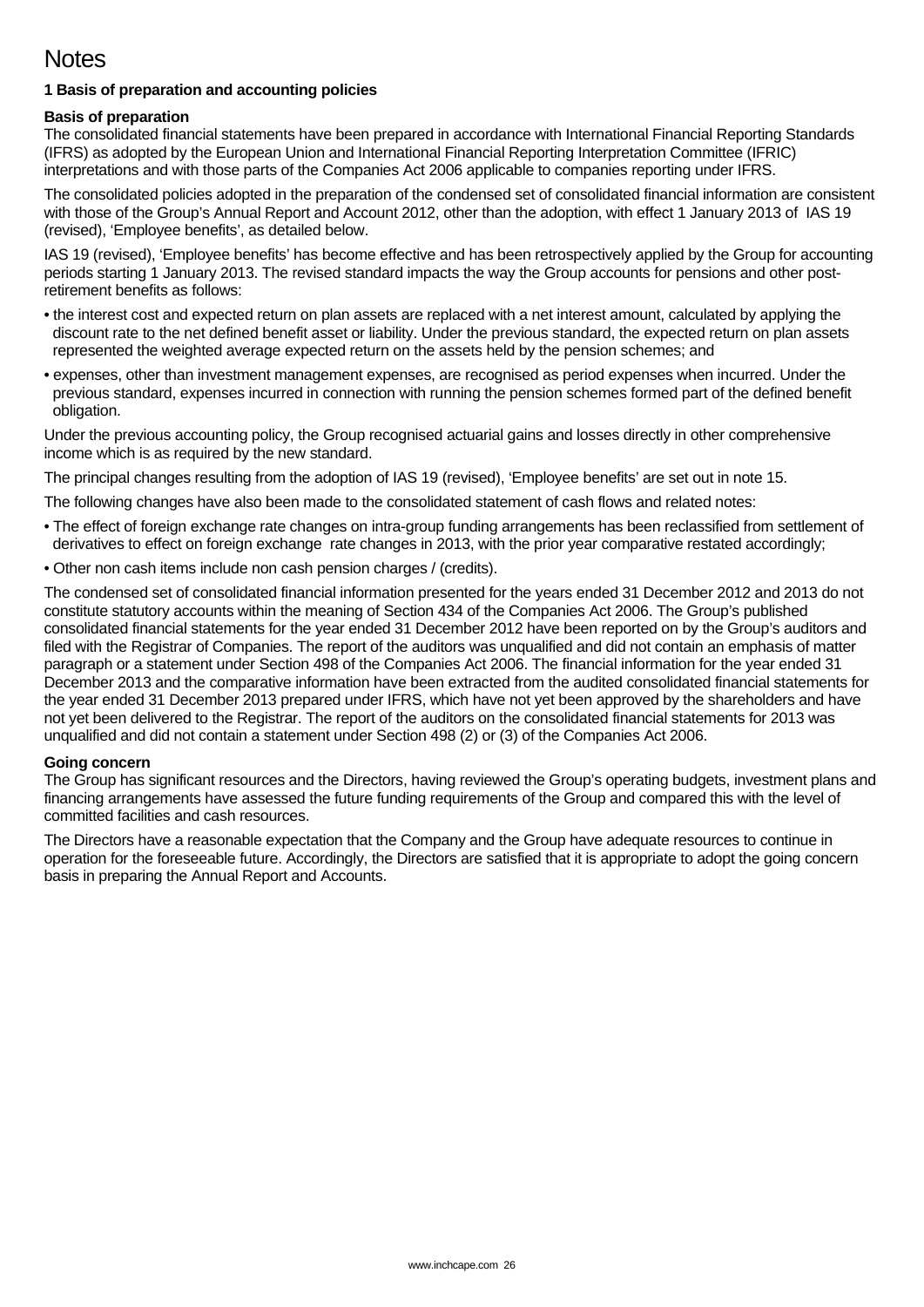## **2 Segmental analysis**

The Group has determined that the chief operating decision maker is the Executive Committee.

Emerging markets are those countries in which the Group operates that have started to grow but have yet to reach a mature stage of development and accordingly are in or are expected to return to the growth phase of their development cycle. These currently comprise China, the Balkans, the Baltics, Poland, South America and Africa.

The Group's reported segments are based on the location of the Group's assets. Revenue earned from sales is disclosed by origin and is not materially different from revenue by destination.

Transfer prices between segments are set on an arm's length basis.

Distribution comprises Vertically Integrated Retail businesses as well as Financial Services and other businesses.

|                                                               |                   |              |                         |                  |                         |                                                | <b>Distribution</b>                |
|---------------------------------------------------------------|-------------------|--------------|-------------------------|------------------|-------------------------|------------------------------------------------|------------------------------------|
| 2013                                                          | Australasia<br>£m | Europe<br>£m | <b>North Asia</b><br>£m | South Asia<br>£m | United<br>Kingdom<br>£m | Russia and<br>Emerging<br><b>Markets</b><br>£m | Total<br><b>Distribution</b><br>£m |
| Revenue                                                       |                   |              |                         |                  |                         |                                                |                                    |
| Total revenue                                                 | 898.5             | 644.3        | 566.1                   | 369.3            | 41.3                    | 420.5                                          | 2,940.0                            |
| Inter-segment revenue                                         | (223.7)           | (144.5)      |                         |                  |                         | (31.8)                                         | (400.0)                            |
| Revenue from third parties                                    | 674.8             | 499.8        | 566.1                   | 369.3            | 41.3                    | 388.7                                          | 2,540.0                            |
| <b>Results</b>                                                |                   |              |                         |                  |                         |                                                |                                    |
| Segment result                                                | 55.0              | 19.5         | 59.2                    | 29.7             | 8.6                     | 47.4                                           | 219.4                              |
| Operating exceptional items                                   |                   | -            |                         |                  |                         |                                                |                                    |
| Operating profit after exceptional items                      | 55.0              | 19.5         | 59.2                    | 29.7             | 8.6                     | 47.4                                           | 219.4                              |
| Share of profit after tax of joint ventures<br>and associates |                   |              |                         |                  |                         |                                                |                                    |
| Profit/(loss) before finance and tax                          | 55.0              | 19.5         | 59.2                    | 29.7             | 8.6                     | 47.4                                           | 219.4                              |
| Finance income                                                |                   |              |                         |                  |                         |                                                |                                    |
| Finance costs                                                 |                   |              |                         |                  |                         |                                                |                                    |

Profit before tax

Tax

Profit for the year

The segment result in Russia and Emerging Markets includes a profit of £6.2m on a sale of a property.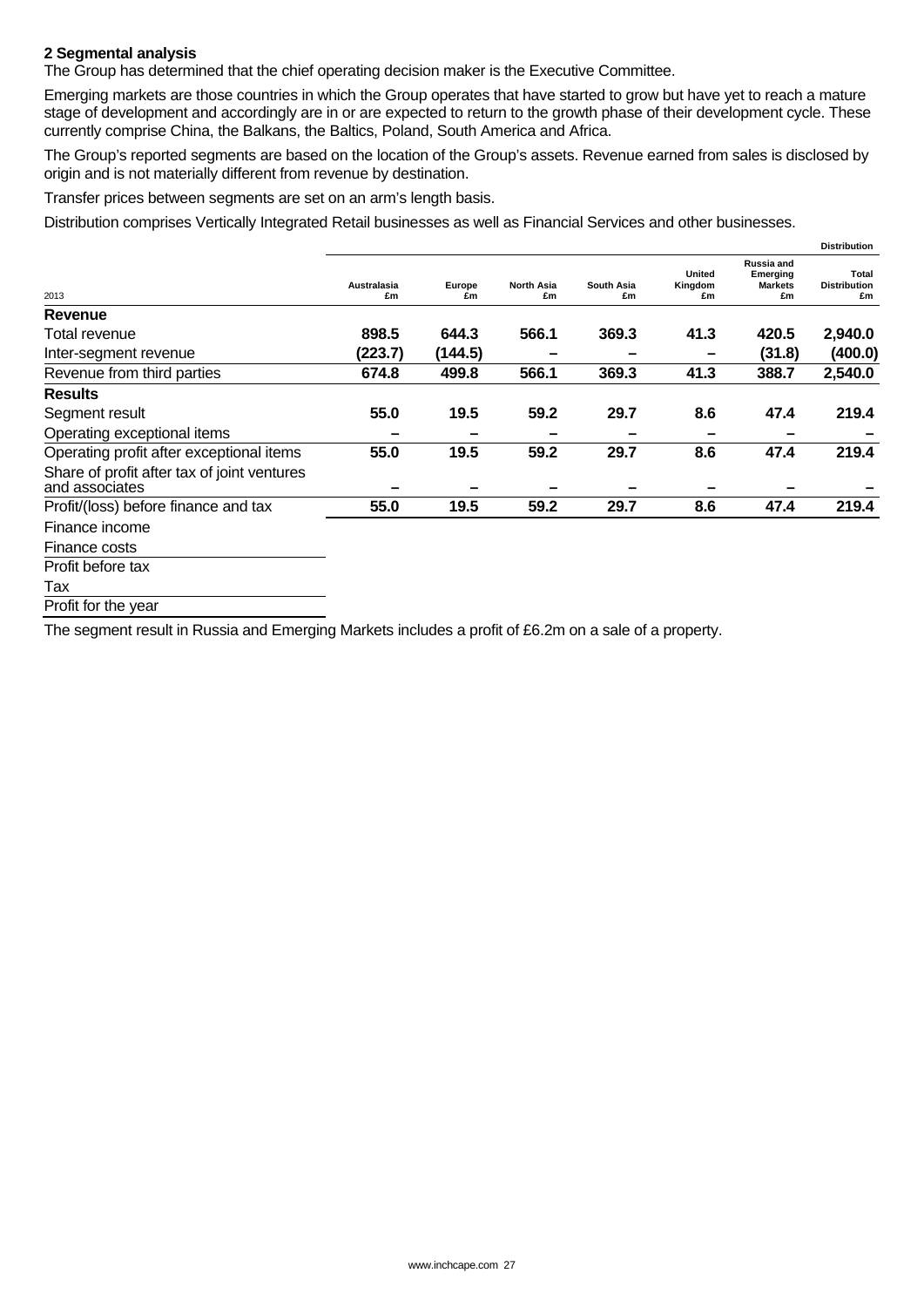| 2013                                                          | Retail                   |              |                         |                                                |                       |                                   |               |             |  |
|---------------------------------------------------------------|--------------------------|--------------|-------------------------|------------------------------------------------|-----------------------|-----------------------------------|---------------|-------------|--|
|                                                               | <b>Australasia</b><br>£m | Europe<br>£m | United<br>Kingdom<br>£m | Russia and<br>Emerging<br><b>Markets</b><br>£m | Total<br>Retail<br>£m | <b>Total pre</b><br>Central<br>£m | Central<br>£m | Total<br>£m |  |
| Revenue                                                       |                          |              |                         |                                                |                       |                                   |               |             |  |
| Total revenue                                                 | 691.1                    | 129.7        | 2,183.0                 | 981.1                                          | 3,984.9               | 6,924.9                           |               | 6,924.9     |  |
| Inter-segment revenue                                         |                          |              |                         |                                                |                       | (400.0)                           |               | (400.0)     |  |
| Revenue from third parties                                    | 691.1                    | 129.7        | 2,183.0                 | 981.1                                          | 3,984.9               | 6,524.9                           | -             | 6,524.9     |  |
| <b>Results</b>                                                |                          |              |                         |                                                |                       |                                   |               |             |  |
| Segment result                                                | 23.9                     |              | 54.7                    | 7.8                                            | 86.4                  | 305.8                             | (18.9)        | 286.9       |  |
| Operating exceptional items                                   | (5.7)                    |              | (1.1)                   | (1.0)                                          | (7.8)                 | (7.8)                             | (0.7)         | (8.5)       |  |
| Operating profit after<br>exceptional items                   | 18.2                     |              | 53.6                    | 6.8                                            | 78.6                  | 298.0                             | (19.6)        | 278.4       |  |
| Share of profit after tax of<br>joint ventures and associates |                          |              |                         |                                                |                       |                                   |               |             |  |
| Profit / (loss) before finance<br>and tax                     | 18.2                     |              | 53.6                    | 6.8                                            | 78.6                  | 298.0                             | (19.6)        | 278.4       |  |
| Finance income                                                |                          |              |                         |                                                |                       |                                   |               | 15.4        |  |
| Finance costs                                                 |                          |              |                         |                                                |                       |                                   |               | (27.7)      |  |
| Profit before tax                                             |                          |              |                         |                                                |                       |                                   |               | 266.1       |  |
| Тах                                                           |                          |              |                         |                                                |                       |                                   |               | (65.3)      |  |
| Profit for the year                                           |                          |              |                         |                                                |                       |                                   |               | 200.8       |  |
|                                                               |                          |              |                         |                                                |                       |                                   |               |             |  |

Central costs include a past service credit of £9.8m (net of costs).

Net finance costs of £12.3m are not allocated to individual segments.

|                                       |                   |              |                         |                  |                                |                                                | <b>Distribution</b>                |
|---------------------------------------|-------------------|--------------|-------------------------|------------------|--------------------------------|------------------------------------------------|------------------------------------|
| 2013                                  | Australasia<br>£m | Europe<br>£m | <b>North Asia</b><br>£m | South Asia<br>£m | <b>United</b><br>Kingdom<br>£m | Russia and<br>Emerging<br><b>Markets</b><br>£m | Total<br><b>Distribution</b><br>£m |
| <b>Segment assets and liabilities</b> |                   |              |                         |                  |                                |                                                |                                    |
| Segment assets                        | 78.6              | 126.4        | 107.6                   | 69.5             | 37.3                           | 140.8                                          | 560.2                              |
| Other current assets                  |                   |              |                         |                  |                                |                                                |                                    |
| Non-current assets                    |                   |              |                         |                  |                                |                                                |                                    |
| Segment liabilities                   | (172.4)           | (130.6)      | (80.5)                  | (51.3)           | (57.6)                         | (114.2)                                        | (606.6)                            |
| Other liabilities                     |                   |              |                         |                  |                                |                                                |                                    |
| .                                     |                   |              |                         |                  |                                |                                                |                                    |

**Net assets** 

Segment assets include net inventory, trade receivables and derivative assets. Segment liabilities include payables, provisions and derivative liabilities.

|                                                                             |                   |              |                         |                  |                                | <b>Distribution</b>                            |                                    |  |
|-----------------------------------------------------------------------------|-------------------|--------------|-------------------------|------------------|--------------------------------|------------------------------------------------|------------------------------------|--|
| 2013                                                                        | Australasia<br>£m | Europe<br>£m | <b>North Asia</b><br>£m | South Asia<br>£m | <b>United</b><br>Kingdom<br>£m | Russia and<br>Emerging<br><b>Markets</b><br>£m | Total<br><b>Distribution</b><br>£m |  |
| Other segment items                                                         |                   |              |                         |                  |                                |                                                |                                    |  |
| Capital expenditure:                                                        |                   |              |                         |                  |                                |                                                |                                    |  |
| - Property, plant and equipment                                             | 3.5               | 0.4          | 5.6                     | 4.4              | 0.2                            | 27.1                                           | 41.2                               |  |
| - Interest in leased vehicles                                               |                   | 0.1          | 6.2                     | -                | 7.4                            | 11.4                                           | 25.1                               |  |
| - Intangible assets                                                         | 0.6               | 0.8          | 1.4                     | 1.6              | 0.1                            | 0.4                                            | 4.9                                |  |
| Depreciation:                                                               |                   |              |                         |                  |                                |                                                |                                    |  |
| - Property, plant and equipment                                             | 3.5               | 0.8          | 2.5                     | 2.0              | 0.2                            | 2.5                                            | 11.5                               |  |
| - Interest in leased vehicles                                               | 0.5               | 2.0          | 1.9                     |                  | 6.2                            | 1.2                                            | 11.8                               |  |
| Amortisation of intangible assets                                           | 0.6               | 0.3          |                         | 0.6              | 0.1                            |                                                | 1.6                                |  |
| Net provisions charged / (released) to the<br>consolidated income statement | 6.3               | 2.1          | 1.8                     | 3.9              | (0.3)                          | 0.6                                            | 14.4                               |  |

Net provisions include inventory, trade receivables impairment and other liability provisions.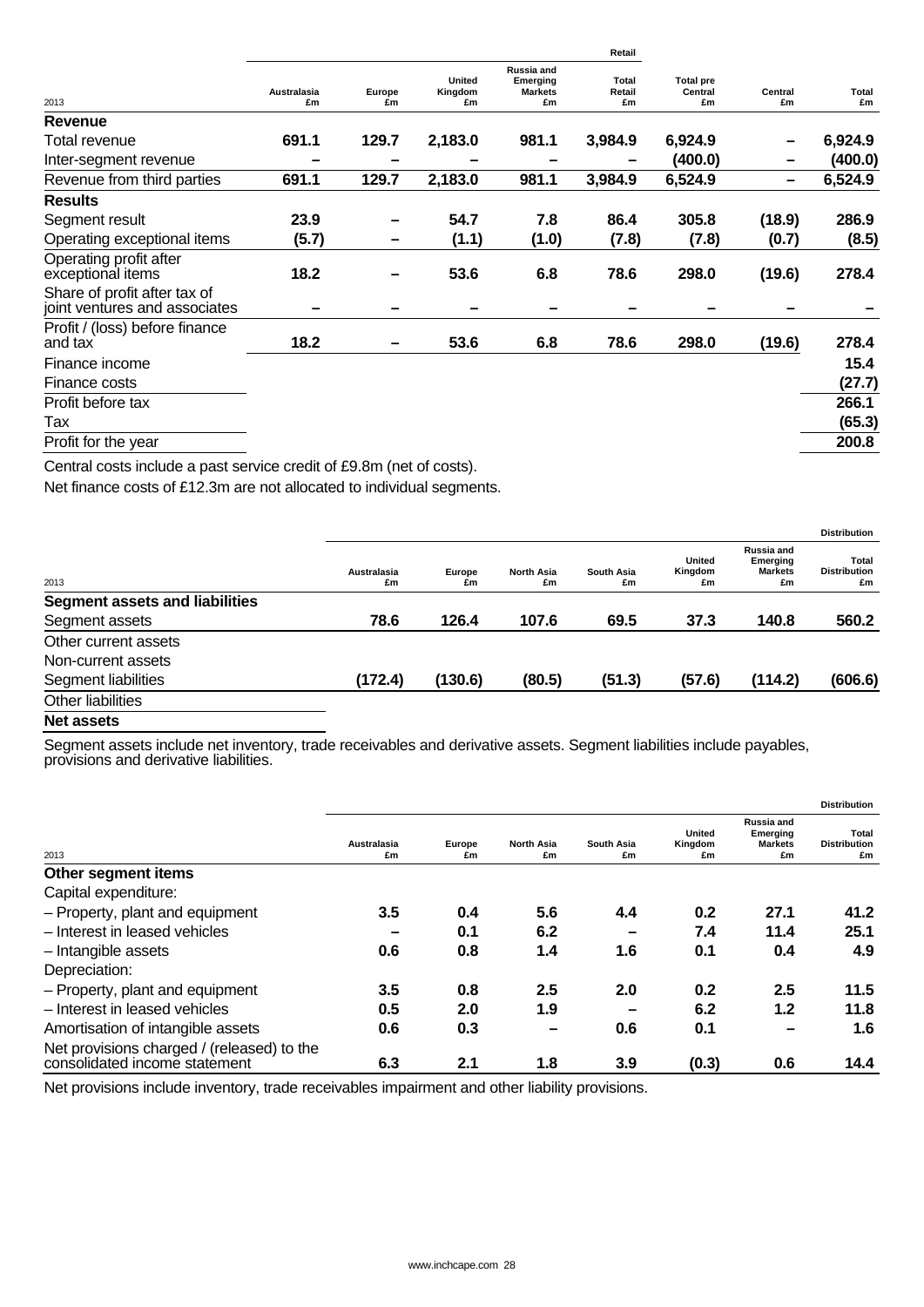|                                       |                   |              |                                |                                                | Retail                       |             |
|---------------------------------------|-------------------|--------------|--------------------------------|------------------------------------------------|------------------------------|-------------|
| 2013                                  | Australasia<br>£m | Europe<br>£m | <b>United</b><br>Kingdom<br>£m | Russia and<br>Emerging<br><b>Markets</b><br>£m | <b>Total</b><br>Retail<br>£m | Total<br>£m |
| <b>Segment assets and liabilities</b> |                   |              |                                |                                                |                              |             |
| Segment assets                        | 149.4             | 25.4         | 461.8                          | 196.4                                          | 833.0                        | 1,393.2     |
| Other current assets                  |                   |              |                                |                                                |                              | 508.0       |
| Non-current assets                    |                   |              |                                |                                                |                              | 1,485.2     |
| Segment liabilities                   | (162.0)           | (13.2)       | (454.3)                        | (121.7)                                        | (751.2)                      | (1, 357.8)  |
| Other liabilities                     |                   |              |                                |                                                |                              | (529.4)     |
| <b>Net assets</b>                     |                   |              |                                |                                                |                              | 1,499.2     |

Segment assets include net inventory, trade receivables and derivative assets. Segment liabilities include payables, provisions and derivative liabilities.

|                                                            |                   |              | Retail                  |                                                |                       |                                   |               |             |
|------------------------------------------------------------|-------------------|--------------|-------------------------|------------------------------------------------|-----------------------|-----------------------------------|---------------|-------------|
| 2013                                                       | Australasia<br>£m | Europe<br>£m | United<br>Kingdom<br>£m | Russia and<br>Emerging<br><b>Markets</b><br>£m | Total<br>Retail<br>£m | <b>Total pre</b><br>Central<br>£m | Central<br>£m | Total<br>£m |
| Other segment items                                        |                   |              |                         |                                                |                       |                                   |               |             |
| Capital expenditure:                                       |                   |              |                         |                                                |                       |                                   |               |             |
| - Property, plant and                                      |                   |              |                         |                                                |                       |                                   |               |             |
| equipment                                                  | 0.9               | 0.3          | 29.2                    | 22.5                                           | 52.9                  | 94.1                              | 1.4           | 95.5        |
| - Interest in leased vehicles                              | -                 | 0.3          |                         | 0.1                                            | 0.4                   | 25.5                              |               | 25.5        |
| - Intangible assets                                        |                   | -            | 2.2                     | 3.5                                            | 5.7                   | 10.6                              | 8.3           | 18.9        |
| Depreciation:                                              |                   |              |                         |                                                |                       |                                   |               |             |
| - Property, plant and                                      |                   |              |                         |                                                |                       |                                   |               |             |
| equipment                                                  | 1.9               | 0.9          | 10.3                    | 8.8                                            | 21.9                  | 33.4                              | 0.2           | 33.6        |
| - Interest in leased vehicles                              |                   |              |                         | 0.1                                            | 0.1                   | 11.9                              |               | 11.9        |
| Amortisation of intangible<br>assets                       | 0.1               |              | 1.9                     | 2.5                                            | 4.5                   | 6.1                               |               | 6.1         |
| Net provisions charged /<br>(released) to the consolidated |                   |              |                         |                                                |                       |                                   |               |             |
| income statement                                           | 7.5               | 0.1          | 23.8                    | 0.4                                            | 31.8                  | 46.2                              | 4.5           | 50.7        |

Net provisions include inventory, trade receivables impairment and other liability provisions.

Tax

Profit for the year

|                                                                        |                   |              |                  |                  |                      |                                         | <b>Distribution</b>             |
|------------------------------------------------------------------------|-------------------|--------------|------------------|------------------|----------------------|-----------------------------------------|---------------------------------|
| 2012                                                                   | Australasia<br>£m | Europe<br>£m | North Asia<br>£m | South Asia<br>£m | United Kingdom<br>£m | Russia and<br>Emerging<br>Markets<br>£m | <b>Total Distribution</b><br>£m |
| Revenue                                                                |                   |              |                  |                  |                      |                                         |                                 |
| Total revenue                                                          | 978.4             | 617.3        | 518.9            | 385.1            | 37.4                 | 364.3                                   | 2,901.4                         |
| Inter-segment revenue                                                  | (230.6)           | (130.4)      | (0.2)            |                  |                      | (28.7)                                  | (389.9)                         |
| Revenue from third parties                                             | 747.8             | 486.9        | 518.7            | 385.1            | 37.4                 | 335.6                                   | 2,511.5                         |
| <b>Results</b>                                                         |                   |              |                  |                  |                      |                                         |                                 |
| Segment result                                                         | 51.3              | 17.3         | 52.8             | 35.1             | 7.2                  | 30.3                                    | 194.0                           |
| Operating exceptional items                                            | (0.8)             | (3.6)        | (0.1)            |                  |                      | (0.2)                                   | (4.7)                           |
| Operating profit / (loss) after<br>exceptional items                   | 50.5              | 13.7         | 52.7             | 35.1             | 7.2                  | 30.1                                    | 189.3                           |
| Share of profit / (loss) after tax of joint<br>ventures and associates |                   | (0.1)        |                  |                  |                      |                                         | (0.1)                           |
| Profit / (loss) before finance and tax                                 | 50.5              | 13.6         | 52.7             | 35.1             | 7.2                  | 30.1                                    | 189.2                           |
| Finance income                                                         |                   |              |                  |                  |                      |                                         |                                 |
| Finance costs                                                          |                   |              |                  |                  |                      |                                         |                                 |
| Profit before tax                                                      |                   |              |                  |                  |                      |                                         |                                 |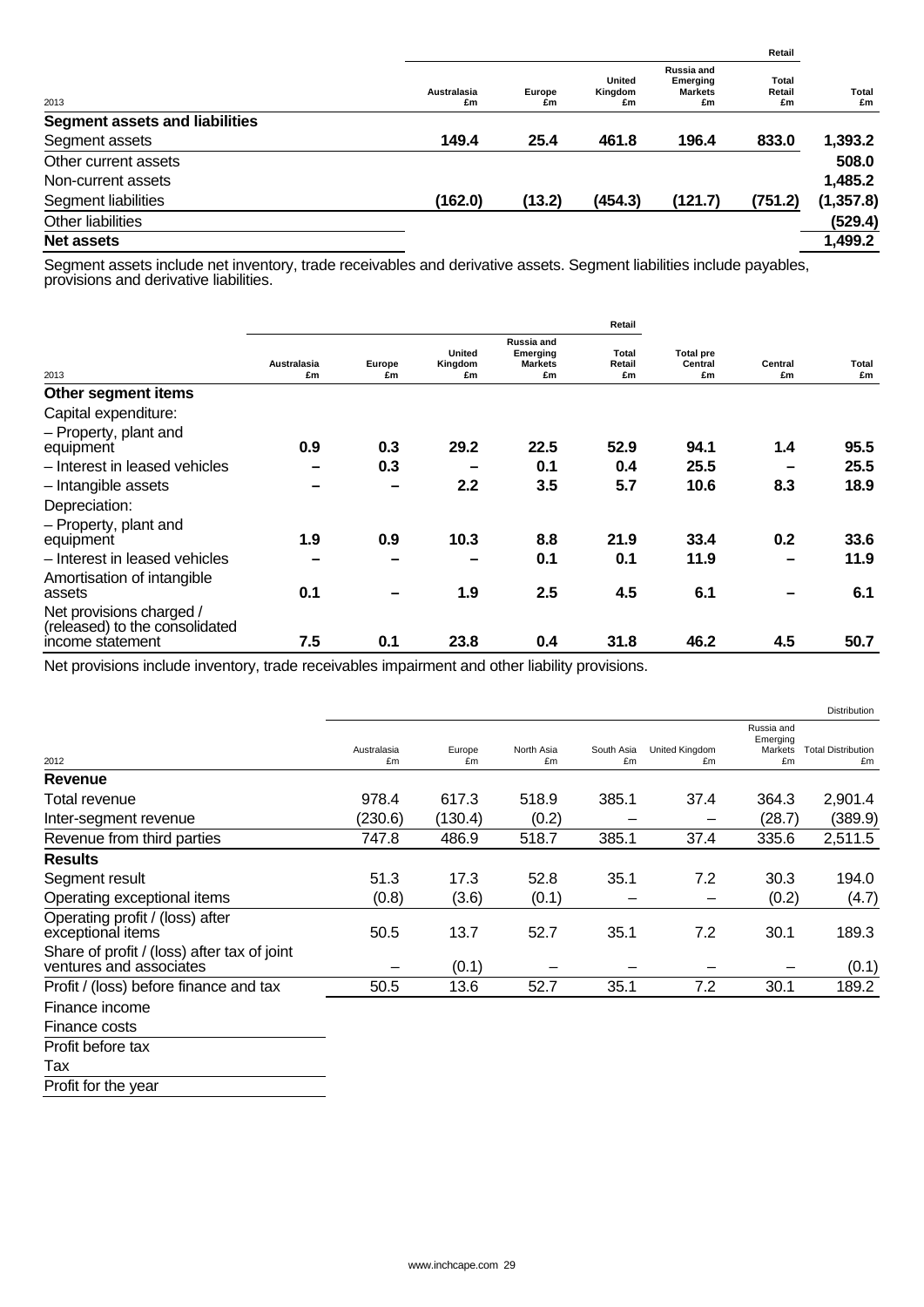|                                                                                                                                                                                                                                                                                                                                                                                      |                   |              |                             |                                         | Retail                |                                |                               |                               |
|--------------------------------------------------------------------------------------------------------------------------------------------------------------------------------------------------------------------------------------------------------------------------------------------------------------------------------------------------------------------------------------|-------------------|--------------|-----------------------------|-----------------------------------------|-----------------------|--------------------------------|-------------------------------|-------------------------------|
| 2012                                                                                                                                                                                                                                                                                                                                                                                 | Australasia<br>£m | Europe<br>£m | <b>United Kingdom</b><br>£m | Russia and<br>Emerging<br>Markets<br>£m | Total<br>Retail<br>£m | <b>Total pre Central</b><br>£m | Central<br>$(rested)^1$<br>£m | Total<br>$(restated)^1$<br>£m |
| Revenue                                                                                                                                                                                                                                                                                                                                                                              |                   |              |                             |                                         |                       |                                |                               |                               |
| Total revenue                                                                                                                                                                                                                                                                                                                                                                        | 420.9             | 129.7        | 2,096.4                     | 926.9                                   | 3,573.9               | 6,475.3                        | —                             | 6,475.3                       |
| Inter-segment revenue                                                                                                                                                                                                                                                                                                                                                                |                   |              |                             |                                         |                       | (389.9)                        | -                             | (389.9)                       |
| Revenue from third parties                                                                                                                                                                                                                                                                                                                                                           | 420.9             | 129.7        | 2,096.4                     | 926.9                                   | 3,573.9               | 6,085.4                        | —                             | 6,085.4                       |
| <b>Results</b>                                                                                                                                                                                                                                                                                                                                                                       |                   |              |                             |                                         |                       |                                |                               |                               |
| Segment result                                                                                                                                                                                                                                                                                                                                                                       | 15.9              | (0.5)        | 58.0                        | 12.7                                    | 86.1                  | 280.1                          | (20.3)                        | 259.8                         |
| Operating exceptional items                                                                                                                                                                                                                                                                                                                                                          | (1.4)             | (1.1)        | (2.9)                       | (7.9)                                   | (13.3)                | (18.0)                         | 18.7                          | 0.7                           |
| Operating profit / (loss) after<br>exceptional items                                                                                                                                                                                                                                                                                                                                 | 14.5              | (1.6)        | 55.1                        | 4.8                                     | 72.8                  | 262.1                          | (1.6)                         | 260.5                         |
| Share of profit /(loss) after tax<br>of joint ventures and<br>associates                                                                                                                                                                                                                                                                                                             |                   |              |                             | 0.3                                     | 0.3                   | 0.2                            |                               | 0.2                           |
| Profit / (loss) before finance<br>and tax                                                                                                                                                                                                                                                                                                                                            | 14.5              | (1.6)        | 55.1                        | 5.1                                     | 73.1                  | 262.3                          | (1.6)                         | 260.7                         |
| Finance income                                                                                                                                                                                                                                                                                                                                                                       |                   |              |                             |                                         |                       |                                |                               | 16.5                          |
| Finance costs                                                                                                                                                                                                                                                                                                                                                                        |                   |              |                             |                                         |                       |                                |                               | (29.5)                        |
| Profit before tax                                                                                                                                                                                                                                                                                                                                                                    |                   |              |                             |                                         |                       |                                |                               | 247.7                         |
| Tax                                                                                                                                                                                                                                                                                                                                                                                  |                   |              |                             |                                         |                       |                                |                               | (60.3)                        |
| Profit for the year                                                                                                                                                                                                                                                                                                                                                                  |                   |              |                             |                                         |                       |                                |                               | 187.4                         |
| $\overline{A}$ $\overline{A}$ $\overline{A}$ $\overline{A}$ $\overline{A}$ $\overline{A}$ $\overline{A}$ $\overline{A}$ $\overline{A}$ $\overline{A}$ $\overline{A}$ $\overline{A}$ $\overline{A}$ $\overline{A}$ $\overline{A}$ $\overline{A}$ $\overline{A}$ $\overline{A}$ $\overline{A}$ $\overline{A}$ $\overline{A}$ $\overline{A}$ $\overline{A}$ $\overline{A}$ $\overline{$ |                   |              |                             |                                         |                       |                                |                               |                               |

1 See note 15.

Central costs include pension credits of £2.9m (restated).

Net finance costs of £13.0m are not allocated to individual segments.

|                                       |                   |              |                  |                  |                      |                                         | <b>Distribution</b>             |
|---------------------------------------|-------------------|--------------|------------------|------------------|----------------------|-----------------------------------------|---------------------------------|
| 2012                                  | Australasia<br>£m | Europe<br>£m | North Asia<br>£m | South Asia<br>£m | United Kingdom<br>£m | Russia and<br>Emerging<br>Markets<br>£m | <b>Total Distribution</b><br>£m |
| <b>Segment assets and liabilities</b> |                   |              |                  |                  |                      |                                         |                                 |
| Segment assets                        | 84.5              | 104.8        | 87.5             | 76.7             | 33.1                 | 117.0                                   | 503.6                           |
| Other current assets                  |                   |              |                  |                  |                      |                                         |                                 |
| Non-current assets                    |                   |              |                  |                  |                      |                                         |                                 |
| Segment liabilities                   | (250.5)           | (117.8)      | (76.7)           | (57.0)           | (54.3)               | (94.9)                                  | (651.2)                         |
| Other liabilities                     |                   |              |                  |                  |                      |                                         |                                 |
| <b>Matematic</b>                      |                   |              |                  |                  |                      |                                         |                                 |

#### **Net assets**

Segment assets include net inventory, trade receivables and derivative assets. Segment liabilities include payables, provisions and derivative liabilities.

|                                                                             |                   |              |                  |                  |                      |                                         | <b>Distribution</b>             |
|-----------------------------------------------------------------------------|-------------------|--------------|------------------|------------------|----------------------|-----------------------------------------|---------------------------------|
| 2012                                                                        | Australasia<br>£m | Europe<br>£m | North Asia<br>£m | South Asia<br>£m | United Kingdom<br>£m | Russia and<br>Emerging<br>Markets<br>£m | <b>Total Distribution</b><br>£m |
| Other segment items                                                         |                   |              |                  |                  |                      |                                         |                                 |
| Capital expenditure:                                                        |                   |              |                  |                  |                      |                                         |                                 |
| - Property, plant and equipment                                             | 5.3               | 1.7          | 2.8              | 6.7              | 0.2                  | 13.7                                    | 30.4                            |
| - Interest in leased vehicles                                               | 11.2              | 0.2          | 2.9              |                  | 25.2                 | 2.1                                     | 41.6                            |
| - Intangible assets                                                         | 0.5               | 0.4          | 0.4              | 1.6              | 0.2                  | 0.3                                     | 3.4                             |
| Depreciation:                                                               |                   |              |                  |                  |                      |                                         |                                 |
| - Property, plant and equipment                                             | 3.0               | 1.0          | 2.0              | 2.0              | 0.1                  | 2.5                                     | 10.6                            |
| - Interest in leased vehicles                                               | 1.7               | 1.4          | 1.6              |                  | 7.4                  | 1.5                                     | 13.6                            |
| Amortisation of intangible assets                                           | 0.5               | 0.2          |                  | 0.1              | 0.1                  | 0.1                                     | 1.0                             |
| Impairment of goodwill                                                      |                   |              |                  |                  |                      |                                         |                                 |
| Impairment of intangible assets                                             |                   |              |                  |                  |                      |                                         |                                 |
| Impairment of property, plant and<br>equipment                              |                   |              |                  |                  |                      |                                         |                                 |
| Net provisions charged / (released) to the<br>consolidated income statement | 3.9               | 6.4          | 2.5              | 2.3              | (1.2)                | 4.7                                     | 18.6                            |

Net provisions include inventory, trade receivables impairment and other liability provisions.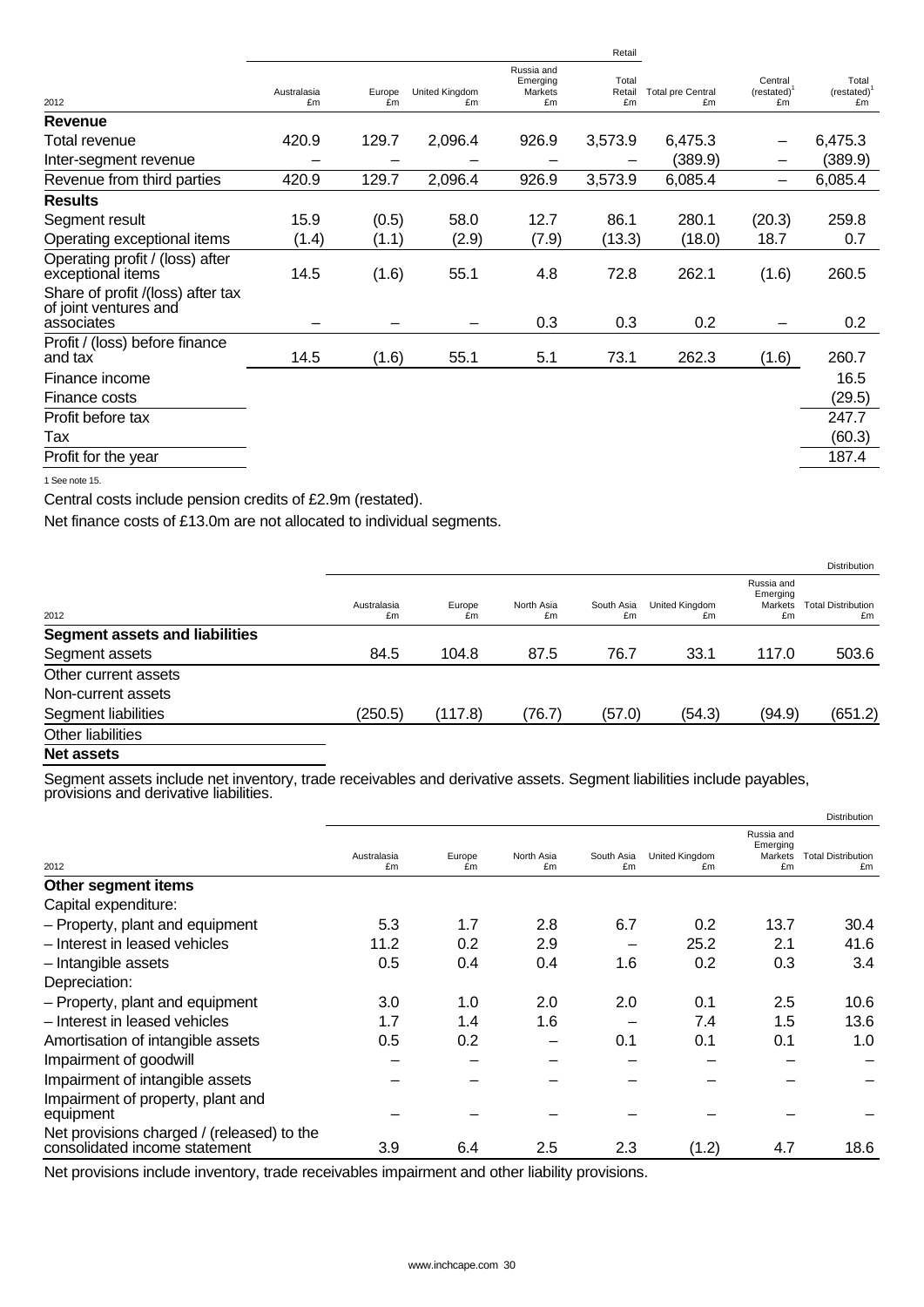|                   |              |                      |                                         | Retail                |                           |
|-------------------|--------------|----------------------|-----------------------------------------|-----------------------|---------------------------|
| Australasia<br>£m | Europe<br>£m | United Kingdom<br>£m | Russia and<br>Emerging<br>Markets<br>£m | Total<br>Retail<br>£m | Total<br>(restated)<br>£m |
|                   |              |                      |                                         |                       |                           |
| 85.0              | 18.5         | 389.2                | 218.0                                   | 710.7                 | 1,214.3                   |
|                   |              |                      |                                         |                       | 755.4                     |
|                   |              |                      |                                         |                       | 1,433.0                   |
| (87.8)            |              | (391.3)              | (138.2)                                 | (628.6)               | (1, 279.8)                |
|                   |              |                      |                                         |                       | (594.5)                   |
|                   |              |                      |                                         |                       | 1,528.4                   |
|                   |              | (11.3)               |                                         |                       |                           |

1 See note 15.

Segment assets include net inventory, trade receivables and derivative assets. Segment liabilities include payables, provisions and derivative liabilities.

|                                                                                |                   |              |                             |                                         | Retail                |                                |               |             |
|--------------------------------------------------------------------------------|-------------------|--------------|-----------------------------|-----------------------------------------|-----------------------|--------------------------------|---------------|-------------|
| 2012                                                                           | Australasia<br>£m | Europe<br>£m | <b>United Kingdom</b><br>£m | Russia and<br>Emerging<br>Markets<br>£m | Total<br>Retail<br>£m | <b>Total pre Central</b><br>£m | Central<br>£m | Total<br>£m |
| Other segment items                                                            |                   |              |                             |                                         |                       |                                |               |             |
| Capital expenditure:                                                           |                   |              |                             |                                         |                       |                                |               |             |
| - Property, plant and<br>equipment                                             | 1.3               | 0.4          | 22.3                        | 30.9                                    | 54.9                  | 85.3                           | 0.7           | 86.0        |
| - Interest in leased vehicles                                                  |                   | 0.9          |                             | 0.1                                     | 1.0                   | 42.6                           |               | 42.6        |
| - Intangible assets                                                            |                   |              | 2.1                         | 1.7                                     | 3.8                   | 7.2                            | 7.9           | 15.1        |
| Depreciation:                                                                  |                   |              |                             |                                         |                       |                                |               |             |
| - Property, plant and<br>equipment                                             | 0.7               | 0.9          | 10.0                        | 7.3                                     | 18.9                  | 29.5                           | 0.2           | 29.7        |
| - Interest in leased vehicles                                                  |                   |              |                             | 0.1                                     | 0.1                   | 13.7                           |               | 13.7        |
| Amortisation of intangible<br>assets                                           |                   |              | 1.2                         | $1.5\,$                                 | 2.7                   | 3.7                            |               | 3.7         |
| Impairment of goodwill                                                         |                   |              | 0.2                         |                                         | 0.2                   | 0.2                            |               | 0.2         |
| Impairment of intangible<br>assets                                             |                   |              | 0.8                         | 1.1                                     | 1.9                   | 1.9                            |               | 1.9         |
| Impairment of property, plant<br>and equipment                                 |                   |              |                             | 0.8                                     | 0.8                   | 0.8                            |               | 0.8         |
| Net provisions charged /<br>(released) to the consolidated<br>income statement | 4.0               | 2.3          | 21.5                        | 0.5                                     | 28.3                  | 46.9                           | 5.9           | 52.8        |

Net provisions include inventory, trade receivables impairment and other liability provisions.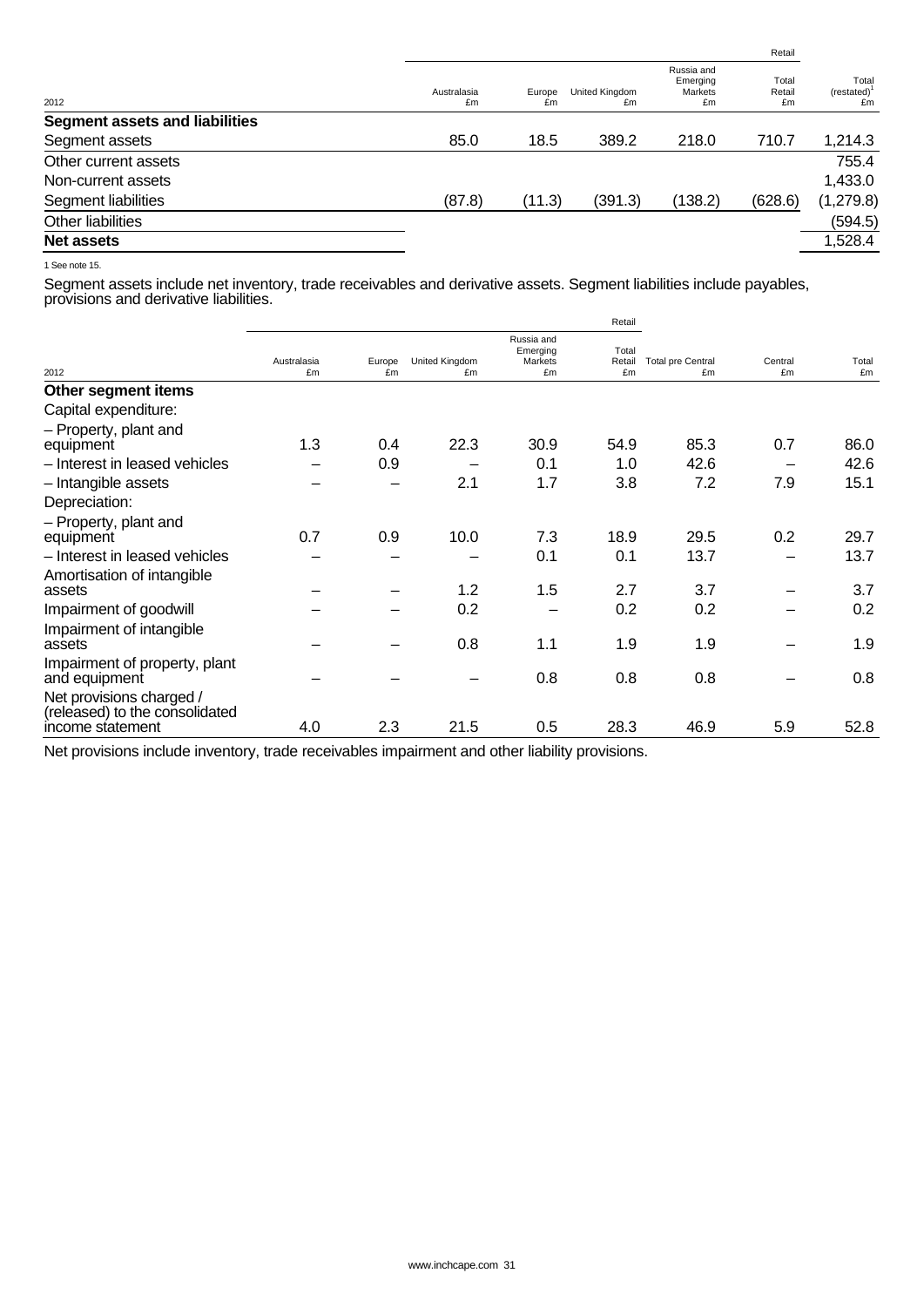| <b>3 Exceptional items</b>                                   |            |                           |
|--------------------------------------------------------------|------------|---------------------------|
|                                                              | 2013<br>£m | 2012 (restated) $1$<br>£m |
| Restructuring costs                                          | (4.6)      | (17.3)                    |
| Acquisition of business                                      | (3.9)      |                           |
| Closure of defined benefit pension schemes to future accrual |            | 19.2                      |
| Loss on deemed disposal of joint venture                     |            | (1.2)                     |
| Total exceptional items before tax                           | (8.5)      | 0.7                       |
| Exceptional tax credit                                       | 0.6        | $0.5\,$                   |
| Total exceptional items                                      | (7.9)      | 1.2                       |

In the first half of 2013, exceptional costs of £8.5m relate to restructuring charges of £4.6m together with £3.9m of costs associated with acquiring the Trivett business in Australia. The exceptional tax credit of £0.6m represents tax relief on restructuring costs.

In 2012, the restructuring costs of £17.3m represented the cost of headcount reduction across the Group together with the closure of less profitable sites. The restructuring was carried out to ensure that the Group maintained an organisational structure and efficient cost base across the Group. Included within this was an impairment charge of £0.8m in respect of property, plant and equipment and £2.1m in respect of goodwill and other intangible assets.

Also during 2012, the Group closed two of its UK defined benefit pension schemes to future accrual. The net gain<sup>1</sup> to the Group of £19.2m comprised a curtailment gain<sup>1</sup> of £25.5m net of costs of £6.3m associated with implementing the changes including the harmonisation of pension arrangements.

In 2012, the Group had also recognised a loss of £1.2m as a result of measuring at fair value its 51% equity interest in the Inchcape Independence group prior to the acquisition of the remaining 49%.

The 2012 exceptional tax credit of £0.5m represented relief on restructuring and property costs (£3.1m credit), the use of brought forward unprovided tax losses and other reliefs  $(E1.7m$  credit), offset by a charge<sup>1</sup> arising on pension scheme curtailment gains (£4.3m charge).

In 2013 and 2012, restructuring costs have been reported as exceptional items in the consolidated income statement. In 2013, these costs were reported as exceptional items in the first half of the year. Given the recent FRC guidance, the Group will give further consideration to how costs of a similar nature are treated in future reporting periods.

1. See note 15. 2012 reported amounts were: net gain of £19.7m, curtailment gain of £26.0m, tax charge of £4.4m.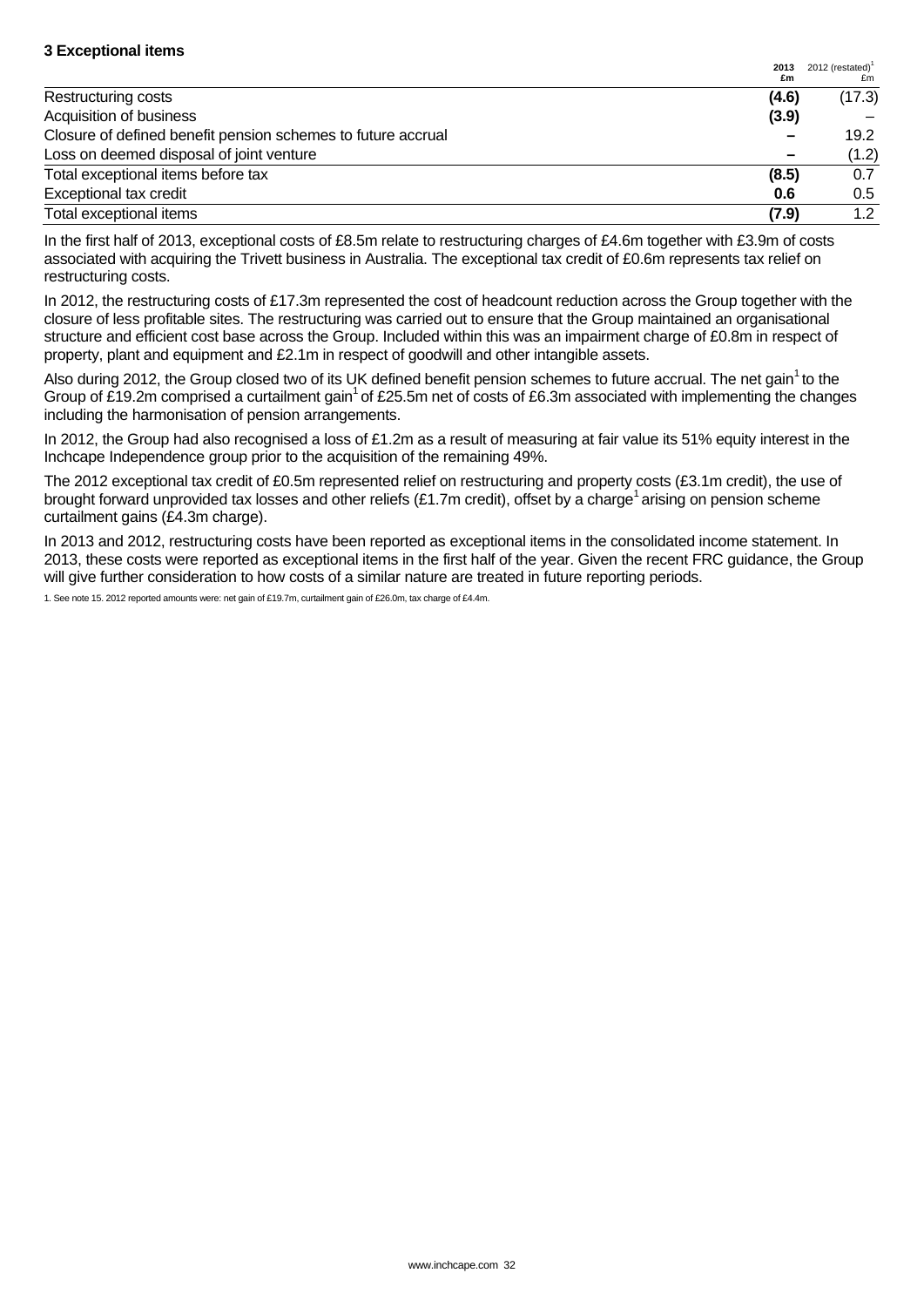# **4 Finance income**

|                                                                    | 2013<br>£m | 2012<br>(restated) <sup>1</sup><br>£m |
|--------------------------------------------------------------------|------------|---------------------------------------|
| Bank and other interest receivable                                 | 3.0        | 3.7                                   |
| Net interest income on post-retirement plan assets and liabilities | 5.4        | 0.9                                   |
| Other finance income                                               | 7.0        | 11.9                                  |
| Total finance income                                               | 15.4       | 16.5                                  |

1 See note 15.

In 2012, the Group recognised £3.7m of interest relating to tax refunds which was included within 'other finance income'.

## **5 Finance costs**

|                                                       | 2013<br>£m | 2012<br>(restated)<br>£m |
|-------------------------------------------------------|------------|--------------------------|
| Interest payable on bank borrowings                   | 0.8        | 0.6                      |
| Interest payable on Private Placement                 | 2.8        | 4.4                      |
| Interest payable on other borrowings                  | 0.2        | 0.2                      |
| Fair value adjustment on Private Placement            | (24.3)     | (18.0)                   |
| Fair value loss on cross currency interest rate swaps | 22.0       | 13.2                     |
| Stock holding interest                                | 19.9       | 18.0                     |
| Other finance costs                                   | 6.9        | 11.7                     |
| Capitalised borrowing costs                           | (0.6)      | (0.6)                    |
| Total finance costs                                   | 27.7       | 29.5                     |

1 See note 15.

The Group capitalisation rate used for general borrowing costs in accordance with IAS 23 was a weighted average rate for the year of 2.0% (2012 – 2.0%).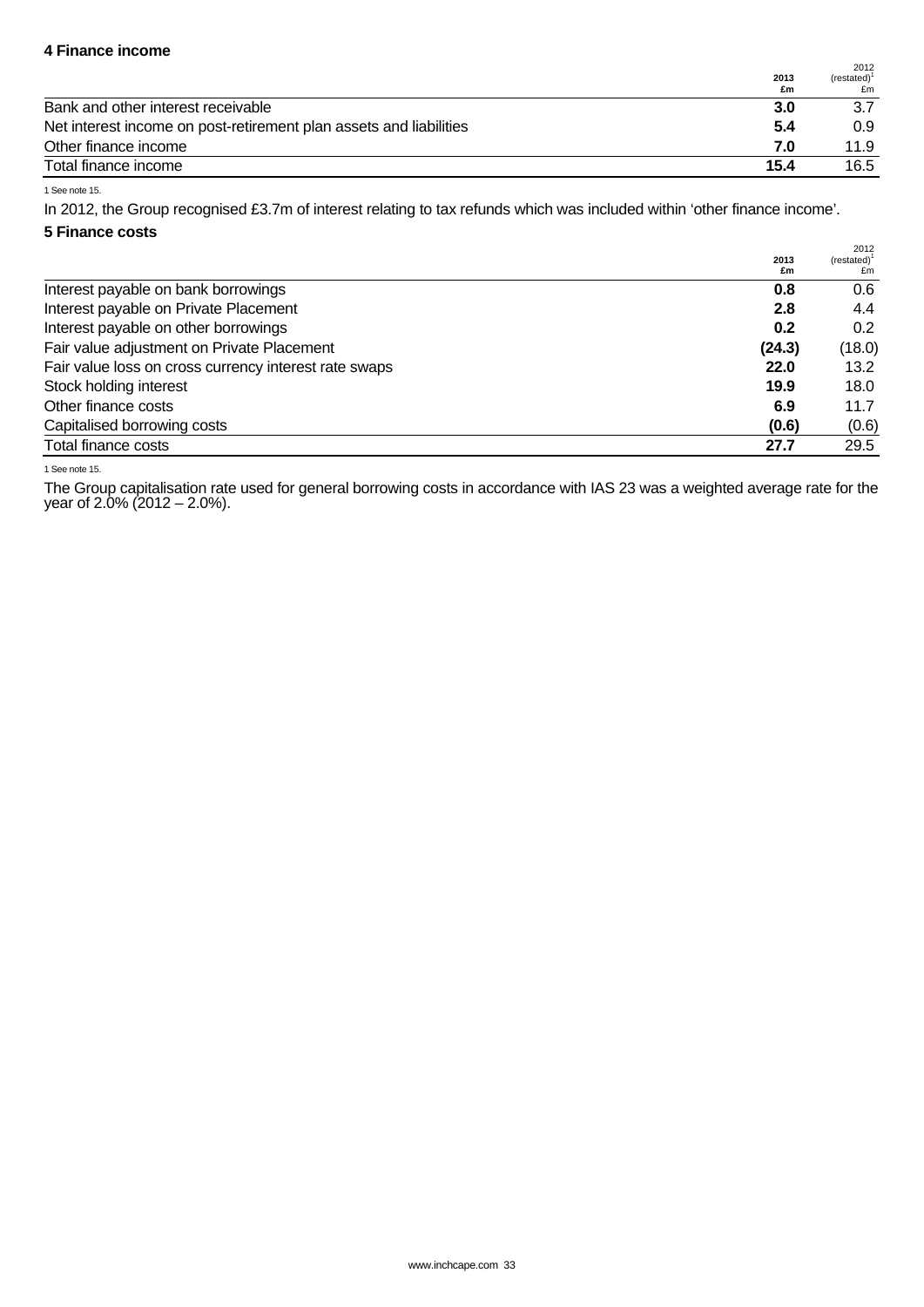|                                        | 2013  | 2012<br>$(restated)^1$ |
|----------------------------------------|-------|------------------------|
| Current tax:                           | £m    | £m                     |
|                                        |       |                        |
| $-$ UK corporation tax                 |       | 2.4                    |
|                                        |       | 2.4                    |
| Overseas tax                           | 53.7  | 54.0                   |
|                                        | 53.7  | 56.4                   |
| Adjustments to prior year liabilities: |       |                        |
| – UK                                   | (0.6) |                        |
| - Overseas                             | (0.6) | (0.9)                  |
| Current tax                            | 52.5  | 55.5                   |
| Deferred tax                           | 13.4  | 5.3                    |
| Tax before exceptional tax             | 65.9  | 60.8                   |
| Exceptional tax - current tax          |       | (4.6)                  |
| Exceptional tax - deferred tax         | (0.6) | 4.1                    |
| Exceptional tax (note 3)               | (0.6) | (0.5)                  |
| Total tax charge                       | 65.3  | 60.3                   |

The UK corporation tax charge is calculated upon net UK profit and after taking account of all relevant prior year losses and other deductions including pension contributions and capital allowances on plant and buildings.

The effective tax rate for the year, before exceptional items, of 24.0% (2012 – 24.6%) is lower than the standard blended rate of tax of 24.5% (2012 – 23.4%) as explained below. The standard rate comprises the average statutory rates across the Group, weighted in proportion to accounting profits and losses.

 $2012$ 

|                                                                                          | 2013<br>£m | ZUIZ<br>(restated) <sup>1</sup><br>£m |
|------------------------------------------------------------------------------------------|------------|---------------------------------------|
| Profit before tax                                                                        | 266.1      | 247.7                                 |
| Profit before tax multiplied by the standard rate of tax of $24.5\%$ ( $2012 - 23.4\%$ ) | 65.2       | 58.0                                  |
| Effects of:                                                                              |            |                                       |
| - Amortisation and impairment                                                            |            | 0.1                                   |
| - Non-tax deductible items                                                               | (3.6)      | 4.9                                   |
| - Unrecognised tax losses                                                                |            | (0.3)                                 |
| - Overseas tax levies and austerity taxes                                                | 0.4        | 1.7                                   |
| - Prior year items                                                                       | 0.2        | (6.1)                                 |
| - Withholding tax on overseas dividends                                                  | 3.3        | 2.7                                   |
| - Profit on disposal of joint ventures                                                   |            | 0.4                                   |
| $-$ Other items                                                                          | (0.2)      | (1.1)                                 |
| Total tax charge                                                                         | 65.3       | 60.3                                  |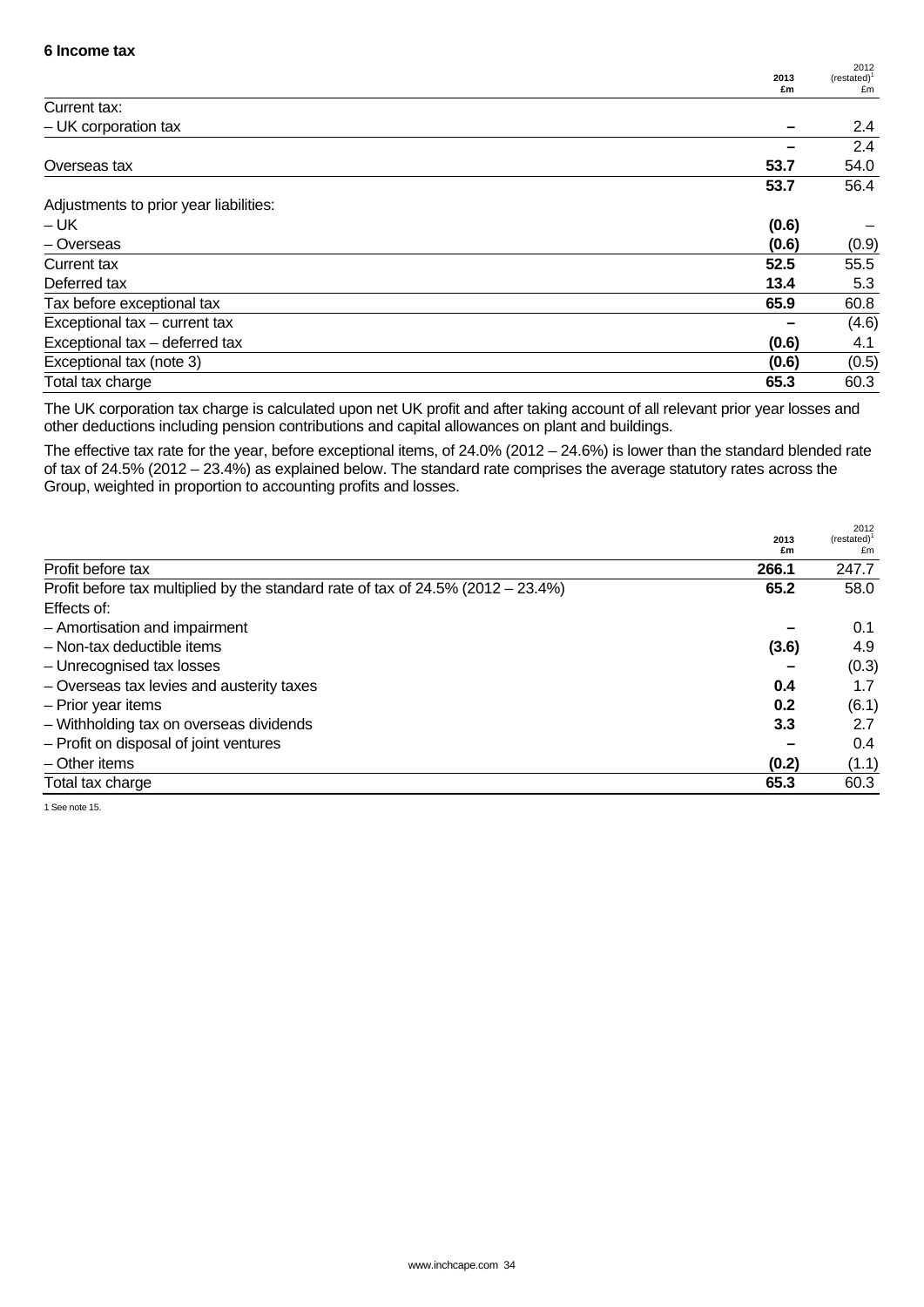|                                     | 2013<br>£m        | 2012<br>(rested) <sup>1</sup><br>£m |
|-------------------------------------|-------------------|-------------------------------------|
| Profit for the year                 | 200.8             | 187.4                               |
| Non controlling interests           | (6.6)             | (5.9)                               |
| <b>Basic earnings</b>               | 194.2             | 181.5                               |
| Exceptional items                   | 7.9               | (1.2)                               |
| <b>Adjusted earnings</b>            | 202.1             | 180.3                               |
| Basic earnings per share            | 41.8p             | 39.4p                               |
| Diluted earnings per share          | 41.1 <sub>p</sub> | 38.7p                               |
| Basic Adjusted earnings per share   | 43.5p             | 39.1p                               |
| Diluted Adjusted earnings per share | 42.8p             | 38.5p                               |

|                                                                                                                            | 2013<br>number | 2012<br>$(rested)^T$<br>number |
|----------------------------------------------------------------------------------------------------------------------------|----------------|--------------------------------|
| Weighted average number of fully paid ordinary shares in issue during the year                                             | 468,782,483    | 465,120,309                    |
| Weighted average number of fully paid ordinary shares in issue during the year:                                            |                |                                |
| - Held by the ESOP Trust                                                                                                   | (1,765,092)    | (1,552,107)                    |
| - Held in Treasury                                                                                                         | (2,687,560)    | (2,687,560)                    |
| Weighted average number of fully paid ordinary shares for the purposes of basic EPS                                        | 464,329,831    | 460,880,642                    |
| Dilutive effect of potential ordinary shares                                                                               | 7,823,169      | 7,580,557                      |
| Adjusted weighted average number of fully paid ordinary shares in issue during the<br>year for the purposes of diluted EPS | 472,153,000    | 468.461.199                    |

1 Adjusted to reflect the adoption of IAS 19 (revised). 2012 reported dilutive effect of potential ordinary shares was 7,318,204.

Basic earnings per share is calculated by dividing the basic earnings for the year by the weighted average number of fully paid ordinary shares in issue during the year, less those shares held by the ESOP Trust and those held in Treasury.

Diluted earnings per share is calculated on the same basis as the basic earnings per share with a further adjustment to the weighted average number of fully paid ordinary shares to reflect the effect of all dilutive potential ordinary shares. Dilutive potential ordinary shares comprise share options and other share-based awards.

Basic Adjusted earnings (which excludes exceptional items) is adopted to assist the reader in understanding the underlying performance of the Group. Adjusted earnings per share is calculated by dividing the Adjusted earnings for the year by the weighted average number of fully paid ordinary shares in issue during the year, less those shares held by the ESOP Trust and those repurchased as part of the share buy back programme.

Diluted Adjusted earnings per share is calculated on the same basis as the basic Adjusted earnings per share with a further adjustment to the weighted average number of fully paid ordinary shares to reflect the effect of all dilutive potential ordinary shares. Dilutive potential ordinary shares comprise share options and other share-based awards.

### **8 Dividends**

The following dividends were paid by the Group:

|                                                                                                    | 2013<br>£m | 2012<br>£m |
|----------------------------------------------------------------------------------------------------|------------|------------|
| Interim dividend for the six months ended 30 June 2013 of 5.7p per share $(2012 - 4.0p$ per share) | 26.6       | 18.5       |
| Final dividend for the year ended 31 December 2012 of 10.5p per share (2011 – 7.4p per share)      | 48.9       | 34.0       |
|                                                                                                    | 75.5       | 52.5       |

A final dividend for the year ended 31 December 2013 of 11.7p per share amounting to £54.0m is subject to approval by shareholders at the Annual General Meeting and has not been included as a liability as at 31 December 2013.

If approved at the AGM, the dividend will be paid on 24 June 2014 to shareholders, registered on the books of the Company at the close of business on 30 May 2014. Together with the interim dividend of 5.7p per share paid on 12 September 2013 this will make a total ordinary dividend for the year of 17.4p (2012: 14.5p)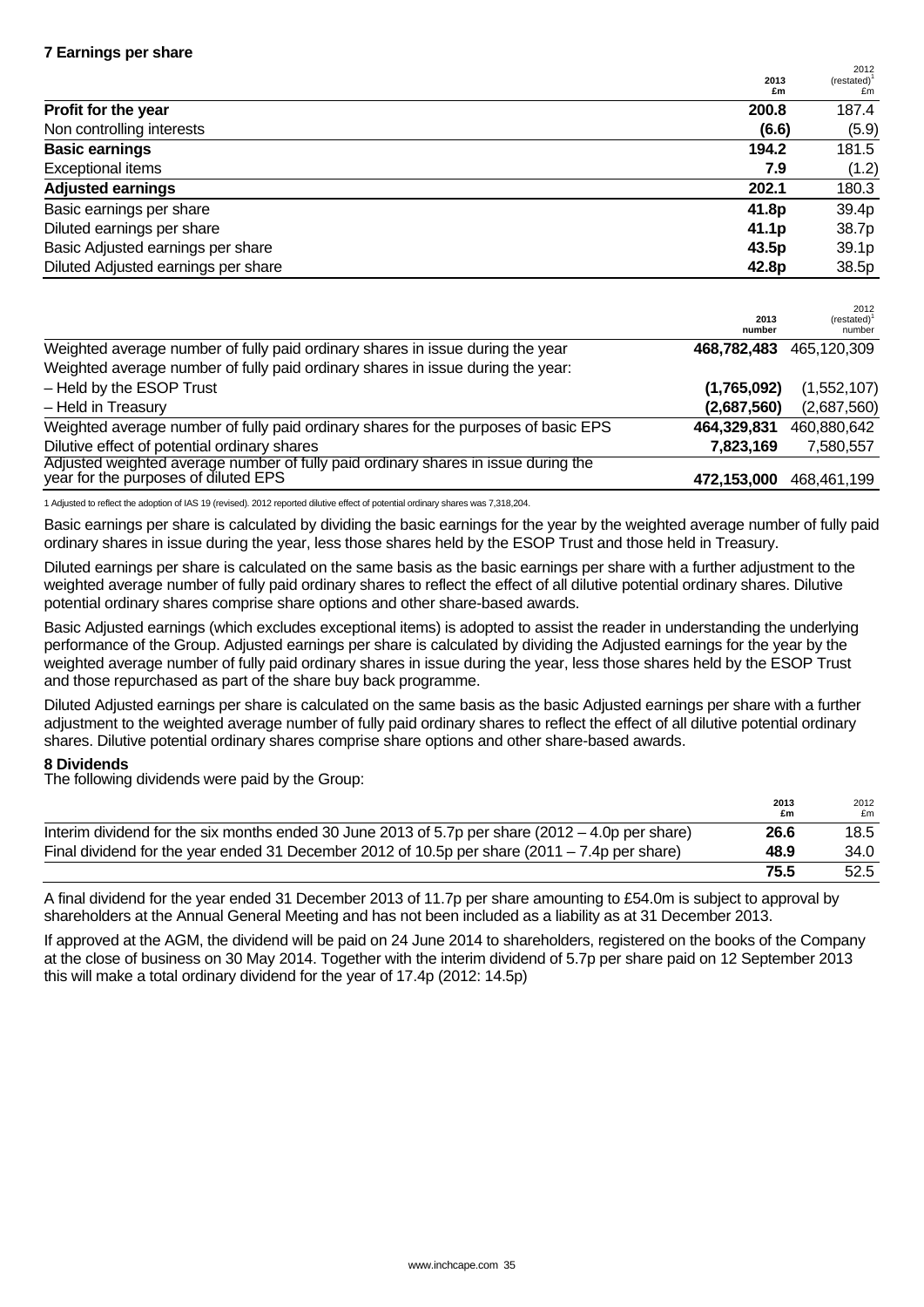#### **9 Notes to the consolidated statement of cash flows A. Reconciliation of cash generated from operations**

|                                                                     |        | 2012           |
|---------------------------------------------------------------------|--------|----------------|
|                                                                     | 2013   | $(restated)^1$ |
|                                                                     | £m     | £m             |
| Cash flows from operating activities                                |        |                |
| Operating profit                                                    | 278.4  | 260.5          |
| <b>Exceptional items</b>                                            | 8.5    | (0.7)          |
| Amortisation of intangible assets                                   | 6.1    | 3.7            |
| Depreciation of property, plant and equipment                       | 33.6   | 29.7           |
| Profit on disposal of property, plant and equipment                 | (7.4)  | (0.2)          |
| Share-based payments charge                                         | 9.0    | 6.8            |
| Increase in inventories                                             | (89.0) | (42.5)         |
| Increase in trade and other receivables                             | (44.0) | (9.5)          |
| Increase in trade and other payables                                | 114.4  | 47.3           |
| Decrease in provisions                                              | (12.5) | (16.5)         |
| Pension contributions in excess of the pension charge for the year* | (31.0) | (22.3)         |
| (Increase) / decrease in interest in leased vehicles                | (13.0) | 2.1            |
| Payment in respect of exceptional items                             | (15.4) | (8.2)          |
| Other non cash items                                                | (10.7) | (1.0)          |
| Cash generated from operations                                      | 227.0  | 249.2          |

\* Includes additional payments of £32.7m (2012 – £23.3m).

# **B. Reconciliation of net cash flow to movement in net funds 2013**

| 2013<br>£m | 2012<br>£m |
|------------|------------|
| (111.2)    | 28.3       |
| 1.6        | 3.9        |
| (109.6)    | 32.2       |
| (40.6)     | (4.6)      |
| 2.3        | 4.8        |
| (5.3)      | 0.3        |
| (153.2)    | 32.7       |
| 276.2      | 243.5      |
| 123.0      | 276.2      |
|            |            |

Net funds is analysed as follows:

|                                                 | 2013<br>£m | 2012<br>£m |
|-------------------------------------------------|------------|------------|
| Cash at bank and cash equivalents               | 290.3      | 324.4      |
| Short term deposits                             | 106.5      | 273.5      |
| <b>Bank overdrafts</b>                          | (64.6)     | (113.0)    |
| <b>Cash and cash equivalents</b>                | 332.2      | 484.9      |
| Bank loans                                      | (293.4)    | (317.6)    |
| Finance leases                                  | (5.6)      | (2.9)      |
|                                                 | 33.2       | 164.4      |
| Fair value of cross currency interest rate swap | 89.8       | 111.8      |
| <b>Net funds</b>                                | 123.0      | 276.2      |

1 See notes 1 and 15.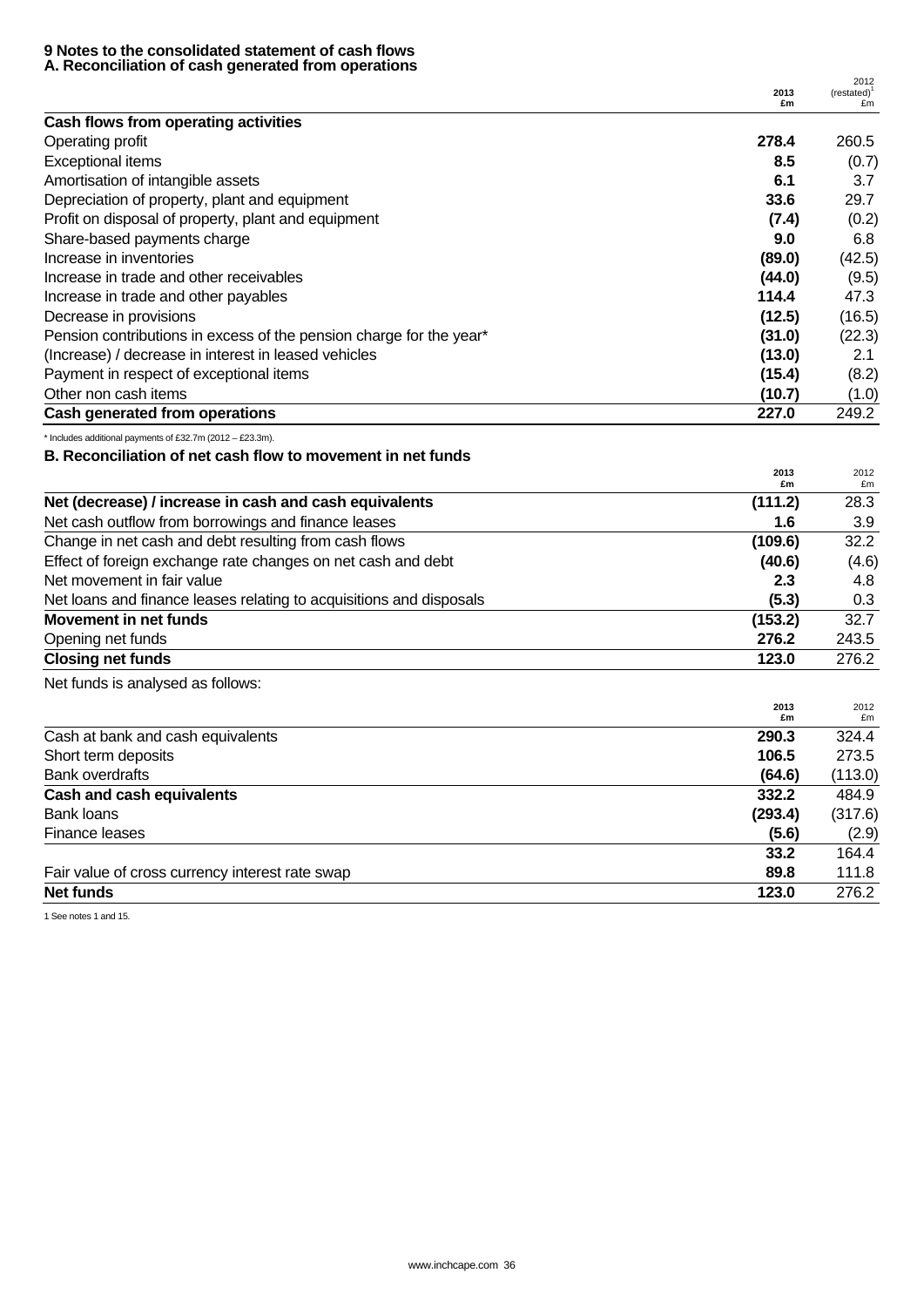#### **10 Acquisitions and disposals A. Acquisitions**

On 1 March 2013, the Group acquired the Trivett Automotive group in Australia.

Details of the fair values of the identifiable assets and liabilities as at the date of acquisition are set out below:

|                                                | £m     |
|------------------------------------------------|--------|
| Assets and liabilities acquired, at fair value |        |
| Intangible assets                              | 0.1    |
| Property, plant and equipment                  | 37.5   |
| Tax assets                                     | 4.8    |
| Inventory                                      | 76.3   |
| Trade and other receivables <sup>1</sup>       | 15.5   |
| Cash and cash equivalents                      | 4.8    |
| Trade and other payables                       | (92.3) |
| <b>Provisions</b>                              | (4.5)  |
| <b>Borrowings</b>                              | (6.0)  |
| <b>Tax liabilities</b>                         | (4.3)  |
| Net assets acquired                            | 31.9   |
| Goodwill                                       | 42.7   |
| Purchase consideration                         | 74.6   |
| <b>Satisfied by</b>                            |        |
| Consideration - Cash paid                      | 78.9   |
| Consideration - Cash expected to be repaid     | (4.3)  |
| Purchase consideration                         | 74.6   |
| Net cash in business acquired                  | (4.8)  |
| Borrowings in business acquired                | 6.0    |
| <b>Total consideration</b>                     | 75.8   |

**2013**

1 Included within Trade and other receivables are trade receivables with a fair value of £14.8m with the gross contractual amount being £14.9m.

The goodwill arising on acquisition is attributable to the anticipated future cash flows of the acquired business and synergies expected to arise following integration with the Group's existing business in Australia. Specifically, the goodwill represents the premium paid to expand the Group's presence in this important market and achieve regional scale in the premium and luxury brand sector. This provides a platform to deliver growth and improved returns far quicker than would have been achievable through organic expansion.

During the year, the accounting in respect of the acquisition of the 49% interest in the Inchcape Independence group in Russia was finalised and resulted in an increase in goodwill of £0.5m.

### **B. Proforma full year information**

If the acquisition of the Trivett group had occurred on 1 January 2013, the approximate revenue and operating profit before exceptional items for the period ended 31 December 2013 of the Group would have been £6,587.1m and £287.9m respectively. This information has been estimated based on the management information of the Trivett group prior to acquisition. The acquired business contributed revenue of £298.8m and operating profit before exceptional items of £9.9m to the Group for the period 1 March to 31 December 2013.

### **C. Disposals**

During the year, the Group disposed of Ford retail centres in the UK and a Toyota dealership in China, generating disposal proceeds of £14.9m.

In 2012, the Group disposed of its interest in a dealership in Russia at book value, generating disposal proceeds of £2.9m.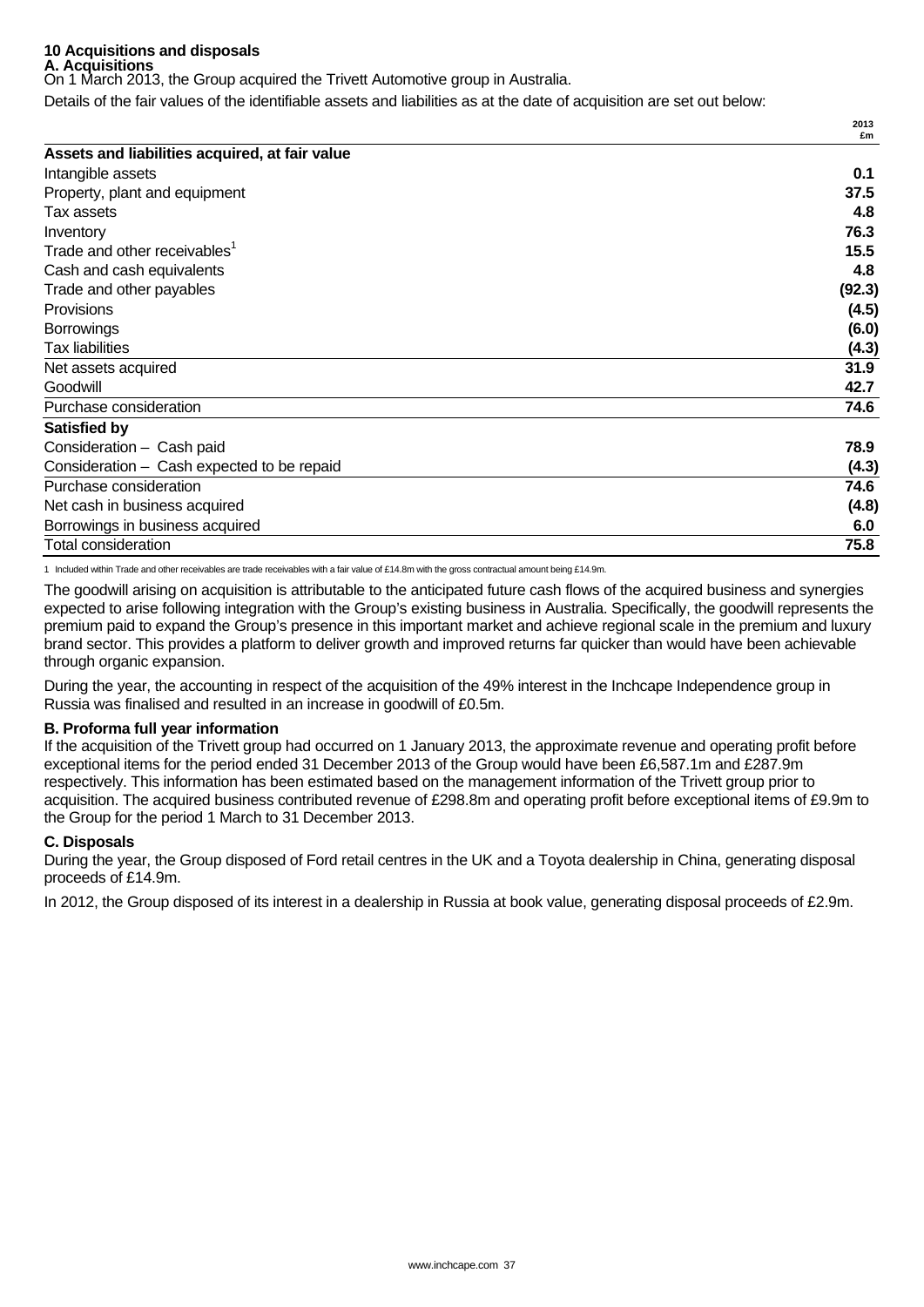## **11 Assets held for sale and disposal group 2013**

|                                                         | 2013<br>£m | 2012<br>£m |
|---------------------------------------------------------|------------|------------|
| Assets directly associated with the disposal group      | 5.8        | 22.7       |
| Assets held for sale                                    | 2.4        | 8.6        |
| Assets held for sale and disposal group                 | 8.2        | 31.3       |
| Liabilities directly associated with the disposal group | (4.6)      | (19.1)     |

The assets and liabilities in the disposal group comprise the following:

|                                                         | 2013<br>£m | 2012<br>£m |
|---------------------------------------------------------|------------|------------|
| Goodwill                                                | 0.8        |            |
| Property, plant and equipment                           | 0.7        | 3.6        |
| Inventories                                             | 4.3        | 17.1       |
| Trade and other receivables                             |            | 2.0        |
| Assets directly associated with the disposal group      | 5.8        | 22.7       |
| Trade and other payables                                | (4.6)      | (19.1)     |
| Liabilities directly associated with the disposal group | (4.6)      | (19.1)     |

Assets held for sale relate to surplus properties within the UK, which are actively marketed with a view to sale. The disposal group relates to assets and liabilities of a retail centre in Australasia, which was disposed of in March 2014.

In 2012, the disposal group corresponded to assets and liabilities of the Group's Ford retail centres in the UK, which were disposed of in February 2013.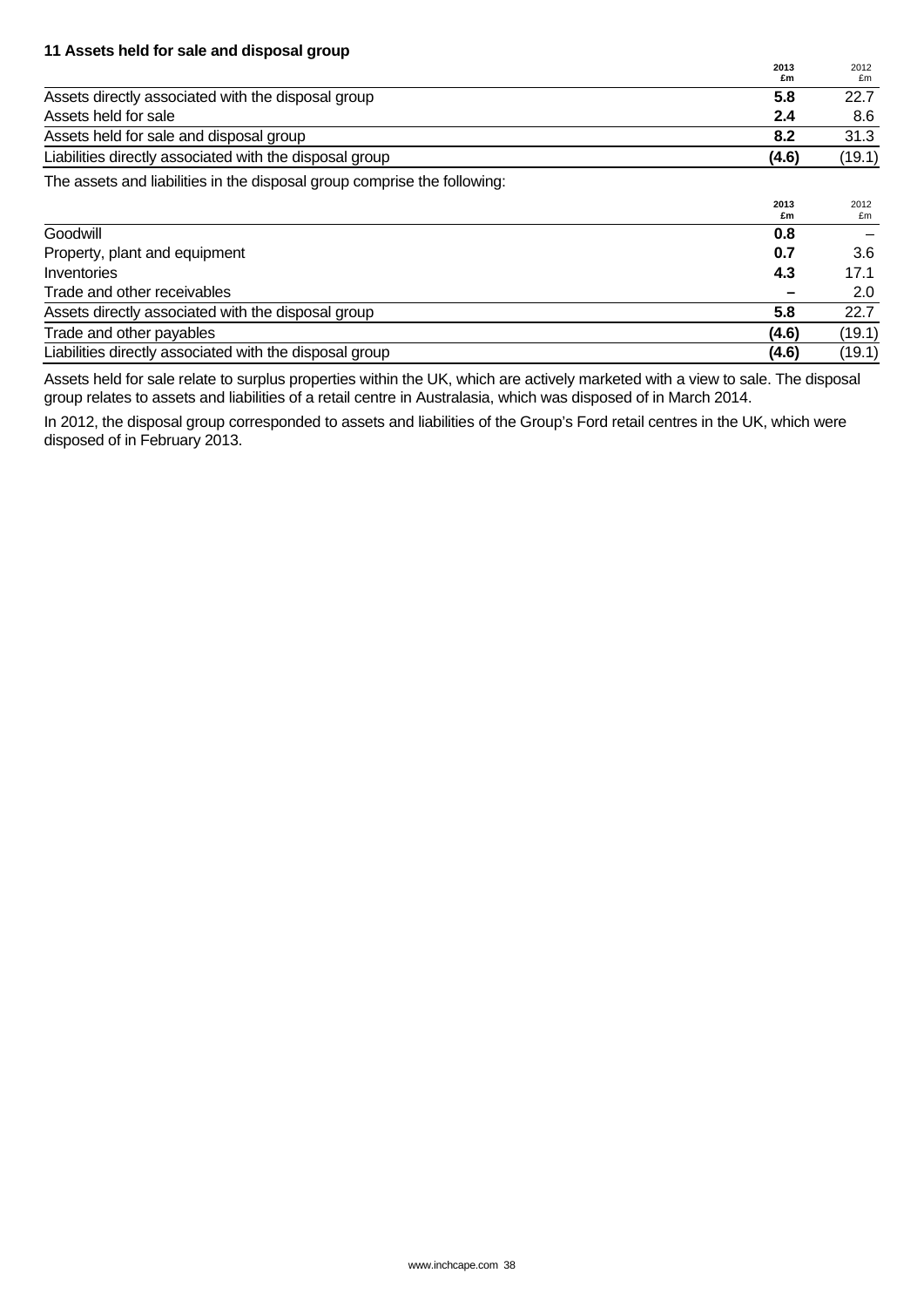### **12 Foreign currency translation**

The main exchange rates used for translation purposes are as follows:

|                      |       | Average rates |       | Year end rates |  |
|----------------------|-------|---------------|-------|----------------|--|
|                      | 2013  | 2012          | 2013  | 2012           |  |
| Australian Dollar    | 1.63  | 1.53          | 1.86  | 1.56           |  |
| Euro                 | 1.18  | 1.23          | 1.20  | 1.23           |  |
| Hong Kong Dollar     | 12.14 | 12.33         | 12.85 | 12.59          |  |
| Singapore Dollar     | 1.96  | 1.98          | 2.09  | 1.98           |  |
| <b>Russian Ruble</b> | 49.97 | 49.43         | 54.46 | 49.53          |  |

## **13 Related party disclosures**

Intra-group transactions have been eliminated on consolidation and are not disclosed in this note. Details of transactions between the Group and other related parties are disclosed below:

|                                                          | Transactions |            | Amounts outstanding |            |
|----------------------------------------------------------|--------------|------------|---------------------|------------|
|                                                          | 2013<br>£m   | 2012<br>£m | 2013<br>£m          | 2012<br>£m |
| Vehicles purchased from joint ventures and associates    | -            | 0.1        |                     |            |
| Vehicles sold to joint ventures and associates           | 0.1          | 61.2       |                     | 0.1        |
| Other income paid to joint ventures and associates       | 1.0          | 0.9        | 0.2                 | 0.2        |
| Other income received from joint ventures and associates | 0.1          | 0.1        |                     |            |

All of the transactions arise in the ordinary course of business and are on an arm's length basis. The amounts outstanding are unsecured and will be settled in cash. There have been no guarantees provided or received for any related party receivables. The Group has not raised any provision for doubtful debts relating to amounts owed by related parties (2012 – £nil).

### **14 Events after the reporting period**

In the year ended 31 December 2013, the Company purchased, for cancellation, 8,147,813 ordinary shares of 10.0p each at a cost of £49.7m. In the period from 1 January to 10 March 2014, the Company purchased, for cancellation, a further 4,078,000 ordinary shares of 10.0p each at a cost of £25.0m. The Company is committed to completing a £100m share buy back programme by 30 June 2014.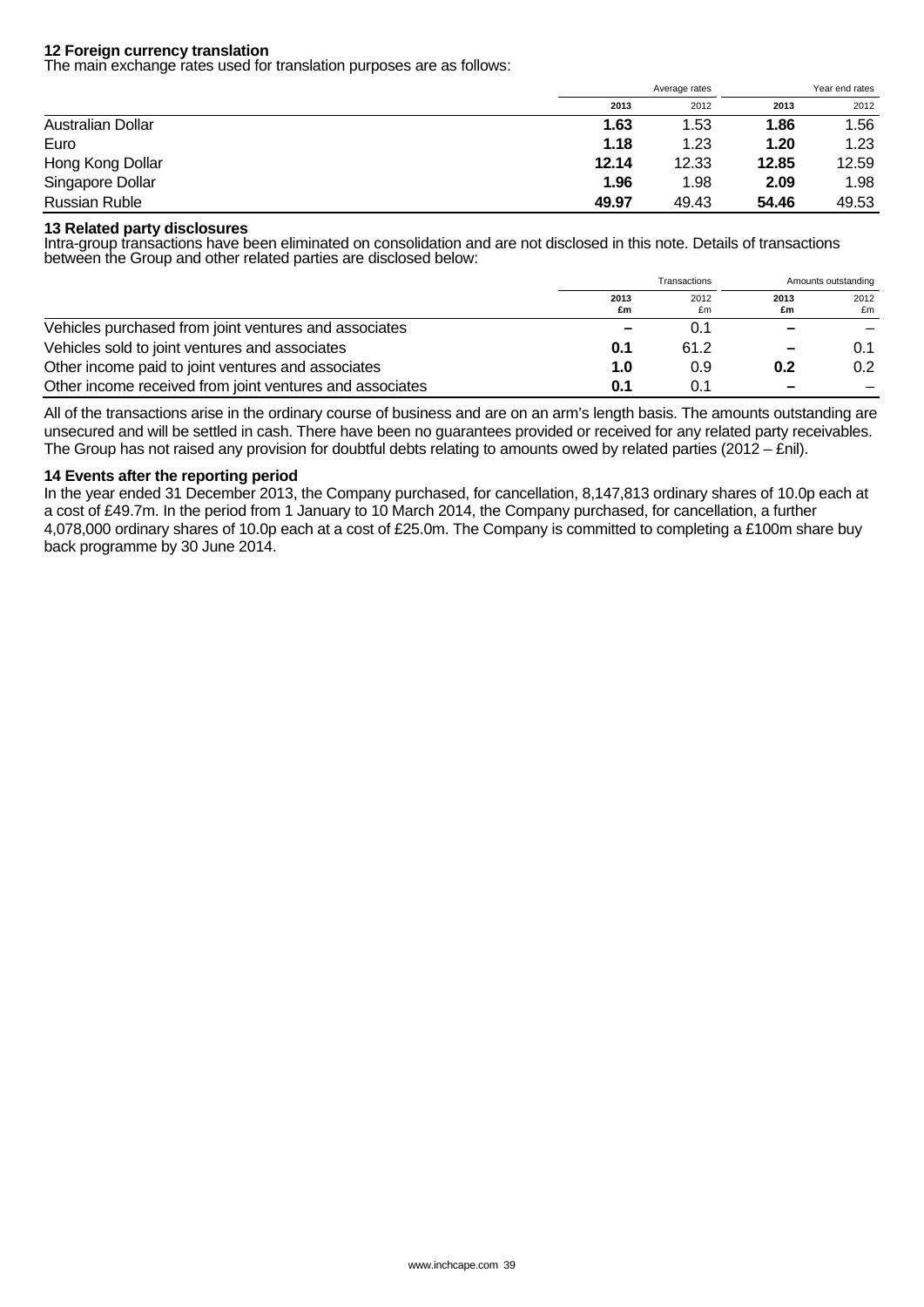# **15 Adoption of IAS 19 (revised)**

The principal changes as a result of the transition to IAS 19 (revised), 'Employee benefits' are set out in the following tables.

The impacts on the total comprehensive income are detailed below:

|                                                                                     |                            | Year to<br>31 Dec 2012    |
|-------------------------------------------------------------------------------------|----------------------------|---------------------------|
| Increase in pre-exceptional operating expenses                                      |                            | £m<br>(2.1)               |
| Decrease in exceptional income                                                      |                            | (0.5)                     |
|                                                                                     |                            |                           |
| Increase in operating expenses                                                      |                            | (2.6)                     |
| Increase in net finance costs                                                       |                            | (1.2)                     |
| Decrease in tax expense                                                             |                            | 0.8                       |
| Net decrease in profit for the period                                               |                            | (3.0)                     |
| Attributable to:                                                                    |                            |                           |
| Owners of the parent                                                                |                            | (3.0)                     |
| Non controlling interests                                                           |                            |                           |
| Movement in actuarial losses in other comprehensive income                          |                            | 16.1                      |
| Deferred tax effect on actuarial losses in other comprehensive income               |                            | (0.1)                     |
| Net increase in other comprehensive income, net of tax                              |                            | 16.0                      |
|                                                                                     |                            |                           |
| Net increase in total comprehensive income                                          |                            | 13.0                      |
| Attributable to:                                                                    |                            |                           |
| Owners of the parent                                                                |                            | 13.0                      |
| The impacts on the consolidated statement of financial position are detailed below: |                            |                           |
|                                                                                     | As at<br>31 Dec 2012<br>£m | As at<br>1 Jan 2012<br>£m |
| Increase in retirement benefit asset                                                | 21.8                       | 9.3                       |
| Decrease in retirement benefit obligation                                           | 1.2                        | 1.4                       |
| Increase in deferred tax liability                                                  | (2.0)                      | (2.7)                     |
| Net impact on shareholders' equity                                                  | 21.0                       | 8.0                       |

Attributable to:

Owners of the parent 21.0 8.0

There is no impact on the consolidated statement of cash flows.

In note 2 Segmental analysis, operating expenses of £(2.1)m for the year ended 31 December 2012 have been allocated to Central. This relates to £(2.0)m scheme expenses which, under the revised standard, are recognised in the period in which they are incurred, and to a  $\mathcal{E}(0.1)$ m decrease in the settlement gain recognised in 2012.

A £(0.5)m decrease in the exceptional curtailment gain recognised by the Group in 2012 has also been allocated to Central in the segmental analysis.

## **Principal risks**

## **The Group applies an effective system of risk management which identifies, monitors and mitigates risks**

Risk is a part of doing business: the risk management system aims to provide assurance to all stakeholders of the effectiveness of our control framework in managing risk against a background of highly diverse and competitive markets.

The key benefits of the system include maximised resource efficiency through controlled prioritisation of issues, benchmarking between business units, sharing best practice and effective crisis management. The following provides an overview of the principal business risk areas facing the Group:

- Strategy, including customer and consumer
- Brand partners, key relationships and reputation
- Systems and Technology
- People, including EH&S
- Economic, political and environmental
- Legal and regulatory
- Tax, pensions and insurance
- Finance and Treasury